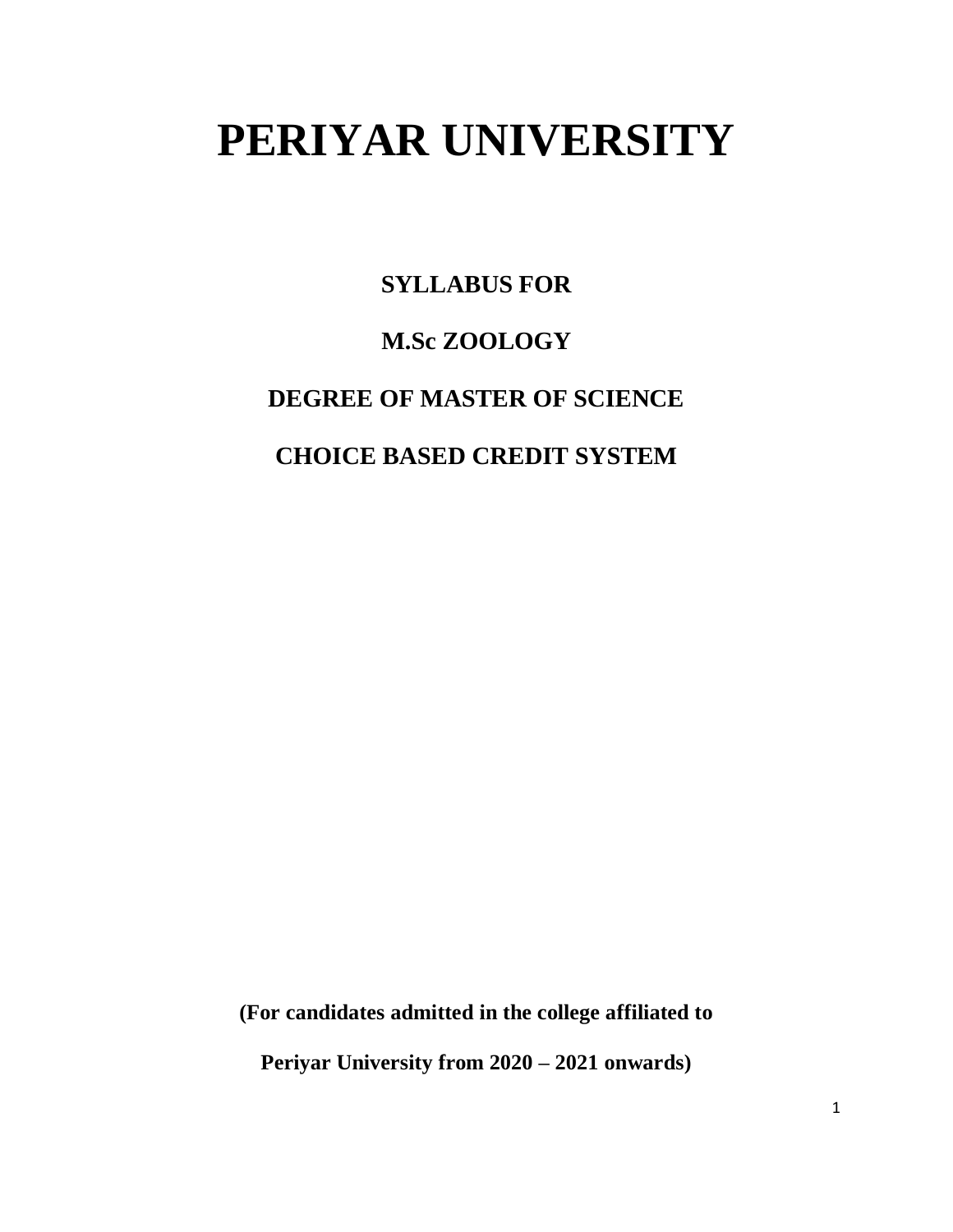### **REGULATIONS**

#### **1. AIM & SCOPE**

- To educate knowledge across different area of Zoology.
- The topics included in different units of different papers would enable the students to develop technical skills in zoological and applied branches.
- Skill based subjects like poultry science, sericulture, diary science and fisheries have been included in order to provide opportunities in employment and research in government and private organizations.
- Practical's include in a syllabus will improve skills like drawing, observation, laboratory instruments handling and its techniques
- 2. **ELIGIBILITY**: Candidates who have passed the three year B.Sc., Examination with zoology will be eligible for admission to this course.
- 3. **DURATION OF THE COURSE:** The course for the degree of master of science shall consist of two years divided into four semesters, over a total of 2200 marks. Each semester consist of 90 working days.
- 4. **PASSING MINIMUM:** The candidate shall be declared to have, passed the examination if he/she secured not less than 50 marks.
- 5. A candidate shall eligible for appearing examination provided he/she secures percentage of attendance as specified by the university.
- 6. Examination (Theory and Practical) would be held for completion of curriculum at the end of the each semester.
- 7. A candidate should obtain at least 50% in each of the theory and practical course to qualify in each semester.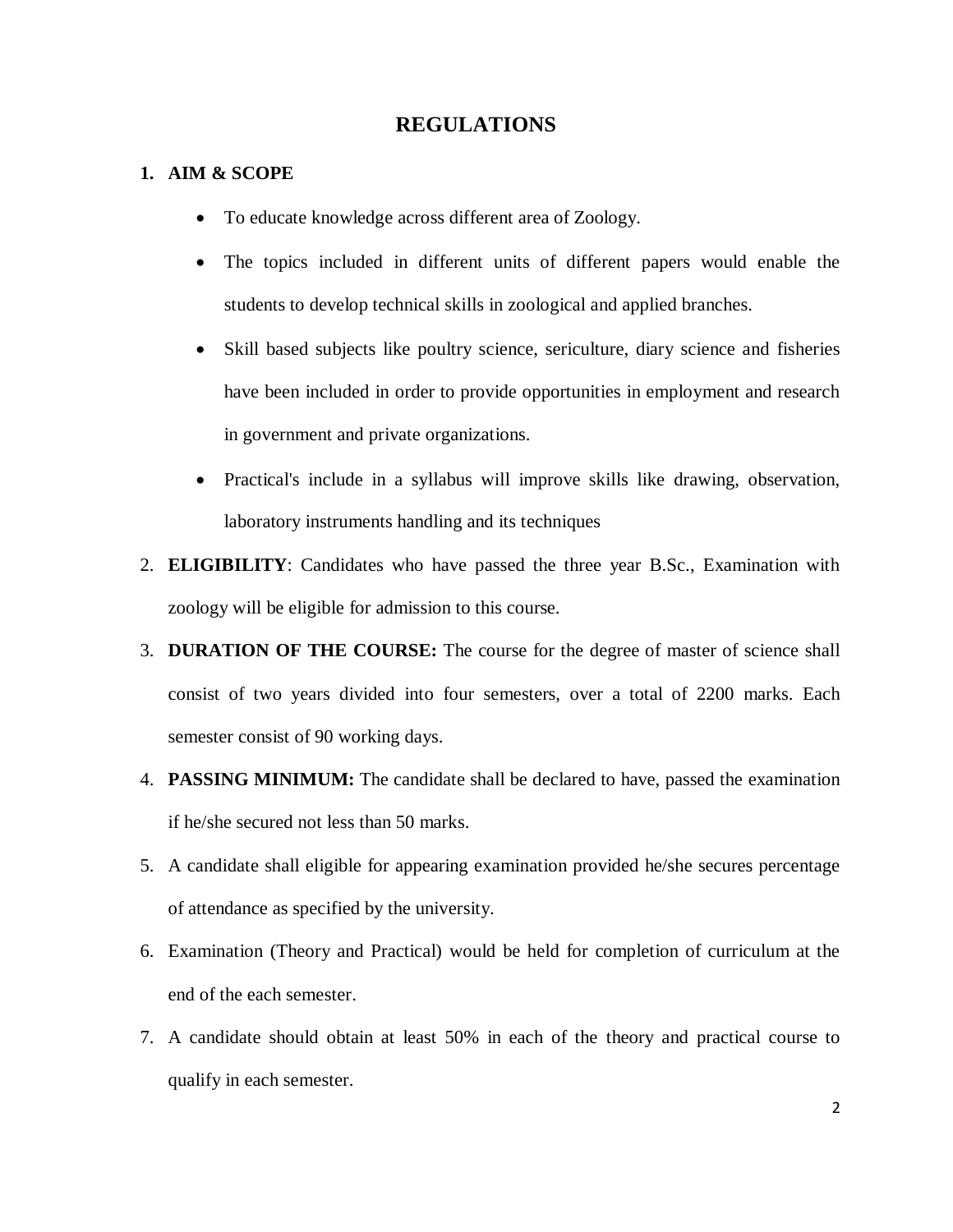### **DISTRIBUTION OF MARKS: THEORY**

| University examination | $=$ | 75 marks |
|------------------------|-----|----------|
| Internal assessment    | $=$ | 25 marks |

### **INTERNAL ASSESSMENT STRUCTURE:**

| Test                                                 |     | 10 marks |
|------------------------------------------------------|-----|----------|
| Attendance                                           |     | 05 marks |
| Seminar                                              |     | 05 marks |
| Assignments                                          | $=$ | 05 marks |
| Passing minimum for Internal Assessment $= 12$ marks |     |          |

Passing minimum of University examinations= 38 marks

### **DISTRIBUTION OF MARKS: PRACTICALS**

| University examinations    | 60 marks |
|----------------------------|----------|
| <b>Internal Assessment</b> | 40 marks |

#### **INTERNAL ASSESSMENT STRUCTURE:**

| $=$ | 10 marks |
|-----|----------|
|     | 20 marks |
| $=$ | 10 marks |
|     |          |

Passing minimum for internal assessment  $= 20$  marks

Passing minimum for University examinations = 30 marks**-**

### **DISTRIBUTION OF MARKS: DISSERTATION**

| Internal assessment | 20 marks |
|---------------------|----------|
| Viva – voce         | 20 marks |
| Project Report      | 60 marks |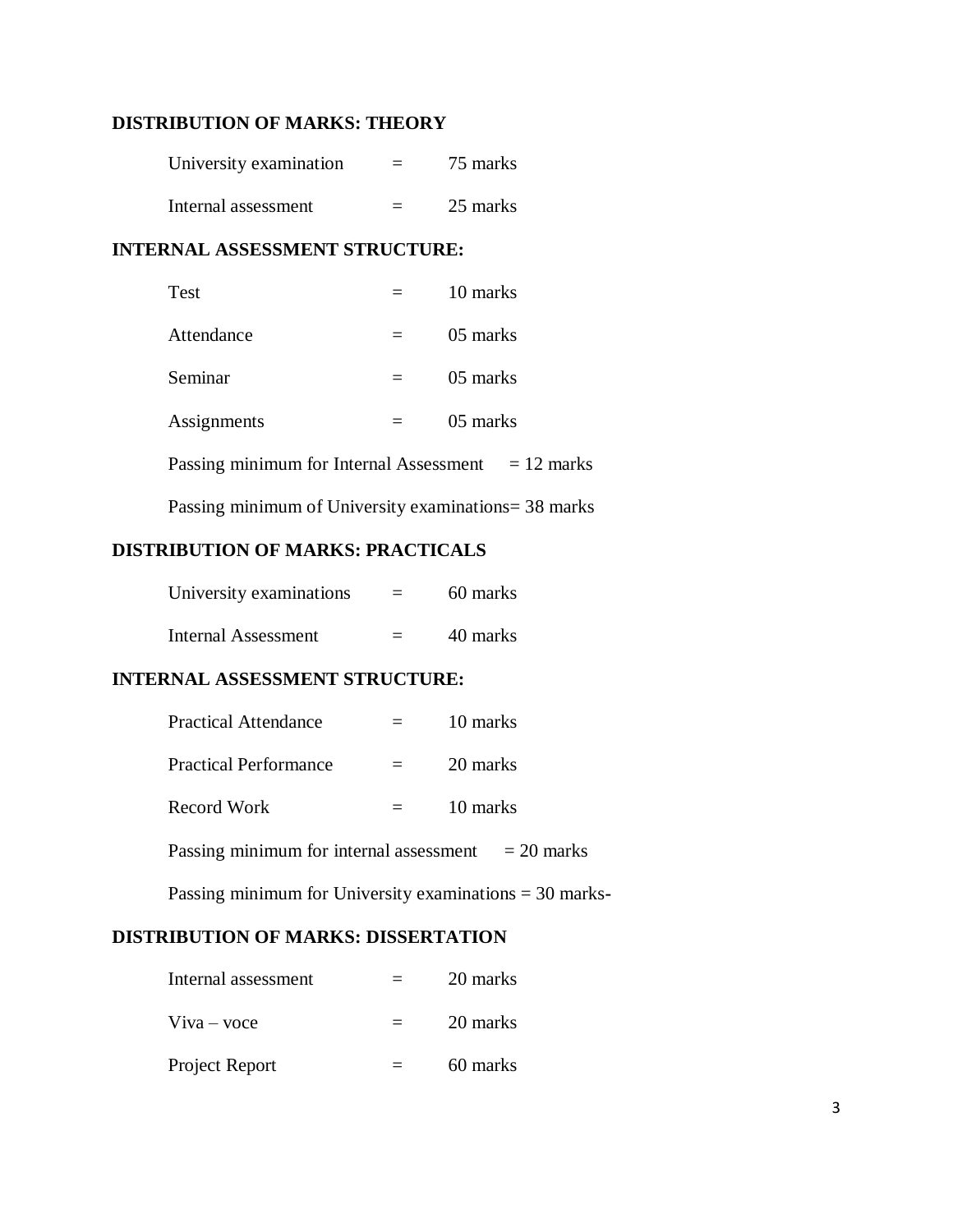### **M.Sc DEGREE EXAMINATION - THEORY**

### **ZOOLOGY**

Time: 3 Hrs Maximum: 75

### **PART A (15 X 1 = 15 marks)**

Answer ALL questions. All questions carry equal marks.

#### **PART B (2 X 5 = 10 marks)**

Answer any TWO questions. Each answer should not exceed 300 words.

### **PART C (5 X 10 = 50 marks)**

Answer ALL questions choosing either 'a' or 'b'. Each answer should not exceed 1200 words.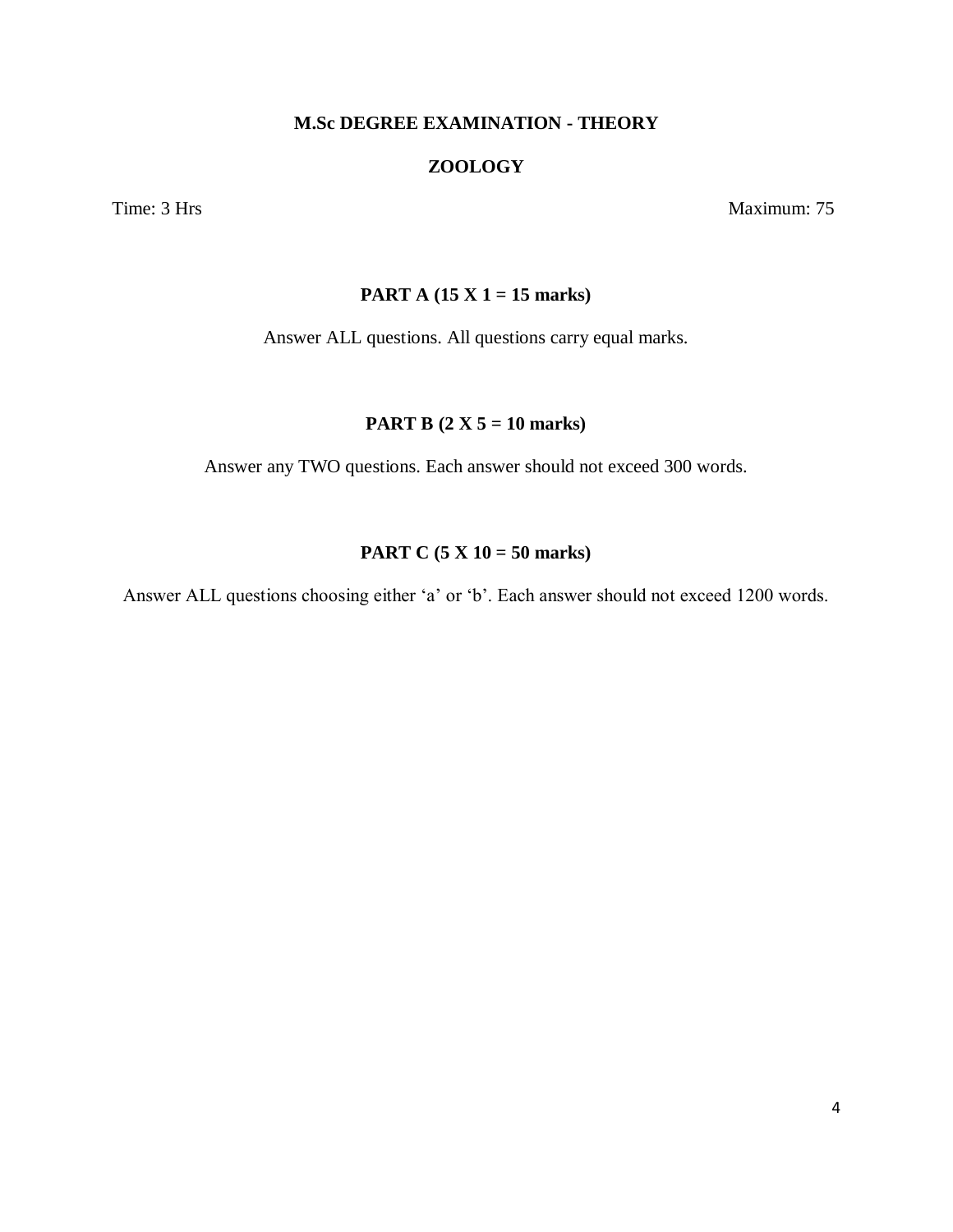### **Course Scheme and Scheme of Examination for M.Sc., Zoology Course (Academic Year 2020-2021 onwards)**

### **Semester -I**

| <b>Subject</b><br>Code | <b>Subject Title</b>                              | <b>Contact</b><br>hours/Week | <b>Credits</b> | <b>Internal</b> | <b>External</b> | <b>Total</b> |
|------------------------|---------------------------------------------------|------------------------------|----------------|-----------------|-----------------|--------------|
| 20PZC01                | <b>Structure and Function</b><br>of Invertebrates | 6                            | 5              | 25              | 75              | 100          |
| 20PZC02                | <b>Comparative Anatomy</b><br>of Chordates        | 6                            | 5              | 25              | 75              | 100          |
| 20PZC03                | Cell Biology and<br>Molecular Biology             | 6                            | 5              | 25              | 75              | 100          |
| 20PZE01                | Elective I-<br>Microbiology                       |                              |                |                 |                 |              |
| 20PZE02                | Elective II-<br>Vermiculture                      | 5                            | 3              | 25              | 75              | 100          |
| 20PZP01                | Practical I                                       | 5                            | $\overline{A}$ | 40              | 60              | 100          |
|                        | Test/Library/Seminar                              | $\overline{2}$               |                |                 |                 |              |
|                        |                                                   | 30                           | 22             | 140             | 360             | 500          |

### **Semester -II**

| <b>Subject</b><br>Code | <b>Subject Title</b>           | <b>Contact</b><br>hours/Week | <b>Credits</b> | <b>Internal</b> | <b>External</b> | <b>Total</b> |
|------------------------|--------------------------------|------------------------------|----------------|-----------------|-----------------|--------------|
| 20PZC04                | Genetics                       | 5                            | 5              | 25              | 75              | 100          |
| 20PZC05                | Immunology                     | 5                            | 5              | 25              | 75              | 100          |
| 20PZC06                | Biochemistry                   | 5                            | 5              | 25              | 75              | 100          |
| 20PZE03                | Elective III - Poultry         |                              |                |                 |                 |              |
|                        | Science /                      |                              |                |                 |                 |              |
|                        | Elective IV -                  | 4                            | 3              | 25              | 75              | 100          |
| 20PZE04                | Aquaculture                    |                              |                |                 |                 |              |
| 20PZP02                | Practical II                   | 5                            | 4              | 40              | 60              | 100          |
|                        | NMC- Select any one            |                              |                |                 |                 |              |
|                        | paper                          |                              |                |                 |                 |              |
| 20PZNM01               | <b>Fishery Biology</b>         | 4                            | 3              | 25              | 75              | 100          |
| 20PZNM02               | <b>Nutrition and Dietetics</b> |                              |                |                 |                 |              |
|                        | Test/Seminar/Library           | $\overline{2}$               |                |                 |                 |              |
|                        |                                | 30                           | 25             | 165             | 435             | 600          |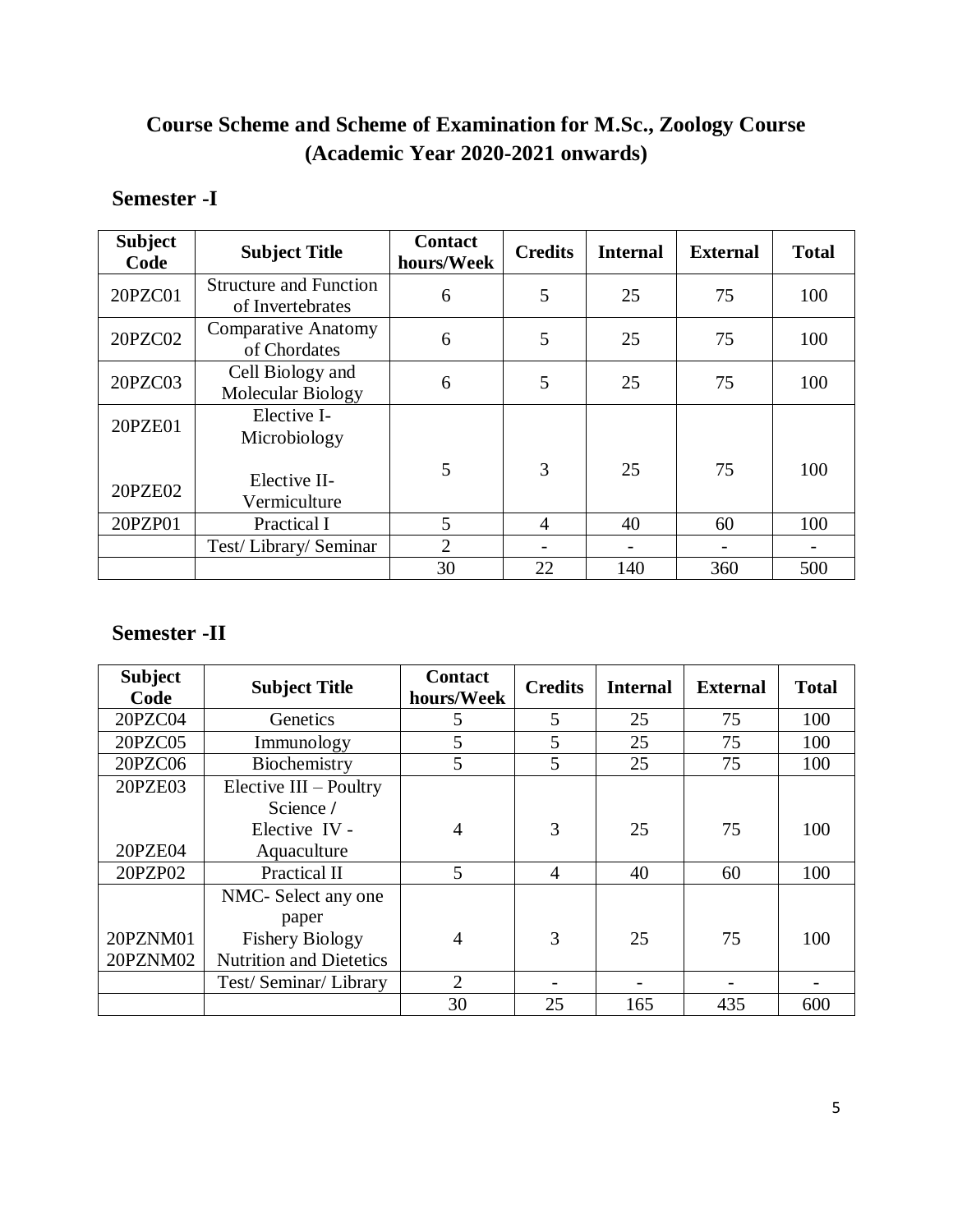### **Semester -III**

| <b>Subject</b><br>Code | <b>Subject Title</b>                                                                                                                                                 | <b>Contact</b><br>hours/W<br>eek | <b>Credits</b> | <b>Internal</b> | <b>External</b> | <b>Total</b> |
|------------------------|----------------------------------------------------------------------------------------------------------------------------------------------------------------------|----------------------------------|----------------|-----------------|-----------------|--------------|
| 20PZC07                | <b>Comparative Animal</b><br>Physiology                                                                                                                              | 5                                | 5              | 25              | 75              | 100          |
| <b>20PZC08</b>         | <b>Developmental Biology</b>                                                                                                                                         | 5                                | 5              | 25              | 75              | 100          |
| 20PZC09                | <b>Research Methodology</b>                                                                                                                                          | $\overline{5}$                   | 5              | 25              | 75              | 100          |
| 20PZE05                | Elective V- Entomology                                                                                                                                               | 4                                | 3              | 25              | 75              | 100          |
| 20PZE06                | Elective VI – Medical<br>Parasitology                                                                                                                                |                                  |                |                 |                 |              |
| 20PZP03                | Practical III                                                                                                                                                        | 5                                | $\overline{4}$ | 40              | 60              | 100          |
| 20PZNM03<br>20PZNM04   | NMC- Select any one paper<br>Dairy Science/<br><b>Insect Pest Management</b>                                                                                         | 3                                | 3              | 25              | 75              | 100          |
| 20PZIP01               | Internship add on course -<br>Sericulture/Diary/<br>Poultry/Medical Lab<br>Technique $(MLT)$ – students<br>should attend the course at the<br>end of second semester | $\mathbf{1}$                     | 1              | 50              |                 | 50           |
|                        | Test/Seminar/Library                                                                                                                                                 | 1                                |                |                 |                 |              |
|                        |                                                                                                                                                                      | 30                               | 26             | 215             | 435             | 650          |

## **Semester - IV**

| <b>Subject Code</b> | <b>Subject Title</b>               | <b>Contact</b> | <b>Credits</b> | <b>Internal</b> | <b>External</b> | <b>Total</b> |
|---------------------|------------------------------------|----------------|----------------|-----------------|-----------------|--------------|
|                     |                                    | hours/Week     |                |                 |                 |              |
| 20PZC10             | <b>Environmental Biology</b>       |                |                | 25              | 75              | 100          |
| 20PZC11             | Evolution                          | 5              | 5              | 25              | 75              | 100          |
| 20PZP04             | <b>Practical IV</b>                | 5              | 4              | 40              | 60              | 100          |
| 20PZPR1             | Dissertation Work and<br>viva voce | 15             | 8              | 50              | 100             | 150          |
|                     |                                    | 30             | 22             | 140             | 310             | 450          |

I – Internal Examiner mark; E – External Examiner mark,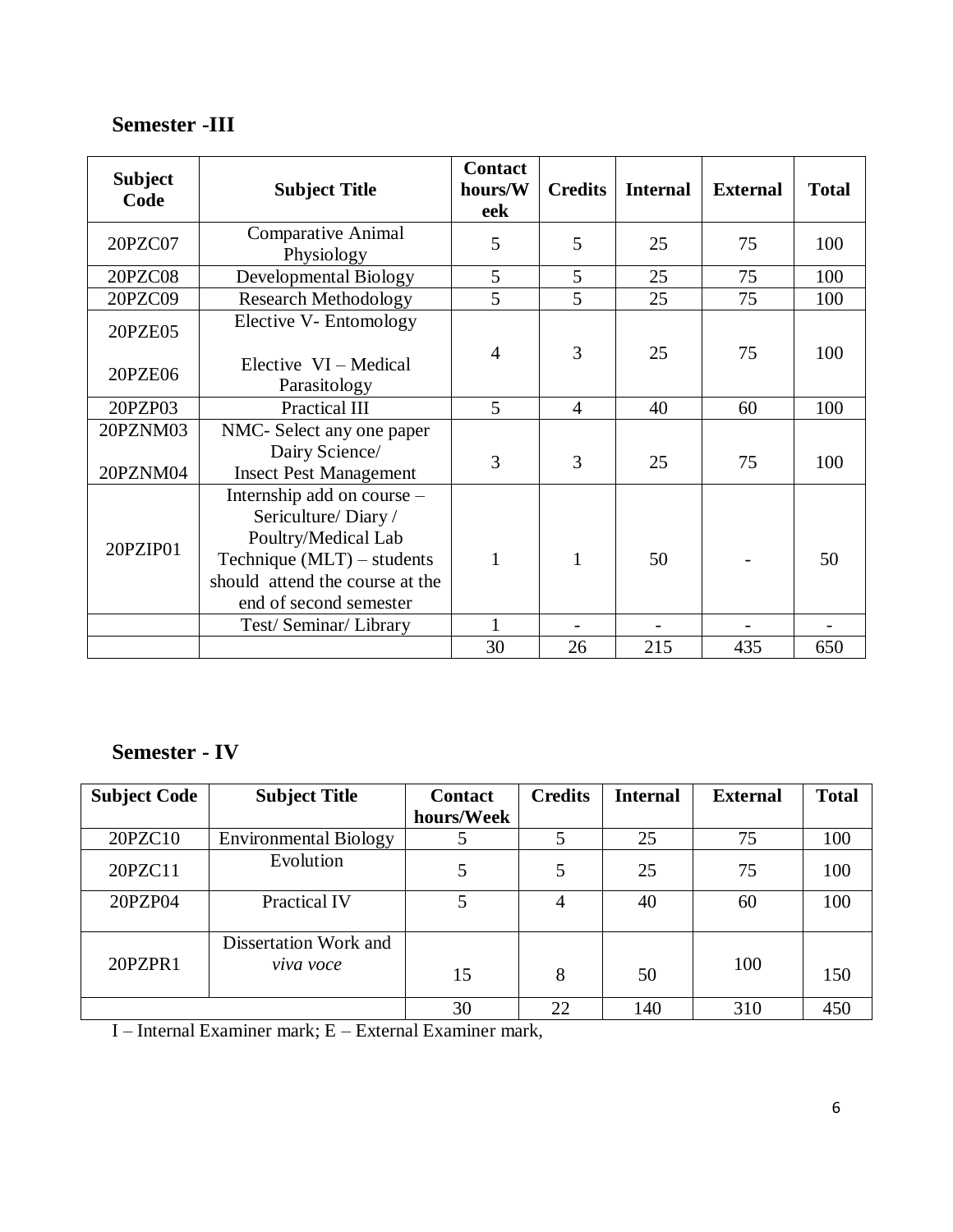### **SEMESTER - I**

#### **CORE PAPER 1**

#### **STRUCTURE AND FUNCTION OF INVERTEBRATES**

#### **(20PZC01)**

Teaching Hours: 6 hrs/week Credit Point: 5

#### **Course Objectives:**

- To gain knowledge about Zoological nomenclature and Animal taxonomy.
- To study the external morphology, physiology and affinity of Invertebrate with minor phyla.
- To understand the functional behaviour of protozoan to metazoans.
- Gain Knowledge about parasitic invertebrates, its larval stages and their mode of transmission from one stage to another.

#### **UNIT-I**

Principle of Animal Taxonomy: Species Concept, International Code of Zoological Nomenclature - Taxonomic Procedures. New Trends in Taxonomy – Animal Collection, Handling and Preservation – Organization of Coelom - Acoelomates, Pseudocoelomates, Coelomates; Protostomia and Deuterostomia.

#### **UNIT-II**

Locomotion: Pseudopodia, Flagella and Ciliary movement in Protozoa – Hydrostatic movement in Coelenterata, Annelida and Echinodermata.

Nutrition and Digestion: Patterns of Feeding and digestion in Lower Metazoan – Filter feeding in Polychaeta, Mollusca and Echinodermata.

#### **UNIT – III**

Respiration: Organs of Respiration – Gills, Lungs and Trachea – Respiratory Pigments – Mechanism of Respiration.

Excretion: Organs of Excretion – Coelom, Coelomoducts, Nephridia and Malphigian Tubules – Mechanisms of Excretion – Excretion and Osmoregulation.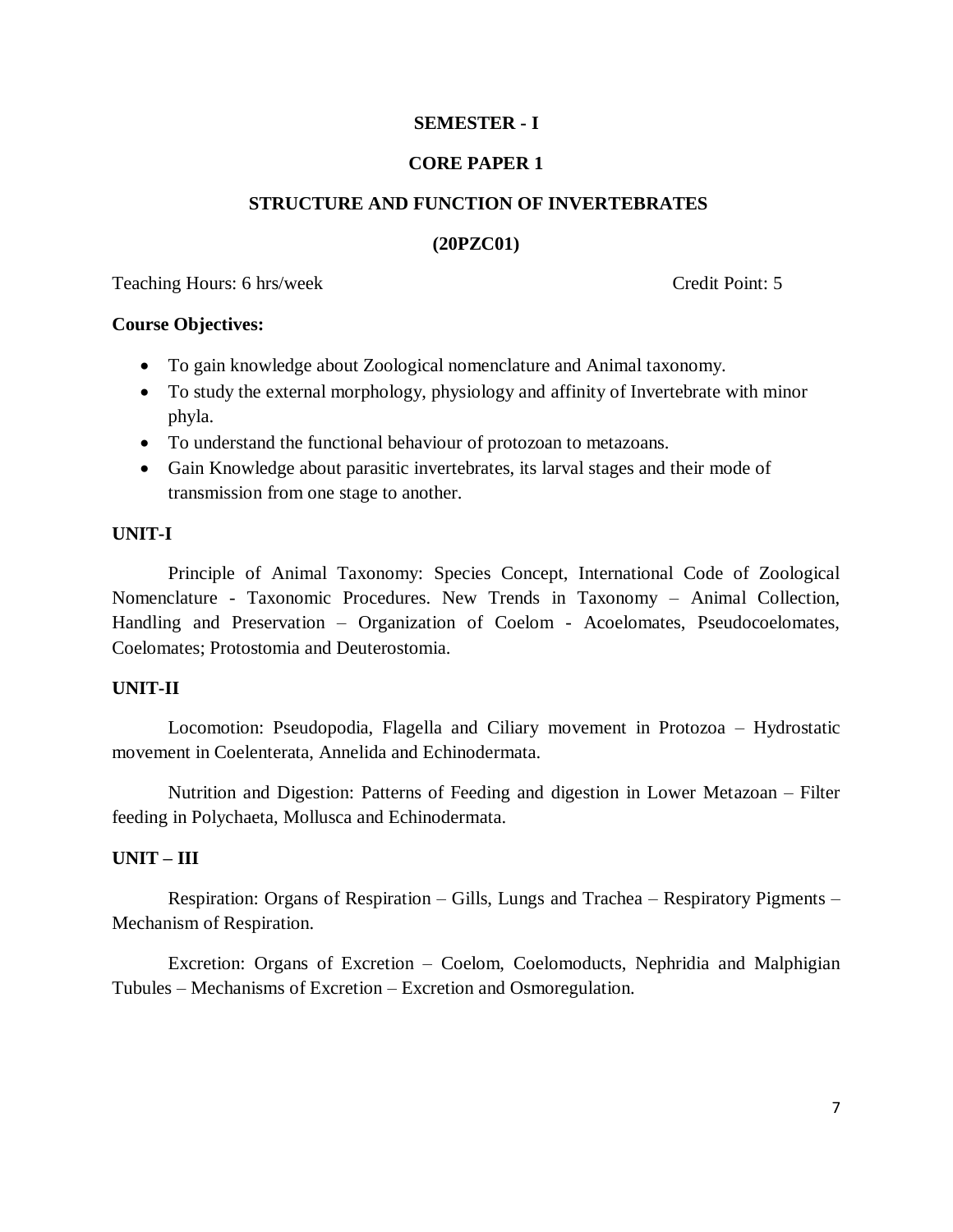#### **UNIT – IV**

Nervous System: Primitive Nervous system – Coelenterata and Echinodermata – Advanced nervous system – Annelida, Arthropoda (Crustacean and Insecta), Mollusca (Cephalopoda) – Trends in Neural Evolution.

#### **UNIT – V**

Invertebrate Larvae: Larval forms of free living Invertebrates - Larval forms of Parasites – Strategies and Evolutionary significance of Larval Forms - Minor Phyla (Structural Features and Affinities) – Concept and Significance – Organization and General Characters.

#### **Suggested Reading Materials**

- 1. Hyman, L.H. The Invertebrates. Volume I. Protozoa through Ctenophora, McGraw Hill Co, New York.
- 2. Barrington, E.J.W. Invertebrate Structure and Function. Thomas Nelson and Sons Ltd., London.
- 3. Hyman, L.H. The Invertebrates Volume II. McGraw Hill Co., New York.
- 4. Hyman, L.H. The Invertebrates Volume VIII. McGraw Hill Co., New York.
- 5. Barnes, R.D. Invertebrate Zoology, III Edition. W. B. Saunders Co., Philadelphia.
- 6. Russels- Hunter, W.D. Biology of Higher Invertebrates. The MacMillan Co Ltd., London.
- 7. Jagerstein, G. Evolution of Metazoan life cycle. Academic Press, New York & London.
- 8. Read, C.P. Animal Parasitism. Prentice Hall Inc. New Jersey.
- 9. Sedgwick, A. A Student Text Book of Zoology. Vol. I III. Central Book Depot, Allahabad.
- 10. Parker, T.J. and Haswell, W. A Text Book of Zoology, MacMillan Co., London.

#### **Course Outcomes (CO):**

On successful completion of the course, the students will able to,

- CO1: Classify the Animal species based on the Characteristics features.
- CO2: Know the locomotion, feeding and digestion of all Invertebrates.
- CO3: Know the structure and function of Respiratory and Excretory organs of Invertebrates.
- CO4: Learn about the function of nervous system of Non-Chordates.
- CO5: Gain Knowledge about various larval forms of Invertebrates.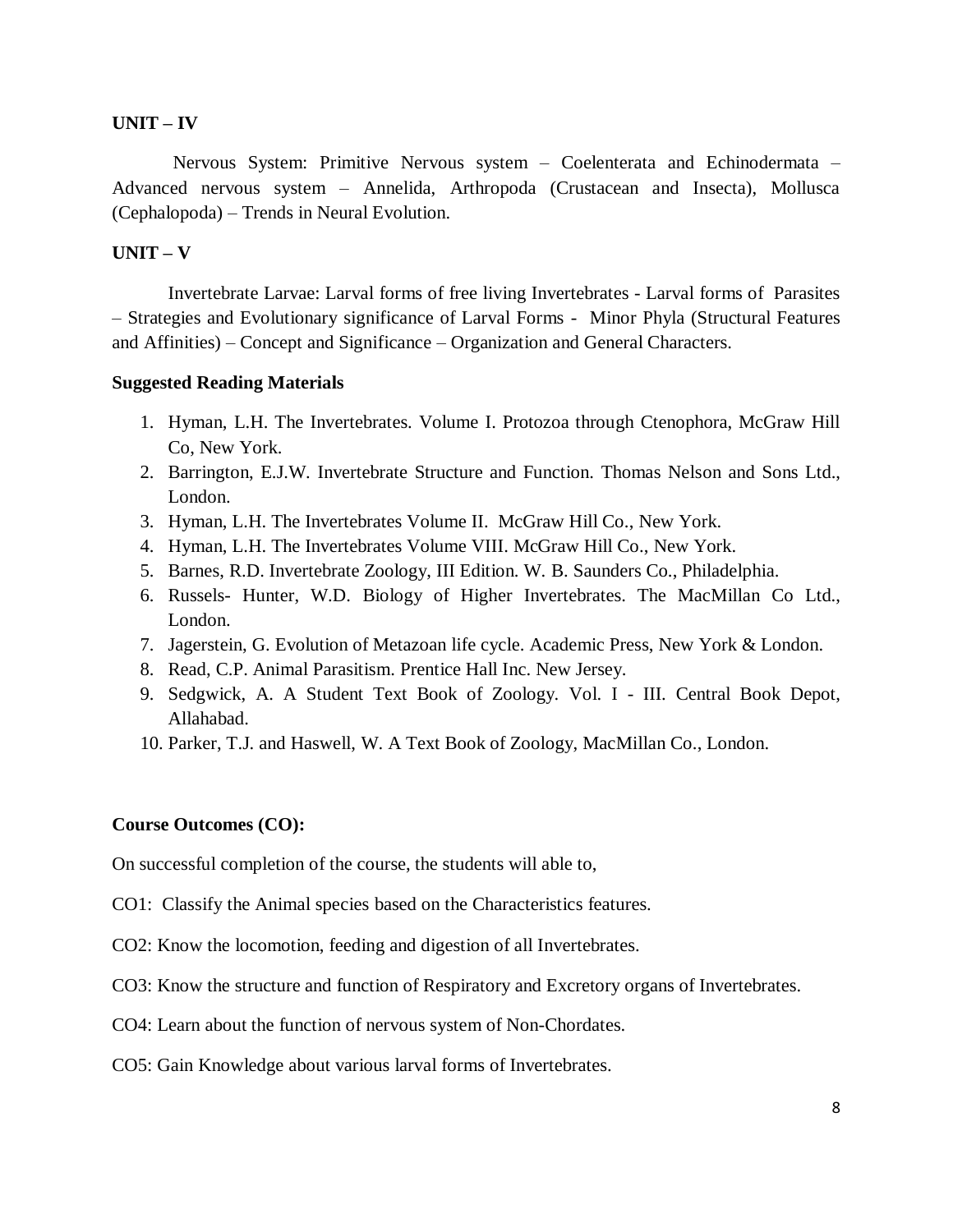#### **CORE PAPER 2**

#### **COMPARATIVE ANATOMY OF CHORDATES**

#### **(20PZC02)**

Teaching Hours: 6 hrs /week Credit Point: 5

#### **Course Objectives:**

- Students will gain knowledge about the external characteristic features of Vertebrates in a detailed manner.
- Study the structure and function of integuments and its derivatives from Fishes to Mammals.
- Able to compare the structural modification of various organ systems in all Vertebrates – Evolution.
- Gain knowledge about evolution of Nervous co-ordination and Sense organs of various Classes of Chordates.

#### **UNIT – I**

Origin of Chordata: Concept of Protochordata – Nature of Vertebrate Morphology – Definition, Scope and relation to other disciplines – Importance of the study of Vertebrate Morphology.

#### **UNIT – II**

Origin and Classification of Vertebrates: Vertebrate integuments and its derivatives – Development, General structure and functions of Skin and its derivatives – Glands, Scales, Horns, Nails, Claws, Hoofs, Feathers and Hairs.

#### **UNIT – III**

General Plan of Circulation in Various groups: Blood – Evolution of Aortic arches and Portal systems – Respiratory system – Characters of respiratory tissues – Internal and External respiration – Comparative account of Respiratory Organs.

#### **UNIT – IV**

Skeletal System: Forms and Functions, Body size and skeletal elements of the body – Comparative account of Jaws suspension, Vertebral column – Limbs and Girdles - Evolution of Urino-genital system in Vertebrates.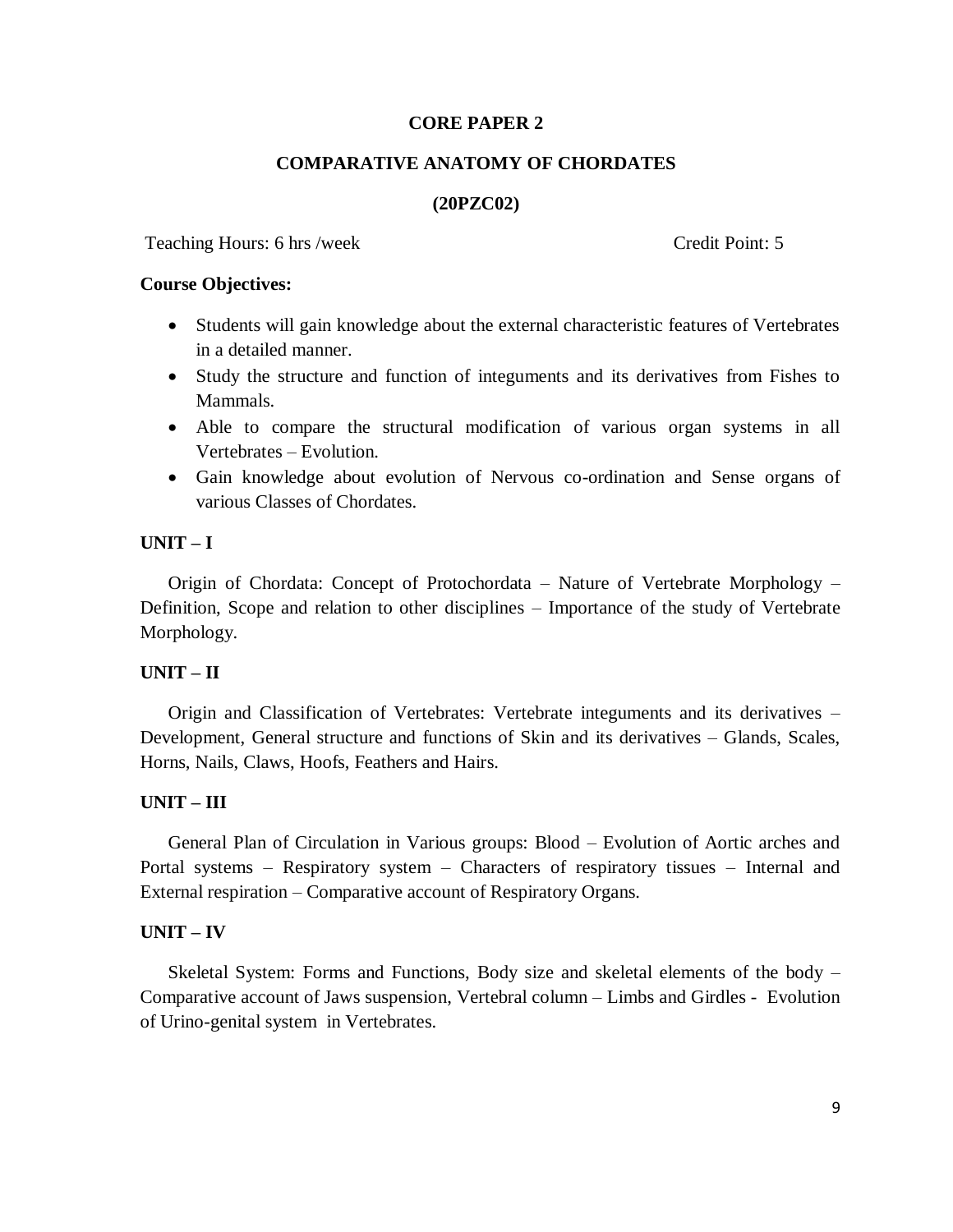#### **UNIT –V**

Sense Organs: Simple receptors – Organs of Olfaction, Taste and Hearing – Lateral line system – Electroreception – Nervous system – Comparative anatomy of the Brain in relation to its functions – Comparative Anatomy of Spinal cord – Nerves – Cranial, Peripheral and Autonomous nervous system.

#### **Suggested Reading Materials**

- 1. Barrington, E.J.W. The Biology of Hemichordata and Protochordata. Oliver and Boyd, Edinbourgh.
- 2. Alexander, R.M. The Chordata. Cambridge University Press, London.
- 3. Carter, G.S. Structure and Habit in Vertebrate Evolution. Sedwick and Jackson, London.
- 4. Bourn. G.H. The Structure and Function of Nervous tissue. Academic Press, New York.
- 5. Kindgsley, J.S. Outlines of Comparative Anatomy of Vertebrates. Central Book Depot, Allahabad.
- 6. Eecles, J.C. The Under Standing of the Brain. McGraw Hill Co., New York and London.
- 7. Malcom Jollie, Chordate Morphology, East West Press Pvt, New Delhi.
- 8. Colbert, E.H. Evolution of Vertebrates. John Wiley and Sons INC. New York.
- 9. Romer, A.S. Vertebrate Paleontology, 3<sup>rd</sup> Edition, University of Chicago Press, Chicago.
- 10. Romer, A.S. Vertebrate Body, 3rd Edition, W. B. Saunders Co. Philadelphia.
- 11. Waterman, A.J. Chordata Structure and Function. Academic Press, New York.
- 12. Young, J.Z. Life of Mammals. The Oxford University Press, London.
- 13. Kingsely Nobel, G. The Biology of Amphibia. Dover Publications, New York.
- 14. Milton Hilderbrand. Analysis of Vertebrate Structure. 4<sup>th</sup> Ed. John Wiley and Sons Inc. New York.

#### **Course Outcomes (CO):**

On successful completion of the course, the students will able to,

- CO1: Classify the animal species based on the characteristics features into classes.
- CO2: Know about the integuments and its derivates in the vertebrates.
- CO3: Able to compare the structure and function of various systems in vertebrates.
- CO4: Learn about the skeletal arrangements in the chordates.
- CO5: Gain Knowledge about various types of sense organs in the vertebrates.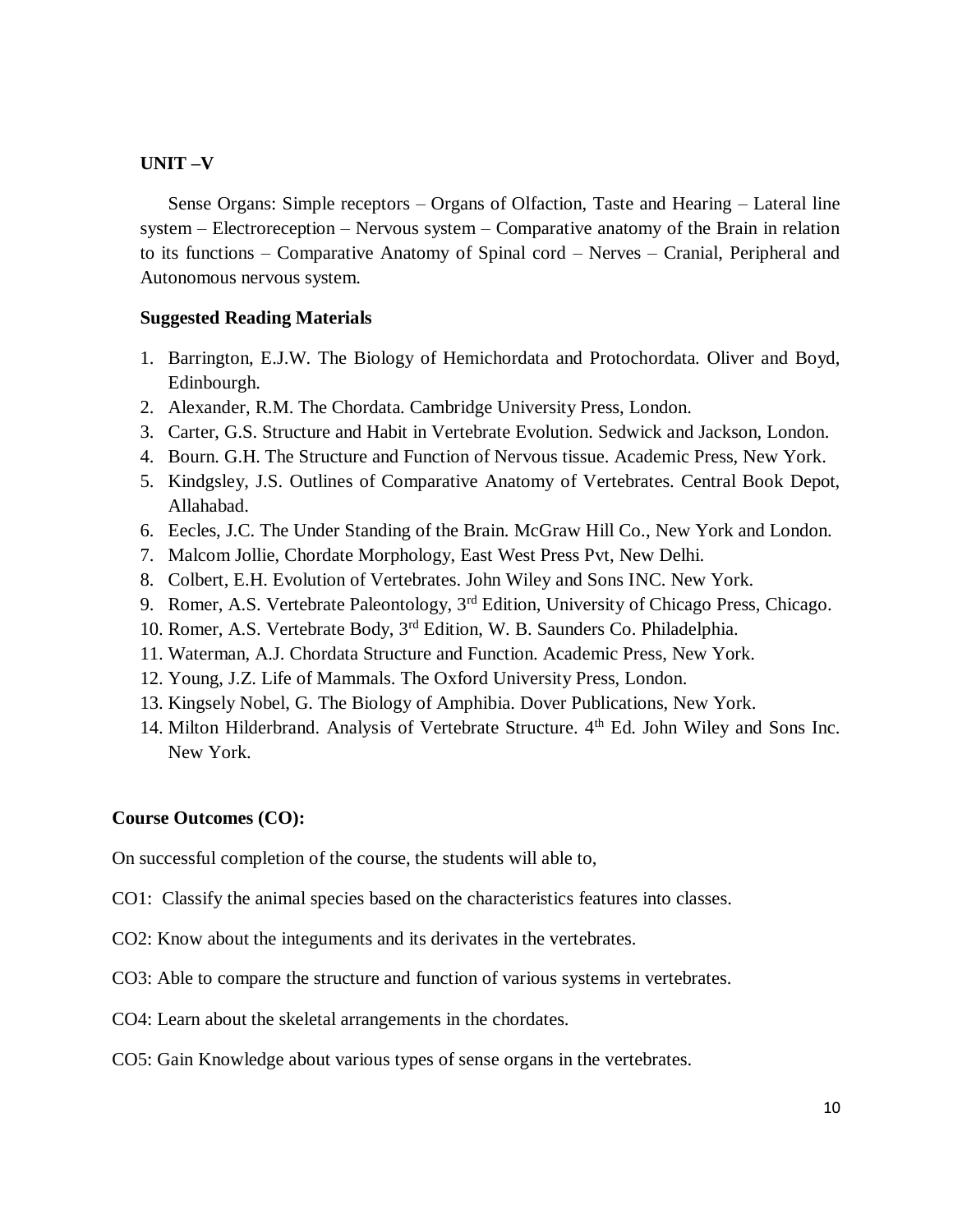### **CORE PAPER -3**

### **CELL BIOLOGY AND MOLECULAR BIOLOGY**

### **(20PZC03)**

Teaching Hours: 6 hrs /week Credit Point: 5

#### **CourseObjectives:**

- Provide relevant knowledge about the function of various cell internal organelles
- Acquire advanced knowledge of cell membranes in transportation of matters in and out
- To study the principles of cell communication and adhesion.
- To study the oncogenes, cellular morphology and ageing of cells.

### **UNIT – I**

Introduction – Experimental systems in cell biology

Bio-membranes – Molecular composition and arrangement functional consequences – Transport across cell membrane – Diffusion, active transport and pumps and uniports, symports and antiport – membrane potential – Co-transport by symports or antiporters – transport across intestinal epithelia.

### **UNIT –II**

### Cytoskeleton

Microfilaments and microtubules – structure and dynamics – microtubules and mitosis – Cell movements – intracellular transport, role - kinesin and dynein, signal transduction mechanisms cilia and flagella – Cell signalling – Cell surface receptors – Second messenger system- MAP kinase pathways – Signalling from plasma membrane to nucleus.

### **UNIT – III**

Cell - Cell adhesion and cell cycle

 $Ca^{++}$  dependent haemophilic cell – cell adhesion –  $Ca^{++}$  independent haemophilic cell – Gap junctions and connections - Cell matrix adhesion – Integrins – Collagen – Non-collagen components – cell cycle – Cyclines and cyclin dependent kinases – Regulation of CDK – Cycline activity.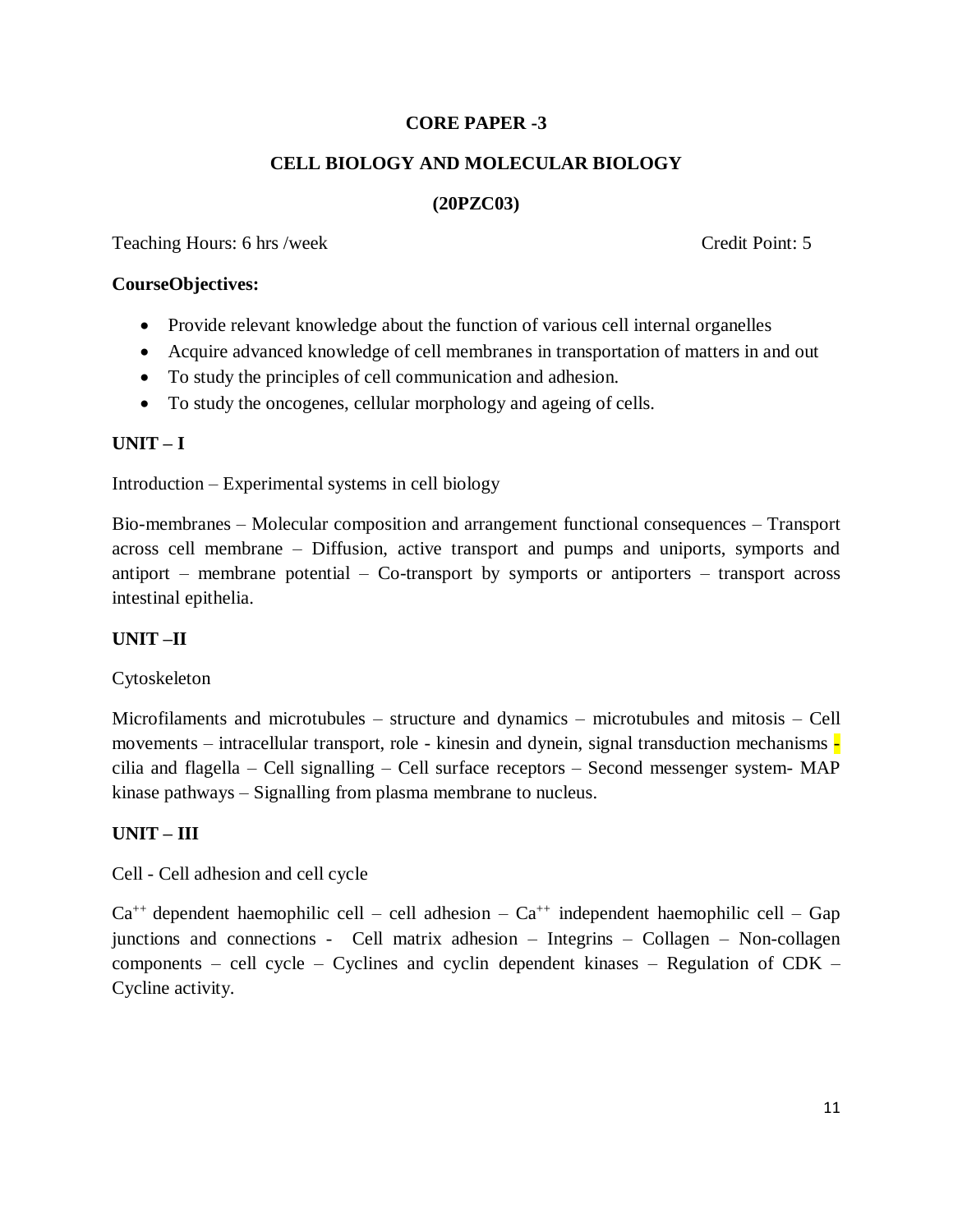### **UNIT – IV**

### Genomic organization

Hierarchy in organization – Chromosomal organization of coding and non-coding DNA – Regulation of gene expression – Mobile DNA – Morphological and functional elements of eukaryotic chromosomes – Genetic analysis in cell biology. (Cancer cells and polyploidy)

### **UNIT – V**

Intracellular protein traffic

Protein Synthesis on free and bound polysome – uptake into ER – Membrane proteins. Golgi sorting, post-translational modifications – Biogenesis of mitochondria and nuclei – Trafficking mechanism – Biology of cancer – Biology of aging – Apoptosis – definition, mechanisms and significance.

#### **Suggested Reading Materials:**

- 1. Darnell, J. Lodish, H. and Baltimore, D. Molecular Biology. Scientific American Book, Inc., USA.
- 2. Alberts, B. Bray, D. Lewis, J. Ratf, R. Roberts, K and Watson, J.D. Molecular Biology of Cell. Garland Publishing Inc., New York.

#### **Course Outcomes:**

On successful completion of the course the students can able to

CO1: The graduate will able to explain the functional eukaryotic cell at molecular level.

CO2: The students can explain briefly about the cytoskeleton system of a cell and its function.

CO3: The students can briefly describe the cell adhesion and its communications.

CO4: Graduate can describe the functions of nucleus which control the cell.

CO5: The student will able to perform the techniques employed by the cell organelles.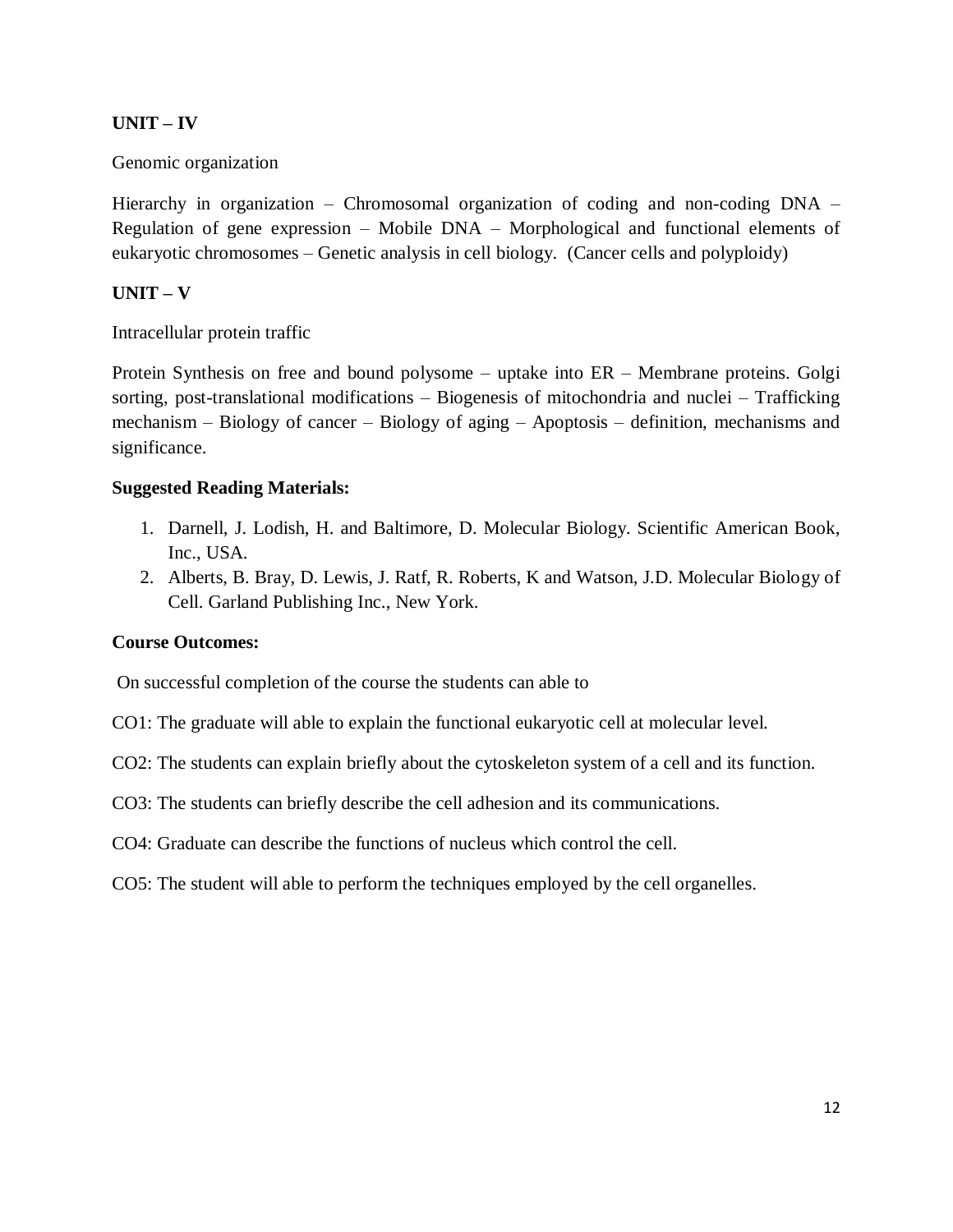### **ELECTIVE PAPER – 1**

#### **MICROBIOLOGY (20PZE01)**

Teaching Hours: 4hrs / week Credit Point: 3

#### **CourseObjectives:**

- Key features of the structure and classification of bacteria, virus and fungi.
- Knowledge on lab cultivation, media and staining methods.
- To study the microorganism in related to human health aspects.
- To know the application of microorganism in Industrial and Dairy usage.
- To Under Stand the application of microorganisms in soil and aquatic as bio-fertilizer and bio-pesticides.

#### **UNIT – I**

Introduction to Microbiology–Structure classification of virus, bacteria and fungi.

#### **UNIT – II**

 Sterilization, Disinfection, Tyndallisation, Pasteurization: Physical- dry heat, moist heat, UV light, filtration HEPA .Culture techniques Types of growth media- natural, synthetic, complex, enriched, selective and anaerobic Growth media .Pure culture methods (streak plate, spread plate, pour plate).Staining methods- simple and differential staining.

### **UNIT – III**

Medical microbiology – Human Diseases, Bacterial Diseases -Tuberculosis, Diphtheria, Typhoid.Viral diseases-Polio, AIDS, Dengue, Chikungonia and COVID19. Fungal diseases-Athletes foot (*Tinea pedis*), Candiasis in skin causative agents, Symptoms control and treatment.

#### **UNIT – IV**

Industrial and Dairy Microbiology – Definition of fermentation, Microbes producing antibiotics – Penicillin, Streptomycin – Probiotics – Role of micro organisms in production of cheese and curd.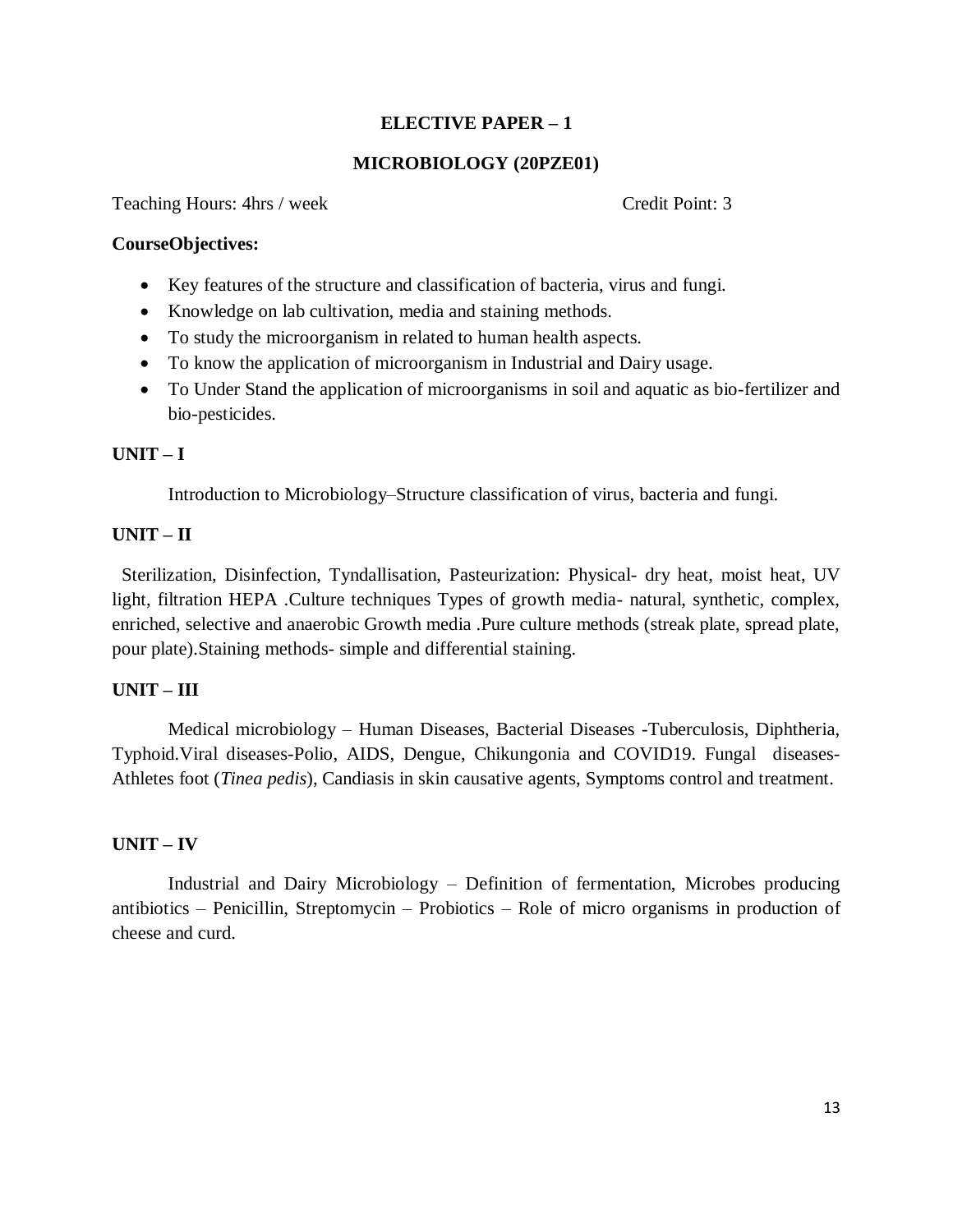### **UNIT – V**

Aquatic Microbiology – Microbial assessment for water quality, Microbial characters of sewage, microbial treatment of wastewater.

Microorganism in soil, Nitrogen fixing organism: Symbiotic and non symbiotic. Biofertilizer, Bio-pesticides.

#### **Suggested Reading Materials**

- 1. Ananthanarayanan and Panicker, Text Book of Microbiology, Kanungo Reba (Ed) 10<sup>th</sup> Edition, Hyderabad.
- 2. Ghulam Hussan Dar, Soil Microbiology and Biochemistry, New Age Internationals, New Delhi.
- 3. Sharma, P.D. Environmental Microbiology, Rastogi Publications, Meerut.
- 4. Yadav, P.R. and Tyagi. Immuno-Biotechnology, Discovery Publications, New Delhi.
- 5. Larry. L. Barton, and Robert J. C. Mc Leon. Environmental Microbiology and Microbial Ecology. John Wiley and Sons.

#### **Course Outcomes**

On successful completion of the course the student will be able to

CO1: To student will able identify microorganisms in our environmentand classify them.

CO2: The student will acquire knowledge about how to culture different microbes.

CO3: The graduate can understand the pathogenic microbes and their control measures.

CO4: Gain knowledge about microbes in food industries, developing antibiotics from microbes.

CO5: Understand the application of microbial technology in the production of bio-fertilizers and bio-pesticides.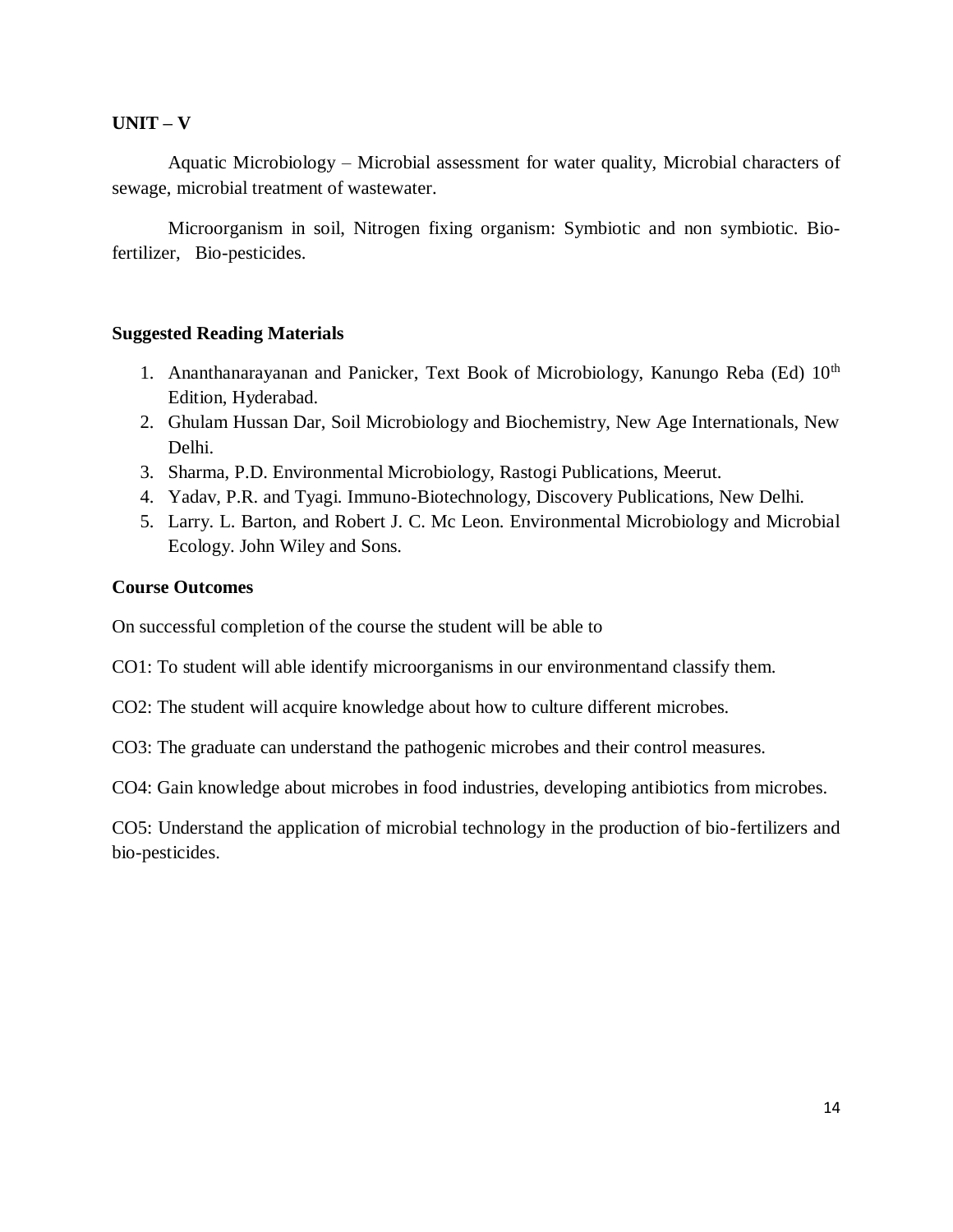### **ELECTIVE PAPER–2**

### **VERMICULTURE (20PZE02)**

Teaching Hours: 4hrs / week Credit Point: 3

#### **CourseObjectives:**

- To impart a detailed knowledge on vermiculture technology.
- To highlight the benefits of Eco-friendly agriculture by way of organic farming.
- To utilizing the byproducts of vermiculture.
- To create knowledge and avenues for self-employment.

#### **UNIT - I**

History of Indian Earthworm culture - Need for vermiculture - Earthworm types– Biology of *Lampito maurutii* and *Eudrilus eugeniae* – Trophic classification of Earthworm: epigeic, anecic and endogenic; clitellates and non-clitellates – morphology, anatomy and physiology of earthworms – Life cycle of earthworm.

#### **UNIT - II**

Role of earthworms in composting,raw materials and requirements of vermicomposting – Worms for vermiculture –Vermiculture practice – Vermi-bed preparation- Maintenance of composting - Collection of vermicompost –Natural enemies of earthworms, pests, parasites and pathogens.

#### **UNIT - III**

Types of vermicomposting – Worm casts – General problems in production of vermicompost - Physical, Chemical and Biological properties of vermicompost– Effects of vermicompost on soil properties - Vermiwash and their applications

#### **UNIT - IV**

Advantage of vermicompost – Vermicomposting from agricultural and urbansolid wastes – Recycling of wastes through vermicomposting – Earthworms as bioreactors and bio-indicators - Organic farming - Vermicompost and its applications.

#### **UNIT - V**

Small Scale (or) Indoor vermicomposting unit – Large scale or Outdoor vermicomposting unit. Vermicompost – Quality and Economics - Application of vermicomposting in agriculture and horticultural practices- Prospects of vermiculture as a self-employment venture.Uses of earthworms in food and medicine – Ayurvedic and Unani.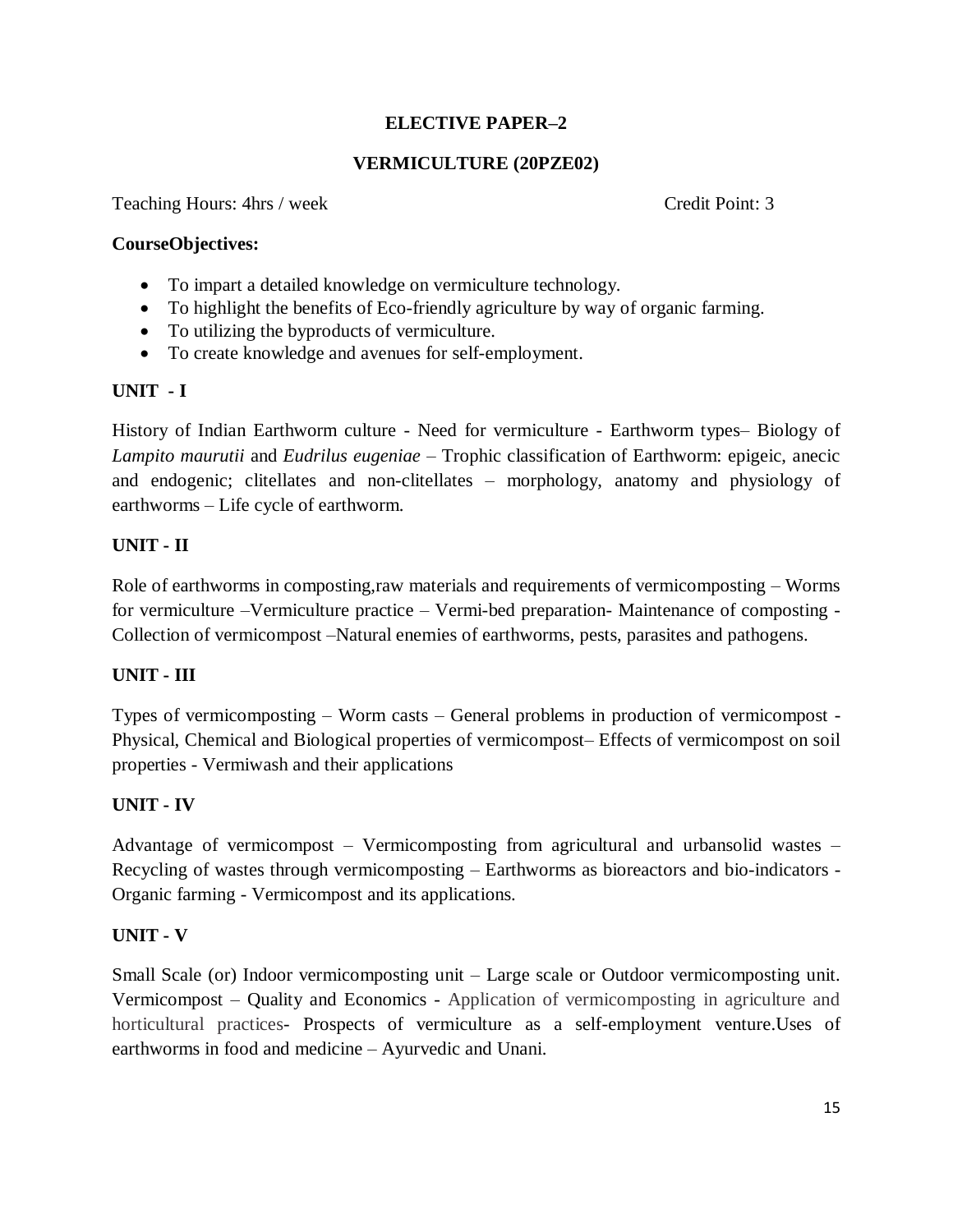#### **Suggested Reading Materials**

- 1. Sultan Ahmed Ismail, The Earthworm, Others India Press, Mapura 403507, Goa,India.
- 2. Seethalakshmy, A Text book of Vermitechnology, Saras Publications. 3rd Edition,
- 3. Prakash Malhotra, Economic Zoology, Adhyayna Publishers & Distributors, New Delhi.
- 4. NIIR Board, The complete Technology Book on Vermiculture and Vermicompost.
- 5. Ismail. S. A. Vermitechnology. The Biology of Earthworms. Orient Longman, India.
- 6. Ranganathan. L.S. Vermicomposting Technology.
- 7. Gupta. P. K. Vermicomposting for sustainable agriculture. Agrobios, India.
- 8. Edwards, C.A. and Bother, B. Biology of Earthworms. Chapman Hall Public.Co. London.
- 9. Talashikar. S.C. Earthworms in Agriculture. Agrobios, India.

#### **Course Outcomes:**

On successful completion of the course the student can able to

CO1: Gain knowledge about types of earthworms and life history of composting earthworms native and exotic.

CO2: Get adequate knowledge about various organic waste materials used to prepare vermicompost and how to overcome the problems during culture period.

CO3: Able explain the nutrients present in vermicompost and vermiwash, how it can be applied to the field.

CO4: The student will get knowledge to explain how vermicompost is important in Organic farming.

CO5: Gain knowledge about various types of composting methods, application mode and usage of earthworms in Ayurvedic and Unani medicinal practices.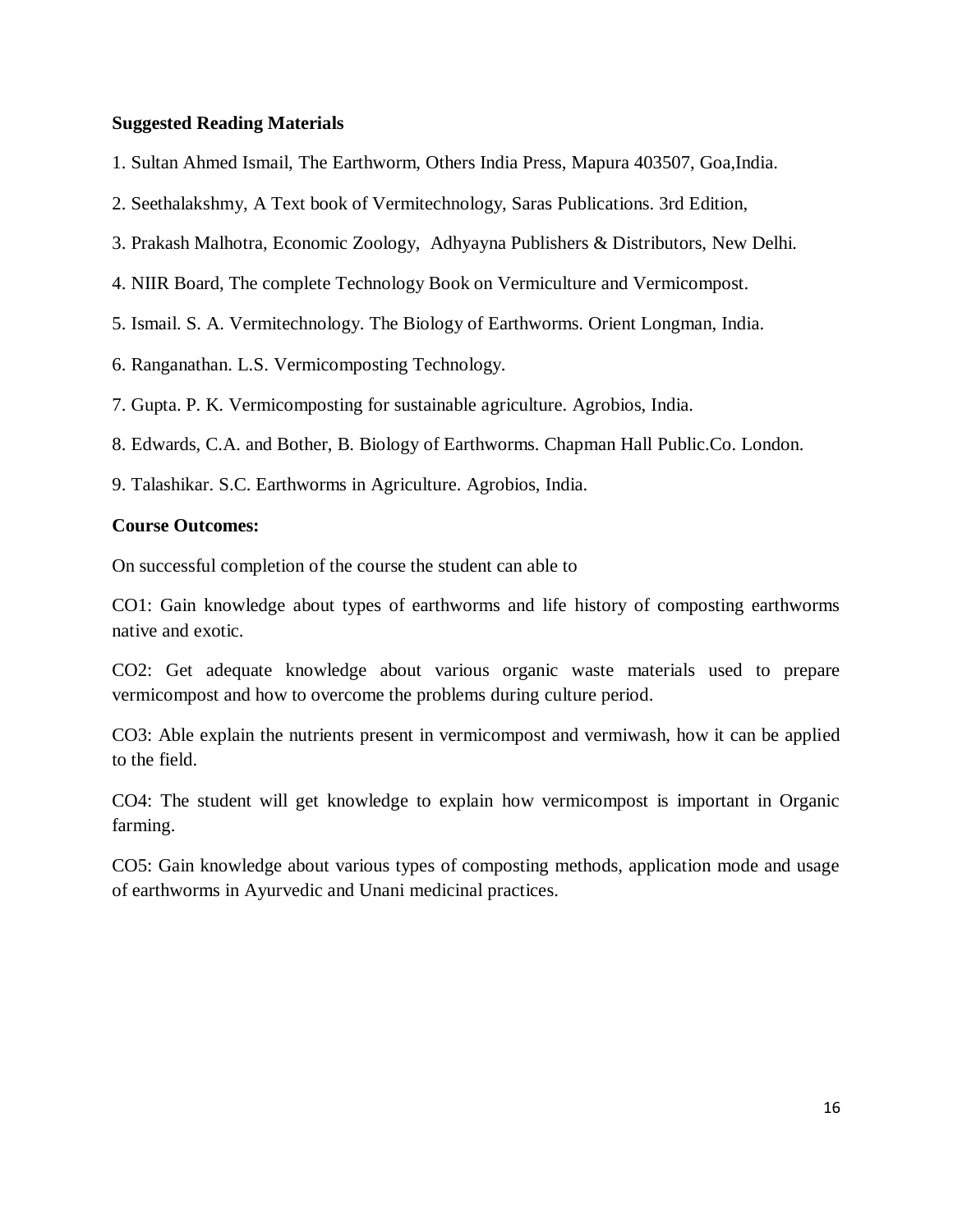#### **MAJOR PRACTICAL – I**

### **Structure and function of Invertebrates, Comparative Anatomy of Chordates, Cell and Molecular Biology (20PZP01)**

Practical Hours – 5 Credit Point: 4

#### **Major:**

Dissection of Nervous system of Prawn. Micrometry – Simple measurement of Cell (Occular / Stage Micrometer) Onion Root Tip – Mitosis (Any one stage) Giant Chromosomes in Salivary gland of Chironomous Larva. Preparation of Microscopic slide – Microtome (Demo only)

#### **Minor:**

Mouth parts of Insects – Mosquito, Honey Bee, Cockroach

Body setae of Earthworms

Placoid Scales in Shark

#### **Spotters**:

Protozoans – Entamoeba histolytica, Trypanosoma gambiensis, Leismania donavonii Helminthes – Ascaris sp., Taenia sp., Filarial worm, Fasciola sp., Identification and Study of Nauplius larva, Zoea larva, Bipinnaria larva. Microtome – Knife, Embedding block, L Block, Hot Plate, Cuppling jars.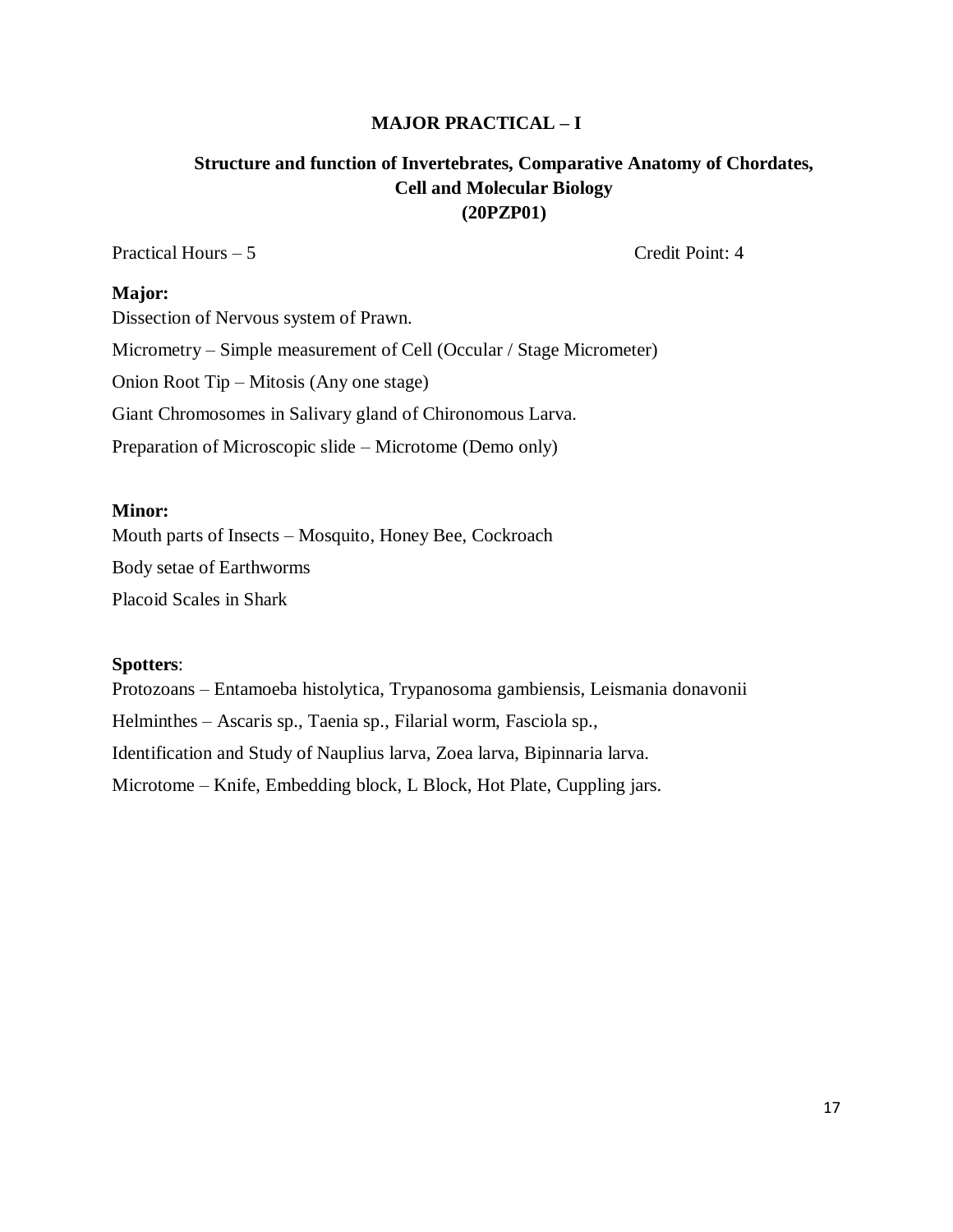### **SEMESTER - II**

### **CORE PAPER - 4: GENETICS (20PZC04)**

Teaching Hours: 5 hrs /week Credit Point: 5

#### **Course Objective:**

- To acquire basic knowledge about Mendelian principles about Genetics.
- To provide knowledge in structure and function of genes and mapping techniques.
- To study DNA and gain knowledge in Human Genome Project.
- To gain the graduates about various mutagens, a chromosomal aberration happens due to sudden changes.

#### **UNIT – I**

Basic Concepts of Genetics **-** Mendelian Principles: Dominance, Segregation, Independent Assortment.Concept of Gene: Allele, Multiple Alleles, Pseudo-allele, Complementation tests. Extensions of Mendelian Principles: Co dominance, Incomplete dominance, Gene interactions, Pleiotropy, Genomic imprinting, Penetrance and Expressivity, Phenocopy, Linkage and crossing Over, Sex Linkage, Sex limited and Sex influenced characters.

#### **UNIT – II**

Gene mapping methods: Linkage maps, Tetrad analysis, Mapping with molecular markers, Mapping by using somatic cell hybrids, DNA foot printing. Extra chromosomal inheritance: Inheritance of mitochondrial genes, Maternal inheritance.

#### **UNIT – III**

Microbial Genetics: Methods of genetic transfers – Transformation, Conjugation, Transduction and Sexduction. Mapping genes by interrupting mating, Fine structure analysis of genes. Human Genetics: Pedigree analysis, IOD score for linkage testing, Karyotypes, Genetic disorders-Human Genome Project (HGP).Quantitative Genetics: Polygenic Inheritance, Heritability and its measurements, QT mapping.

#### **UNIT –IV**

Mutation: Types, causes and detection, Mutant types – Lethal, Conditional, Biochemical, Loss of function, Gain of function, Germinal Verses Somatic mutants, Insertional mutagenesis.

Structural and Numerical Alternations of Chromosomes: Deletion, Duplication, Inversion, Translocation, Ploidy and their genetic implications.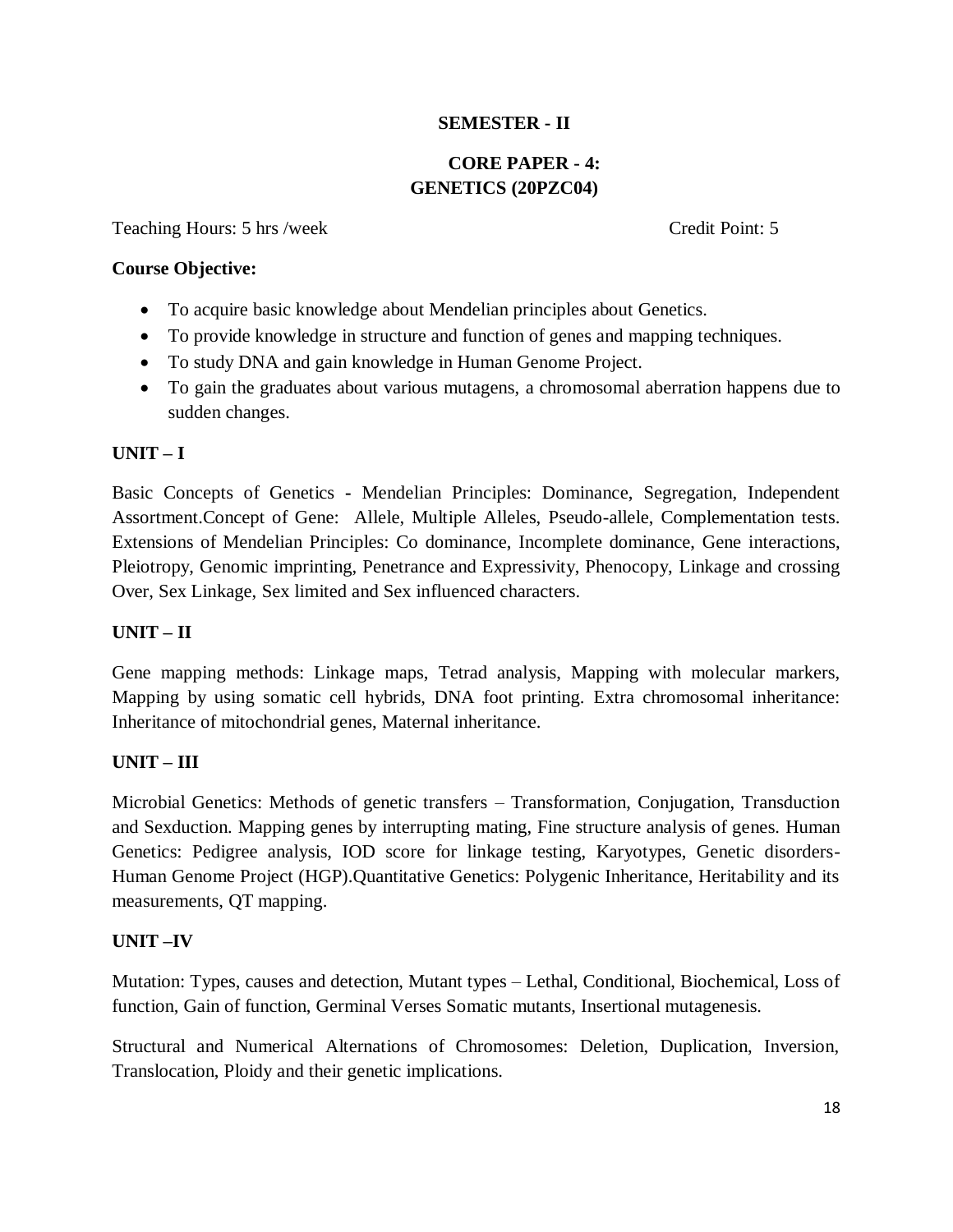Recombination: Homologous and Non-homologous recombination including Transposition.

Population Genetics: Genetic Equilibrium – Distinguishing forces – Natural Selection – Mutation and Genetic Drift.

### **UNIT –V**

Molecular Genetics – Structure of Gene – Genetic Code – Gene regulation – Genome Analysis – Functional genomics – RNA processing – Transcription : Factors and Regulations – Translation: Control and Regulations.

Molecular Population Genetics: Patterns and Change in Nucleotide and Amino acid sequences.

### **Suggested Reading Materials**

- 1. Griffith, Modern Genetic Analysis, WH Freeman & Co; Solution manual Edition, New York
- 2. Lewis, The Genes. Jones and Bartlett Publishers, Inc
- 3. Snustad and Simmons, Principles of Genetics, John Wiley and sons, Inc

### **Course Out comes:**

On successful completion of the course, the students will be able to

CO1: The Students will able to knowing and understanding the organization and functions of genetic materials in biosphere.

CO2: Graduates can able to explain type gene mapping techniques.

CO3: Students can develop knowledge on karyotyping and human genome project.

CO4: The students can explain the modification happens by mutation at gene level, chromosomal changes by various factors.

CO5: Graduates can evaluate the functions of nucleotides and amino acid changed in population genetics.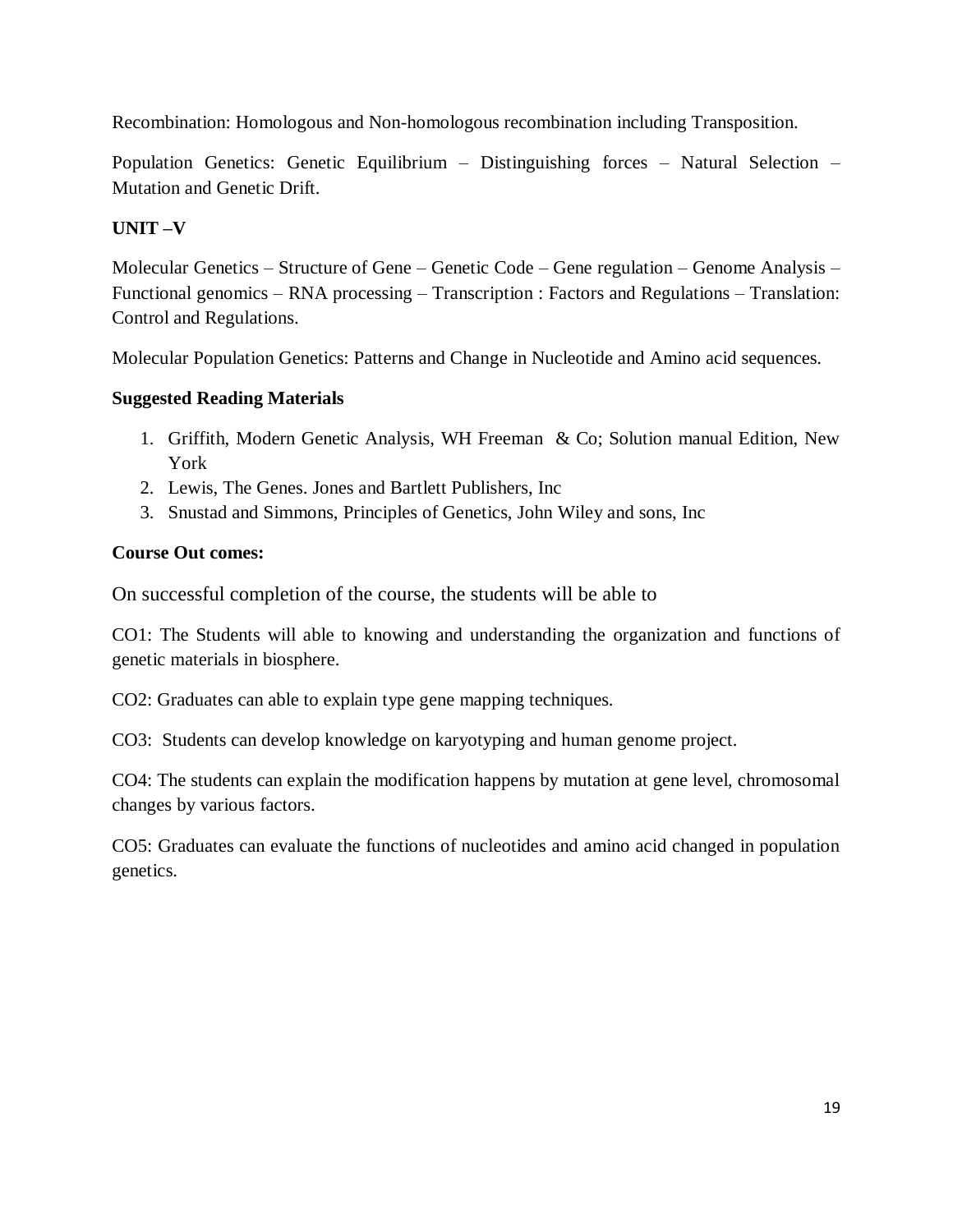### **CORE PAPER – 5**

### **IMMUNOLOGY (20PZC05)**

Teaching Hours: 5hrs / week Credit Point: 5

#### **CourseObjectives:**

- To study the Innate and acquired immunity.
- To understand areas of immunity- antigens and antibodies.
- To study the host defense mechanism- Immunoglobulins.
- To acquire knowledge about immunological response in related to infection.

#### **UNIT – I**

Innate and Acquired Immunity: Phylogeny and Ontogeny of immune system – Organization and structure of lymphoid organs, Cell of the immune system and their differentiation – Lymphocyte traffic – Nature of immune response.

#### **UNIT - II**

Nature of Antigens: Antigenicity and immunogenicity – Factors influencing immunogenicity – Epitopes and Haptens – Super antigens – Structure and functions of antibodies – classes and subclasses – Gross and fine structure – Antibody mediated effectors functions – Antigen – Antibody interactions in vitro and in vivo.

#### **UNIT – III**

Complement system: Components, control proteins and activation pathways. Major Histocompatibility Complex (MHC) in mouse and HLA system in human. MHC haplotypes – class I and class II molecules – cellular distribution – peptide binding – expression and diversity – disease susceptibility and MHC/HLA. Organization and expression of Ig genes – models for Ig gene structure – multigene organization of Ig genes – DNA rearrangements and mechanisms – generation of antibody diversity – differential expression of Ig genes.

#### **UNIT – IV**

T- Cell generation, activation and differentiation : Isolation, molecular components and structure of T-cell receptor complex – T-cell maturation and thymus –  $T_H$  cell activation mechanism – T – cell differentiation – cell death and T-cell population –  $B$  – cell generation, activation and differentiation –  $B$  – cell receptors – selection of immature self – reactive B- cells – B-cell activation and proliferation  $- T_H - B$ -cell interactions.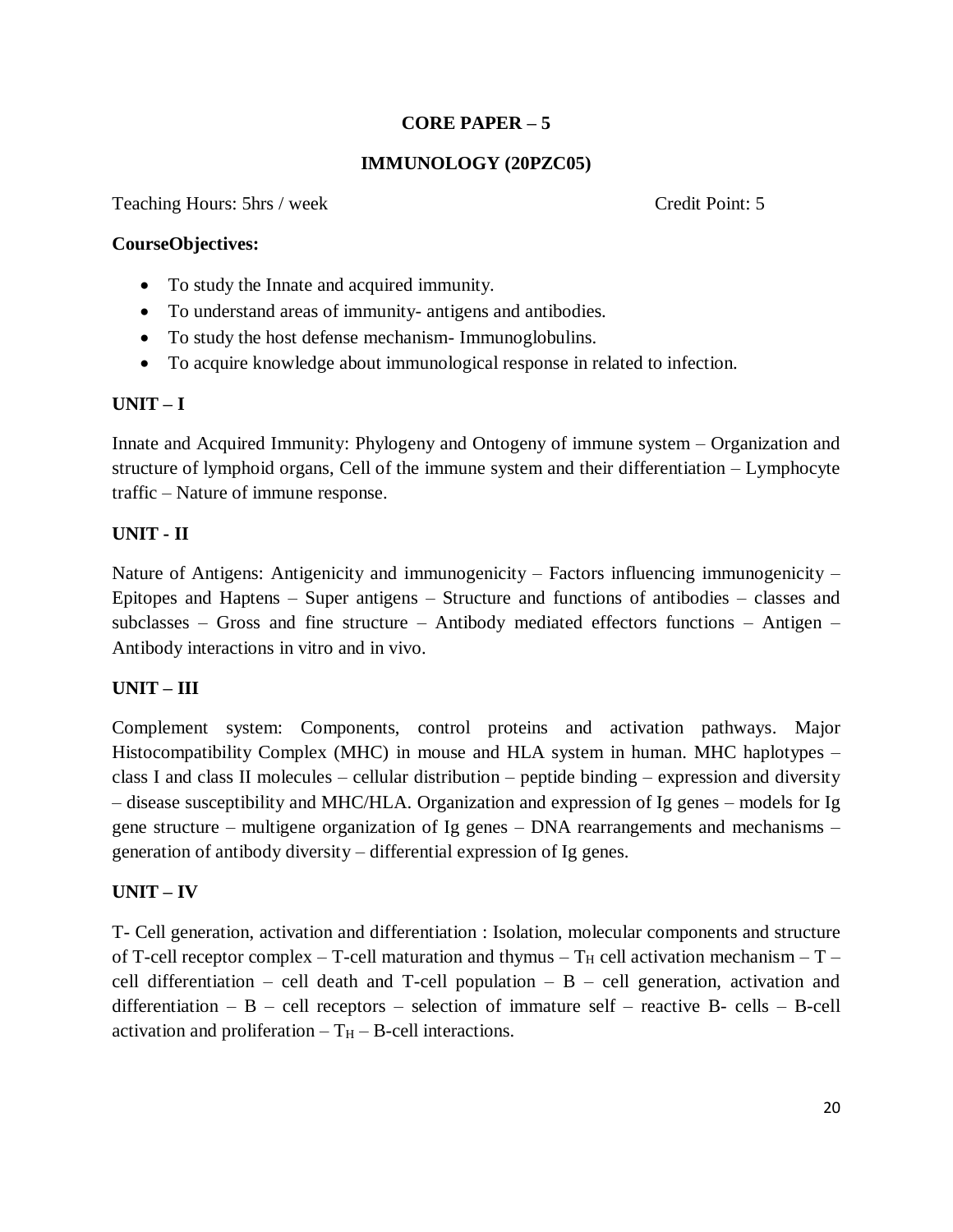#### **UNIT – V**

Cytokines – definition and salient functional features – cytokine receptors – cytokines and immune response – cell-mediated effector functions – cell adhesion molecules – effectors cells and molecules – CTL and NK cells – mechanism of action – immunological tolerance and anti-immunity – delayed type hypersensitivity – hypersensitivity - types and immunological reactions and immune response to infection agents especially intracellular parasites.

#### **Suggested Reading Materials**

- 1. Kuby. Immunology, W.H. Freeman. USA.
- 2. Paul. W. Fundamental of Immunology.
- 3. Roitt, I.M. Essentials of Immunology, ELBS Edition.

#### **Course Out comes:**

On successful completion of the course the candidate will able to

The student can able to explain the immune system present in animal body and how it works against the pathogens / antigens.

CO1: Develop the immune system against pathogens.

CO2: Raise the monoclonal antibodies for the infections.

CO3: Easily understand the immune system and mode of action against infection.

- CO4: The candidate can explain how immunological response activated against infection.
- CO5: The student can describe briefly about the hypersensitivity response activated.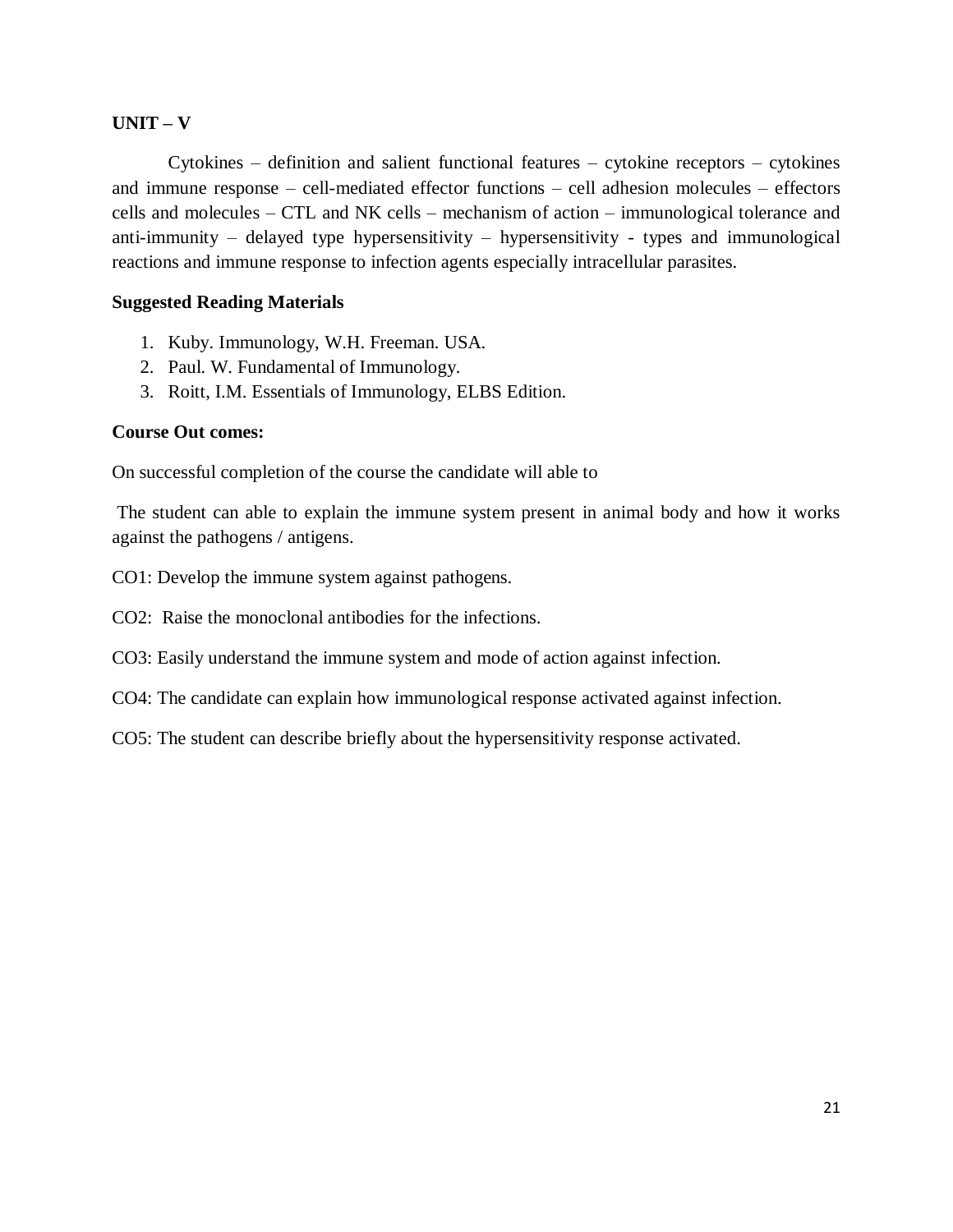#### **CORE PAPER – 6**

### **BIOCHEMISTRY (20PZC06)**

Teaching Hours: 5hrs/week. Credit Point: 5

#### **CourseObjective:**

- To Study of the function and structure biomolecules.
- To understand the various types of enzymes and its role in living cells/ organsystems.
- To study the structure and function of proteins, carbohydrates, lipids, vitamins in living organisms.

#### **UNIT – I**

Structure of atoms, molecules and chemical bonds. Principles of biophysical chemistry- pH, Buffer, Reaction kinetics, Thermodynamics, Colligative properties.

#### **UNIT – II**

Stabilizing interactions – Vander Waals, Electrostatic, Hydrogen bonding, Hydrophobic interactions, etc., Composition, nature of bonds / linkages, Structure of bio-molecules (Carbohydrates, Lipids, Proteins, Vitamins and Nucleic acids).

#### **UNIT – III**

Conformation of proteins – Ramachandran Plot, Primary, Secondary, Tertiary and Quaternary Structures, domains, motifs and folds.

Principles of Catalysis, Classification of enzymes and enzyme kinetics, enzyme regulation, inhibitors of enzymes – mechanism of enzyme catalysis, Isozymes.

#### **UNIT – IV**

Conformation of nucleic acids – Helix A, B ,Z; t-RNA, Micro RNA. Mechanism of Transcription-RNA modifications, translation (Prokaryotes and Eukaryotes), transcription. Regulation in Prokaryotes and Eukaryotes.

#### **UNIT- V**

Bioenergetics – Metabolism of aminoacids, carbohydrates (Glycolysis), lipids, nucleotides and vitamins, Oxidative phosphorylation, Coupled reaction, Group transfer, Biological energy transducers..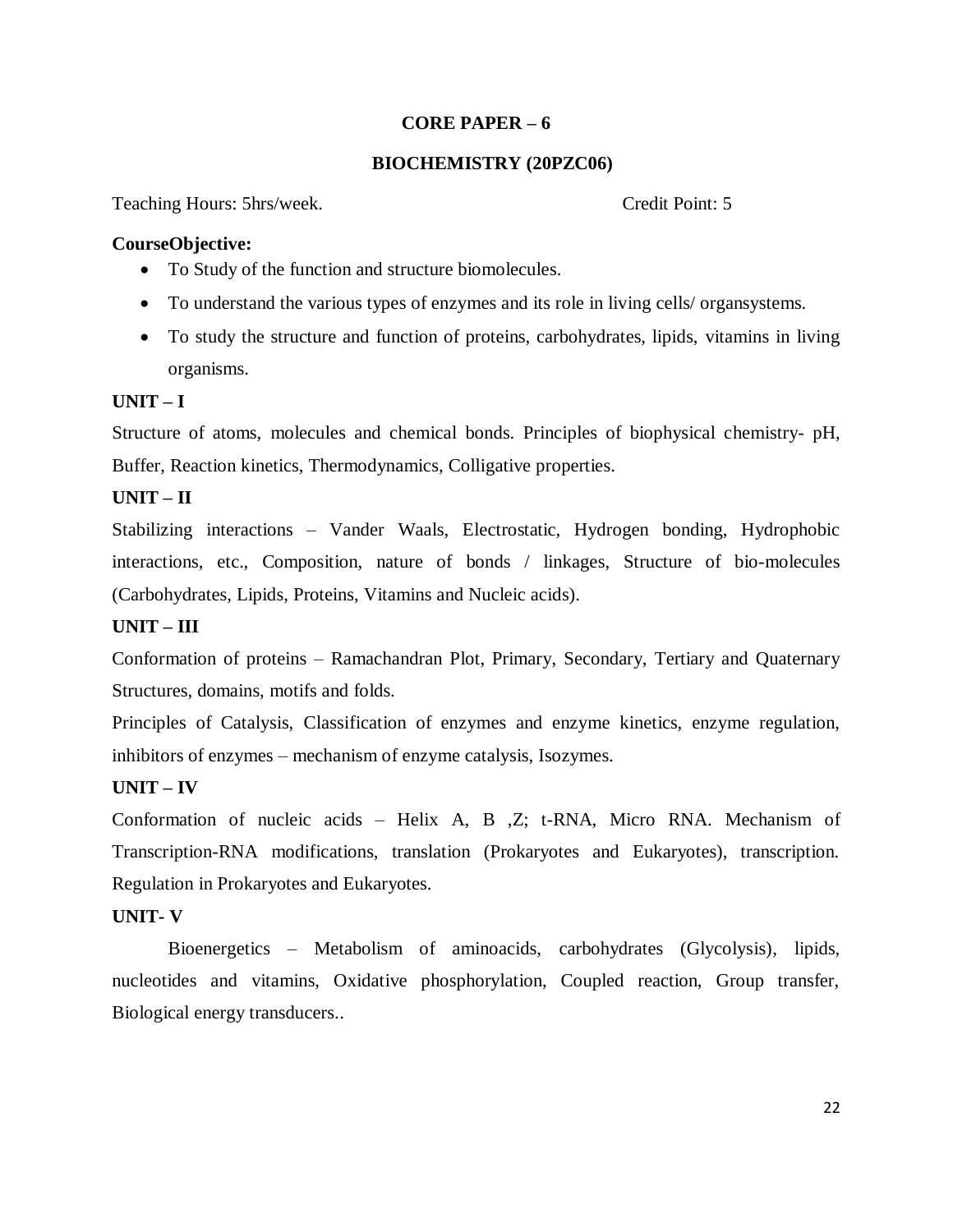#### **Suggested Reading Materials**

- 1. Freifelder, D. Physical Biochemistry. W. H. Freeman and Company.
- 2. Voet, D and Voet, J.G. Biochemistry, John Wiley and Sons.
- 3. Cooper, T.G. Tools of Biochemistry.
- 4. Creighton, T.E. Protein Structure and Molecular Properties, W. H. Freeman and Company.
- 5. Hawk. Practical Physiological Chemistry.

#### **Course Outcomes**:

On successful completion of the course the student will able to

- CO1: Understand the chemical structure and function of various bio-molecules.
- CO2: Learn about theories on Bio-molecules.
- CO3: Easily explain enzymes and their role in living organism.
- CO4: Learn about the conformation structure of proteins, lipids and nucleic acids.
- CO5: Explain the metabolism of carbohydrates, proteins, lipids, vitamins and nucleic acids.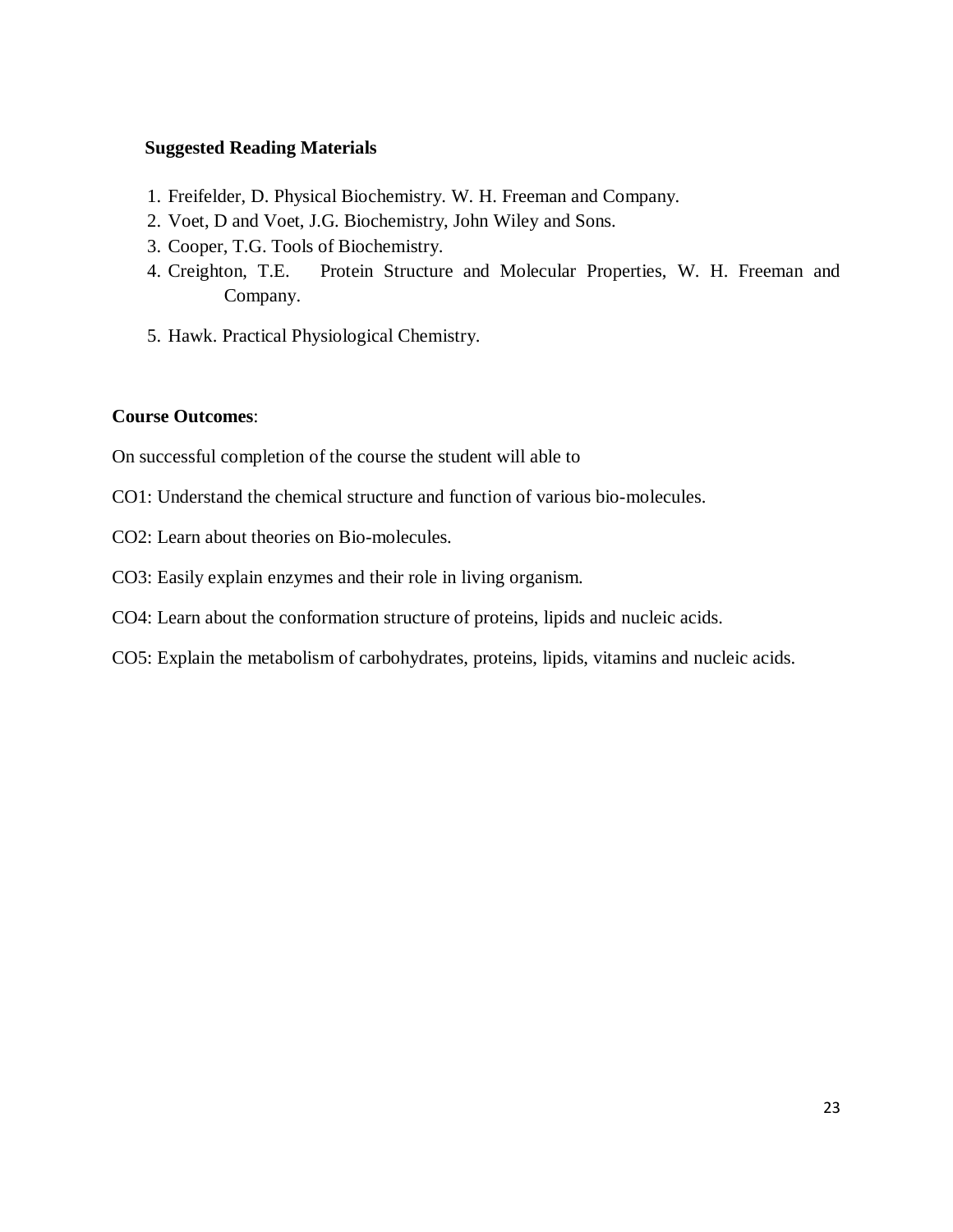### **ELECTIVE PAPER – 3**

### **POULTRY SCIENCE (20PZE03)**

Teaching Hours: 4 hr/ week Credit Point: 3

#### **Course objectives**

- To provide self employment opportunities and knowledge for students.
- To understand poultry industry based on the past, present and emphasis of future growth
- To make the students to develop knowledge on the history and the role of poultry in rural development and its structure.
- Students can learn the methods of rearing, breeding and production of poultry and marketing.

#### **Unit – 1**

History, Scope and importance of poultry farming – Poultry development in India – present status and future prospectus of poultry industry- Role of government/ private agencies in poultry development.

#### **UNIT-II**

Poultry Housing – Basic principles and location for construction - Types: backyard system, semiintensive system, intensive system – cage, deep litter and slat system, floor space, lighting and watering.

### **UNIT III**

Brooding of Poultry: Rearing, Sexing, Vaccination, Natural and artificial brooding - Objectives of poultry breeding for meat and egg production - Methods of mating –flock, pen, pair and artificial insemination. Breeding –common breeding programs practiced in industry.

#### **UNIT-IV**

Poultry nutrition – Feed ingredients and formulation – Types of feed: mash, pellet - Feeding methods - Poultry diseases and vaccination.

#### **Unit V**

Role of government and non-governmental agencies in promoting poultry entrepreneurship in India - objectives and functions –NABARD- Role of commercial banks.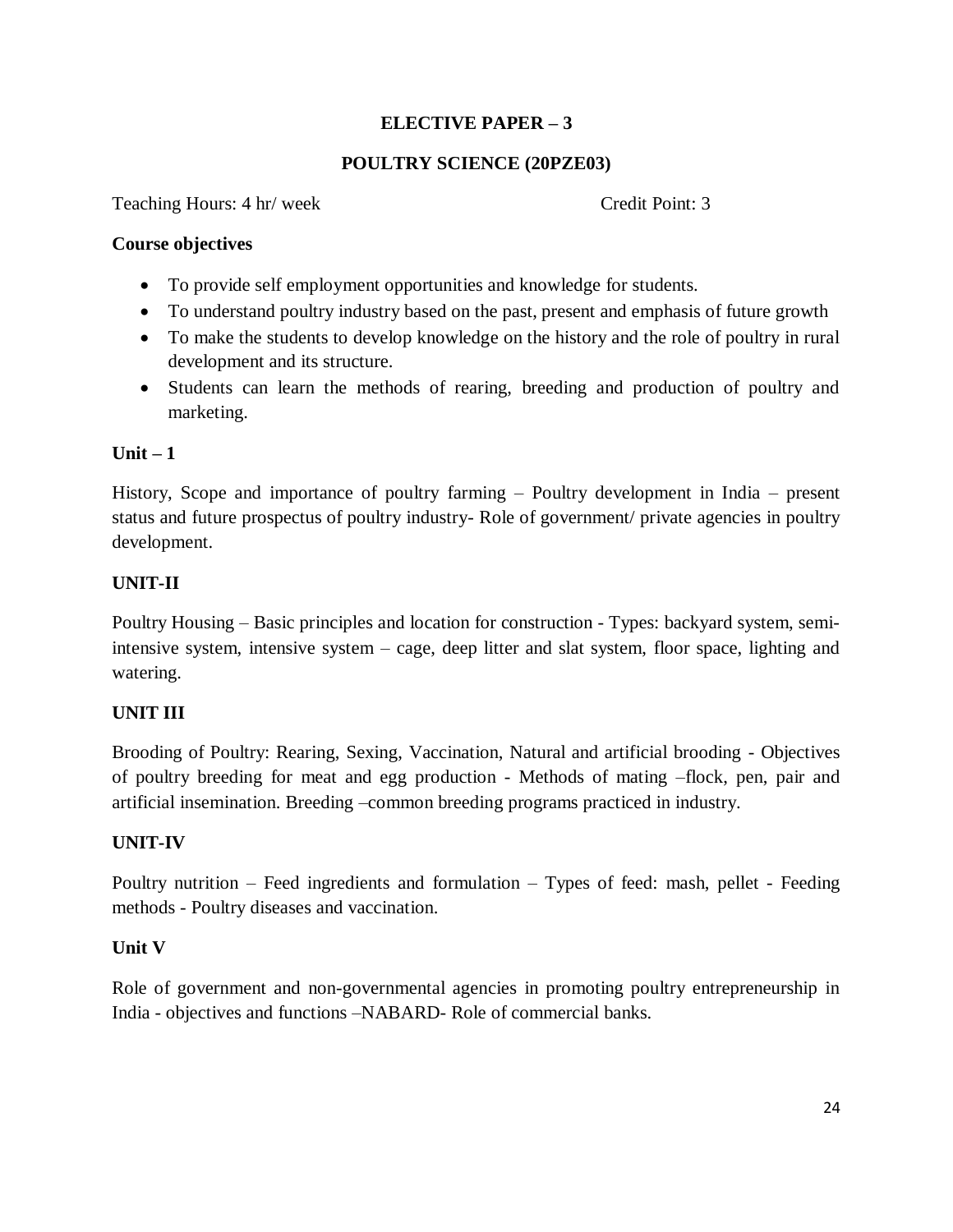#### **Suggested Reading Materials**

- 1. Gnanamani,R, Modern Aspects of Commercial Poultry Keeping, Hytone Publication.
- 2. Das, S.K, Poultry Production, CBS Publication.
- 3. Singh, R. A. Poultry Production, Kalyani Publishers, New Delhi.
- 4. Prasad, J. Poultry Production and Management, Kalyani Publisher, New Delhi.
- 5. Hurd, L.M, Modern Poultry Farming, IBDC Publishers
- **6.** Elye, N. The Poultry Science, Biotech books, New Delhi.
- 7. Poultry Farm Manual, A Reference Guide for Central & State Poultry Farms, Krishi Bhavan, New Delhi.
- 8. Hand Book of Poultry Farming and Feed Formulations, Engineers India Research Institute Board.
- 9. Jadhav, N.V. and Siddique, M.F, Handbook of Poultry Production and Management, Jaypee Brothers Medical Publishers Pvt. Ltd., New Delhi.
- 10. Wilson.K. A Hand Book of Poultry Practice, Agrobios (India), Jodhpur.
- 11. Jull, M.A.Successful Poultry Management, Biotec Books Publisher.
- **12.** Charles, T.B. and Stuart, H.O, Commercial Poultry Farming, Biotec Books Publisher.

#### **Course Outcomes:**

On successful completion of the course the students can able to

- CO1: The graduate can explain the scope and future prospectus of poultry industry.
- CO2: The student can brief about the daily work in poultry farm activities.

CO3: He will neatly explain the brooders, breeding methods and vaccinations in poultry farms.

CO4: The students are exposed to prepare poultry feed using different ingredients and symptoms of various diseases that affects poultry farms.

CO5: The graduate gain knowledge about getting bank and government funds regarding poultry farms.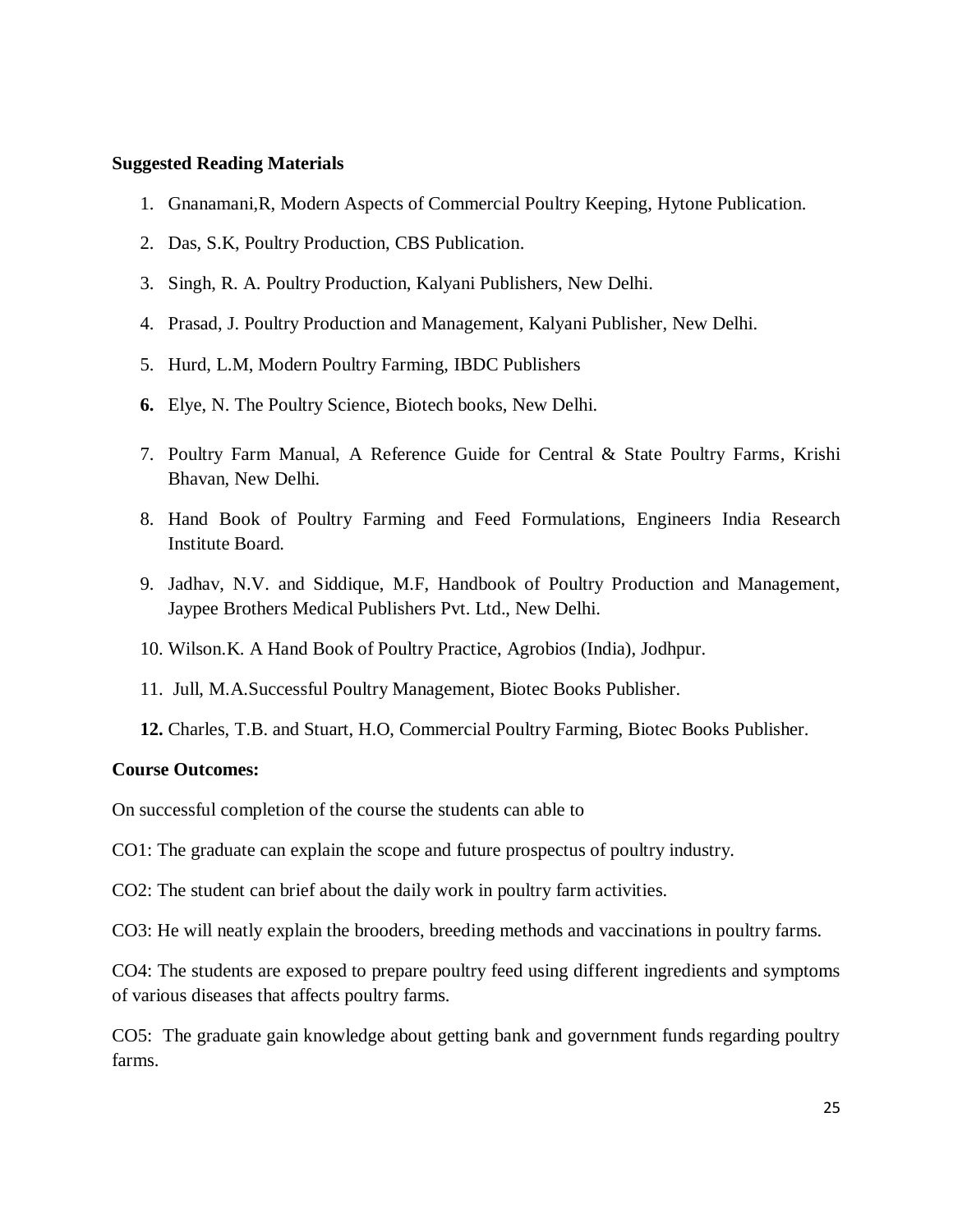### **ELECTIVE PAPER – 4**

### **AQUACULTURE (20PZE04)**

Teaching Hours: 4 hr/ week Credit Point: 3

#### **Course Objectives:**

- To provide self employment opportunities and knowledge for students.
- To learn the techniques of breeding, culturing, and marketing of aquatic animals.
- To explore the aquatic resources of the edible and economically important organisms.
- To understand the fish feed formulation techniques
- To learn the scope and importance of aquaculture

### **UNIT –I**

Introduction to Aquaculture – Principle, Scope, Importance and needs of aquaculture - National and International status of aquaculture - Environmental problems caused by aquaculture.

### **UNIT – II**

Site selection for aquaculture practices - Fish pond construction, Types of fish culture - Monoculture, Polyculture, Pen culture, Cage culture, Integrated fish farming, Brackish water prawn culture and Marine culture.

### **UNIT – III**

Fish and prawn feed requirements and formulation of artificial feed – Live feed culture - Probiotics in aquaculture feed.

### **UNIT – IV**

Common diseases of aquaculture: bacterial, fungal and viral infections - Fish diseases and Treatments - Host, pathogen and environment interaction.

### **UNIT - V**

Development of new techniques in aquaculture: Cryopreservation and Vaccination - Aquaculture economics: Starting investments, Economic returns, Banking facility and Marketing.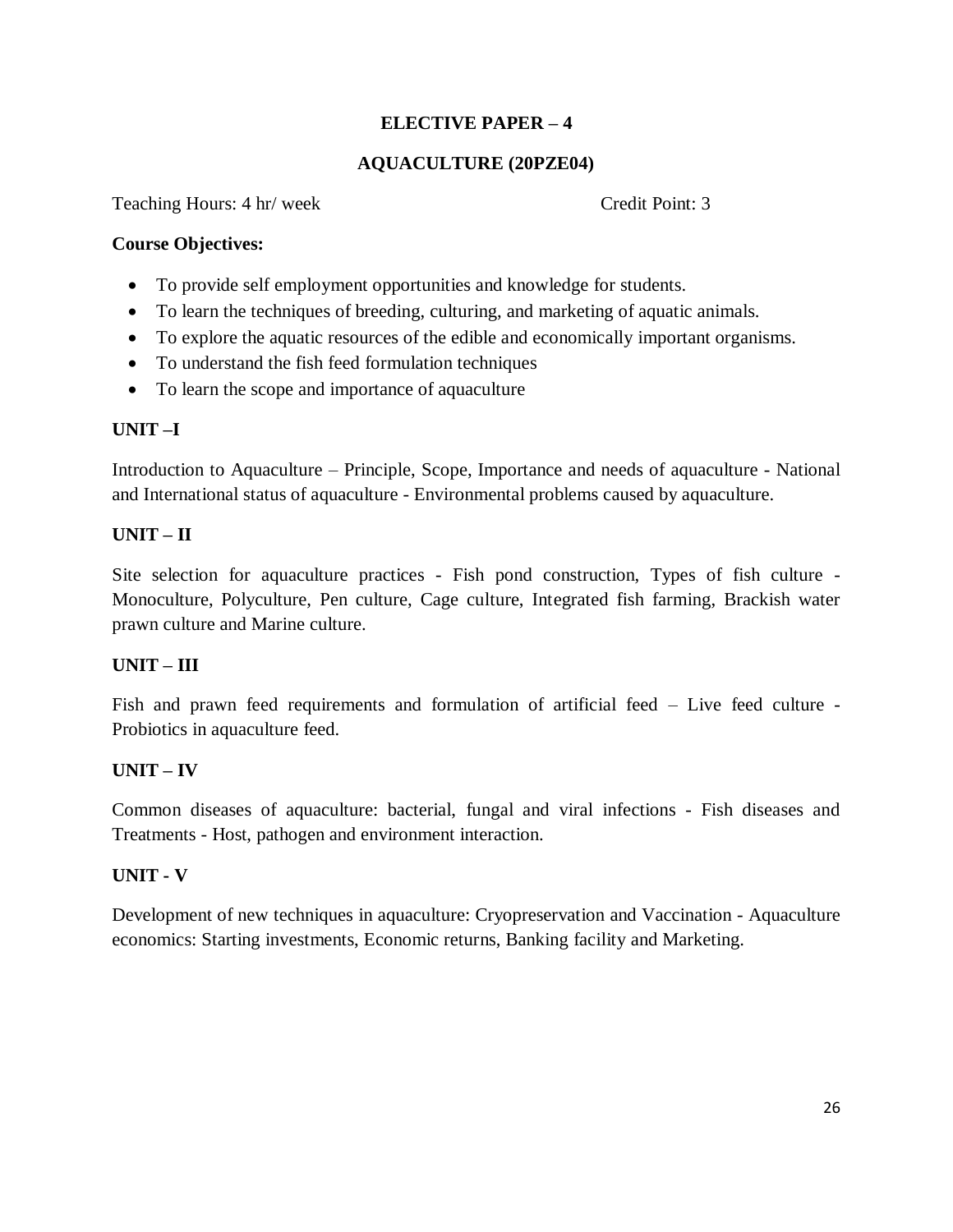#### **Suggested Reading Materials**

- 1. Ahilan.B. and Felix, N. Text book of aquaculture. Daya publishing house, New Delhi.
- 2. Arumugam, N. Aquaculture, Saras publications, Nagercoil.
- 3. Venugopal, S Aquaculture, Pointer Publishers.
- 4. Reddy, M.S. A text Book of Aquaculture, Arjun publishing house.
- 5. Patel, A. and. Pathak, S.N, Textbook of aquaculture, Pacific books international.
- 6. Ahilan, B. Textbook on freshwater aquaculture. Daya publishing house, New Delhi.
- 7. S.H. Ahmad and A.K. Singh, Freshwater aquaculture, Daya publishing house, New Delhi.
- 8. Shanmugham, K. Fishery biology and aquaculture, Chennai.
- 9. Jhingran, V.G., Fish and fisheries of India, Hindustan publishing corporation, Delhi.
- 10. Pillay, T.V.R. and M.N. Kutty, Aquaculture: Principles and practices, Wiley India pvt. ltd.
- 11. Handbook of fisheries and aquaculture ICAR publication, New Delhi.
- 12. Sinha,V.R.P. Fisheries research planning and management in developing countries, International books and periodicals services (IBS), New Delhi.
- 13. McEvoy, L.A. and Stottrup, J.G. Live feeds in marine aquaculture L.A. Mc Evoy and J.G. Stottrup - Blackwell publishing company, UK.

#### **Course Outcomes:**

On successful completion of the course the students are able to

CO1: Explain briefly the importance of aquaculture and its scopes.

CO2: The student can clearly know which type of culture and which aquatic organisms are suitable for culture in his locality.

CO3: The student can gain knowledge about probiotics, and live feed culture techniques.

CO4: The graduate can easily identify the symptoms of bacterial, viral and fungal diseases to culture fishes and its remedial measures.

CO5: The graduate can guide farmers to get loans from nationalized banks for fish farming.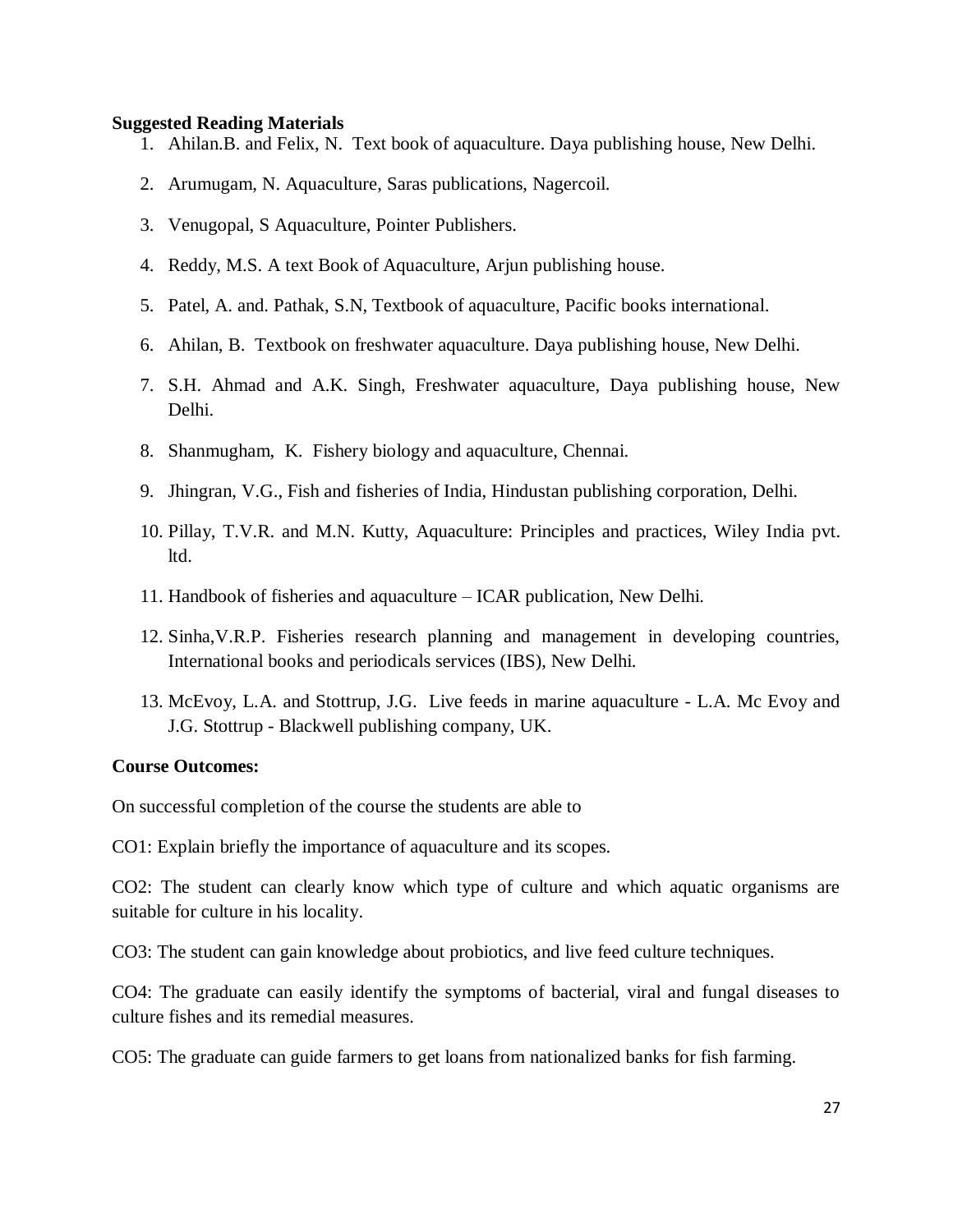#### **MAJOR PRACTICAL – II Genetics, Immunology and Biochemistry (20PZP02)**

#### Practical Hours: 5hr/ week Credit Point: 4

#### **Major**:

Quantitative estimation of proteins, carbohydrate and lipids from animal tissues. Enzyme kinetics – Influence of pH, temperature, substrate concentration and enzyme concentration on human salivary amylase activity. Qualitative analysis of urine for proteins, glucose, acetone and ketone bodies.

Estimation of haemoglobin and ESR- Erythrocyte Sedimentation Rate.

Blood clotting time – bleeding time

Buccal smear – Barr bodies.

Demonstration of Amino acids in the body fluid of an insect (Cockroach/ grasshopper) using paper chromatography.

#### **Minor:**

Genetic and immunological basis of human blood grouping (A, B, AB and O).

Identification of mutant wings/eyes in drosophila.

Identification of lymphoid organs of Rat/ Mouse.

Demonstration – Culture of bacteria, Preparation of smear, Simple staining and gram staining.

#### **Spotters:**

Human karyotype, Down syndrome, Klinefelters syndrome, Turners syndrome.

Study of bacterial diseases in related to Human health – Vibrio cholera – Cholera, Salmonella typhi - Typhoid, Mycobacterium tuberculosis – Tuberculosis,, Streptococcus pnemoniae - Pnemonia, Staphylococcus aureus – Upper respiratory tract infection, Yersinia pestis – Bubonic plague, Clostridium botulinum – Food borne disease.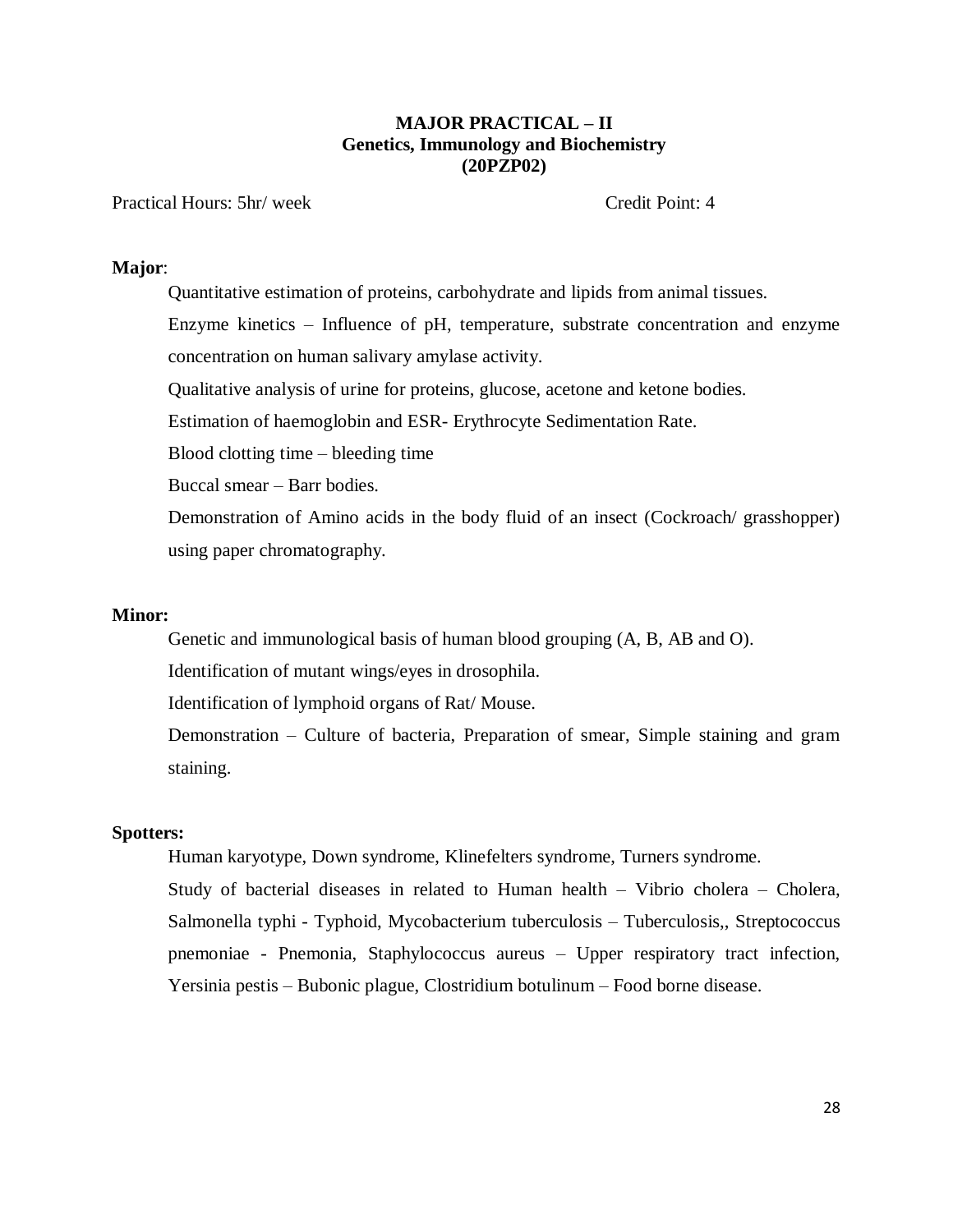#### **NON-MAJOR COURSE -1**

#### **FISHERY BIOLOGY (20PZNM01)**

Teaching Hours: 4 hrs/ week Credit Point: 3

#### **Course Objectives:**

- To learn the importance of aquaculture in nutritional and economical level.
- To learn about techniques in pond construction, farming managements, etc.,
- To explore the knowledge about rearing aquatic organisms in ponds.
- To gain knowledge about the infections and their remedial measures.

#### **UNIT – I**

Introduction - Importance of inland fisheries, Principles and aim of fish culture. Types of fish culture – Monoculture, Polyculture, Race way culture, Pen culture, Cage culture, Raft culture, Paddy cum fish culture, Integrated farming, Corporate farming.

#### **UNIT – II**

Site selection for fish farm, Pond construction, Pond preparation, Types of ponds in a typical fish farm, Water quality management, Feeding and types of feeds – Natural and artificial feed.

#### **UNIT – III**

Selection of cultivable species, Seed selection, Seed transportation techniques, Acclimatization of seeds to pond water, Routine farm activities, Harvesting methods.

#### **UNIT – IV**

Mariculture, Types of cultivable shrimps - Shrimp hatcheries, Transportation techniques of post larvae, Stocking types and rearing methods, Natural and artificial feeds, Shrimp harvesting methods.

#### **UNIT – V**

Fish diseases – bacterial, fungal and viral infections and their remedial methods. Post harvesting methods and types of fish processing methods.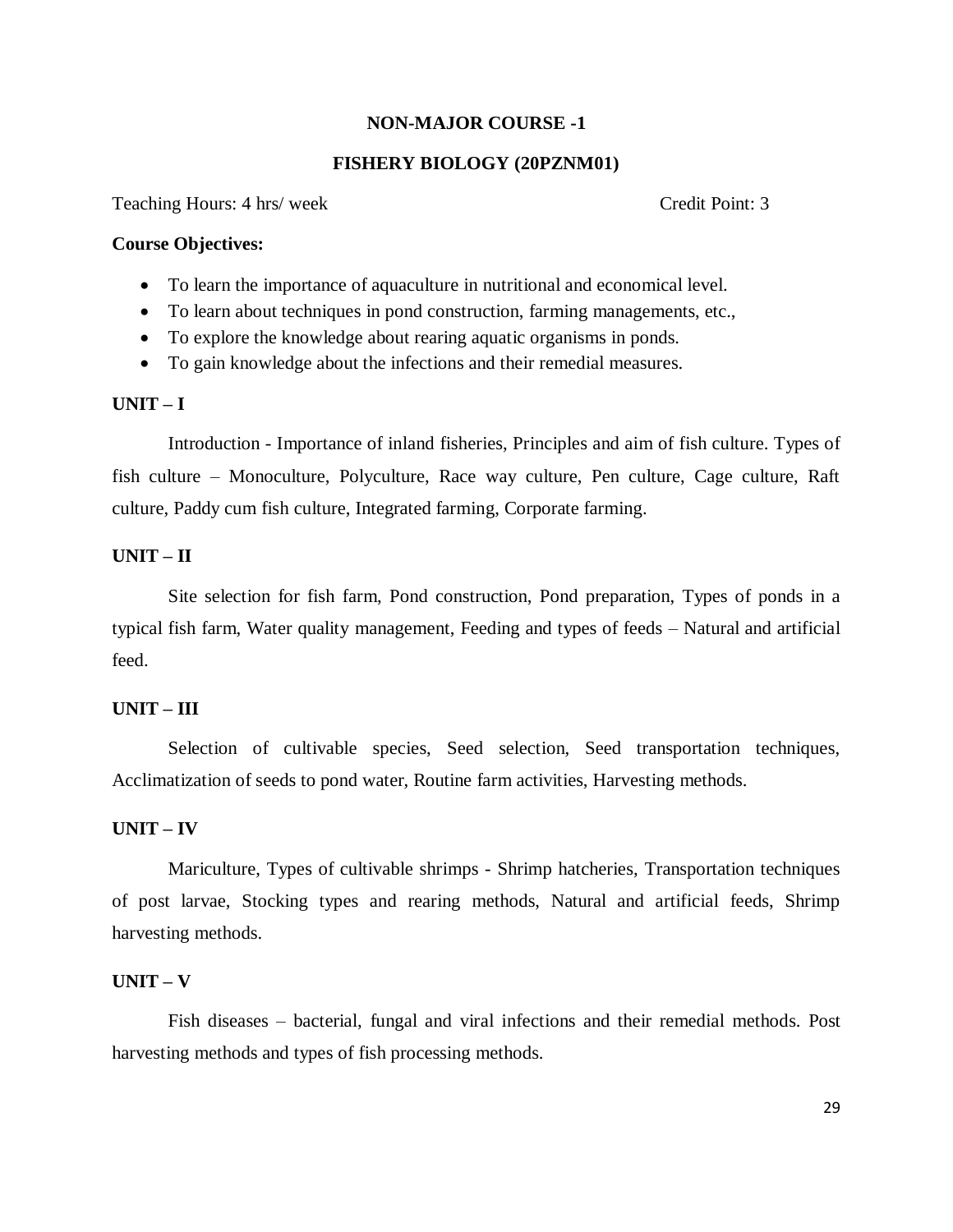#### **Suggested Reading Materials**

- 1. Shanmugam, K. Fishery biology and aquaculture. Leo Pathipagam, Chennai.
- 2. Kamaleswar Pandey and Shukla, J.P. Fish and fisheries, Rastogi publications, Meerut.
- 3. Shukla, G.S and Upadhyay, V.B. Economic Zoology, Rastogi Publications, Meerut.
- 4. Handbook of Fisheries and Aquaculture, ICAR Publication, New Delhi.

#### **Course Outcomes:**

On successful completion of the course the student will gain

- CO1: Easy to get employment / self-employment opportunities in fish farms.
- CO2: Able to design and construct aqua farms and know farm managements.
- CO3: Learn knowledge how to select cultivable species, rearing and harvesting techniques.
- CO4: Gain knowledge about hatchery operations and its managements.
- CO5: Understand the fish diseases and its remedial methods.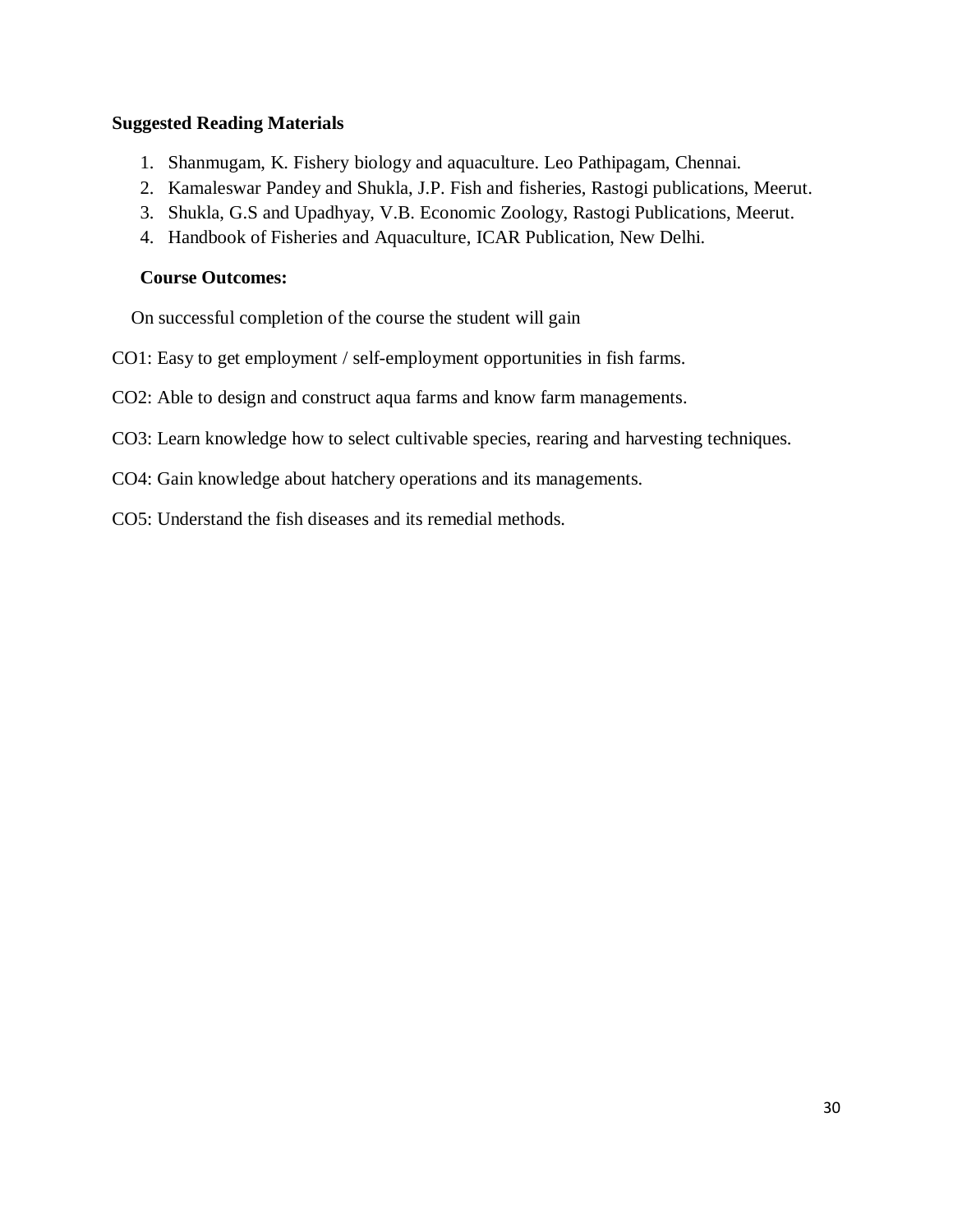#### **NON-MAJOR COURSE - 2**

#### **NURTRITION AND DIETETICS (20PZNM02)**

Teaching Hours: 4 hrs / week Credit Point: 3

#### **Course Objectives:**

- To gain knowledge regarding various types of food sources.
- To understand nutritive value of food materials, balanced diet and deficiency of vitamins in food.
- Able to identify the nutritious food sources in related to infectious diseases.
- Gain knowledge to understand principles in related to diet therapy for Acute, chronic infections and diet requirement for pregnant women.

#### **UNIT- I**

Introduction - Food as a source of nutrition, intake and its regulations, Food and future, Food production and population

#### **UNIT – II**

Balanced Diet, Nutritive value of some common food, Diet in nutritional deficiency diseases, Malnutrition, Vitamin deficiency, etc

#### **UNIT – III**

Obesity and under weight, Diabetes mellitus - Diet in infectious diseases, Typhoid, Tuberculosis, Malaria and Pneumonia

#### **UNIT – IV**

Nutrition during pregnancy, Diet for allergy, common food allergies, Dietetic treatment.Nutrition for different age group

#### **UNIT – V**

Nutrition for heart patients – Coronary heart diseases, Atherosclerosis, Congestive heart failure, Hypertension – Sodium restricted diets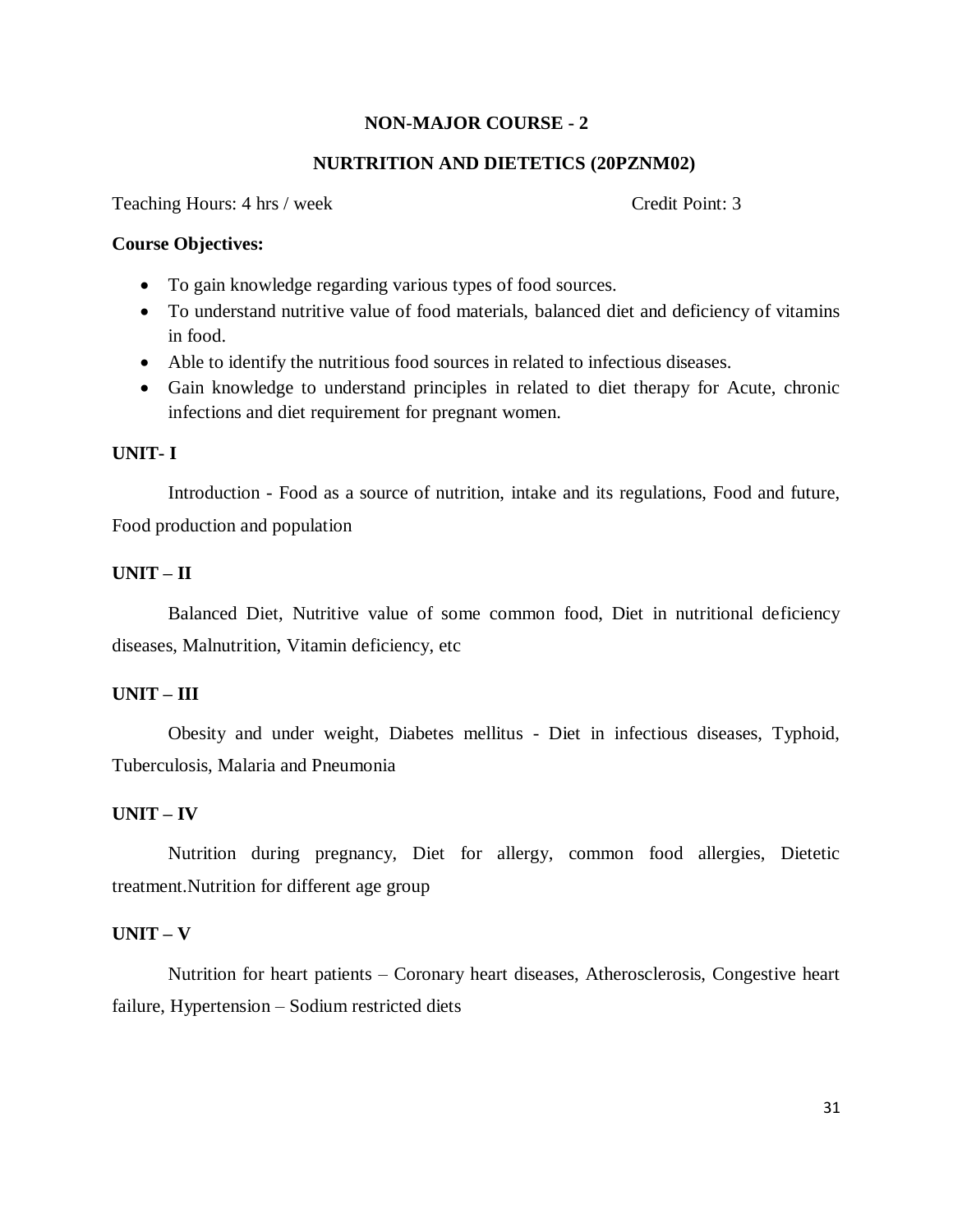### **Suggested Reading Materials**

- 1. Srilakshmi, B. Food Science 3rd Edition. New Age International Publication.
- 2. Sakuntala Mary, N. Food facts and Principles. 2nd Edition. New Age International Publication.
- 3. William C.Frazier and C.Dennis Westhaf. Food Microbiology  $4<sup>th</sup>$  Edition, Tata McGraw Hill Publication Co. Ltd.

#### **Course Outcomes:**

On successful completion of the course the student able to

CO1: Gain knowledge about nutritional classification various food sources and their nutritive values.

- CO2: Able to understand balanced diet and diet for malnutrition, vitamin deficiency persons.
- CO3: Understand the nutritional requirement for various disease infected patients.
- CO4: Students can understand the principle of nutrition for pregnant women.

CO5: Gain knowledge regarding diet for heart, coronary, hypertension patients.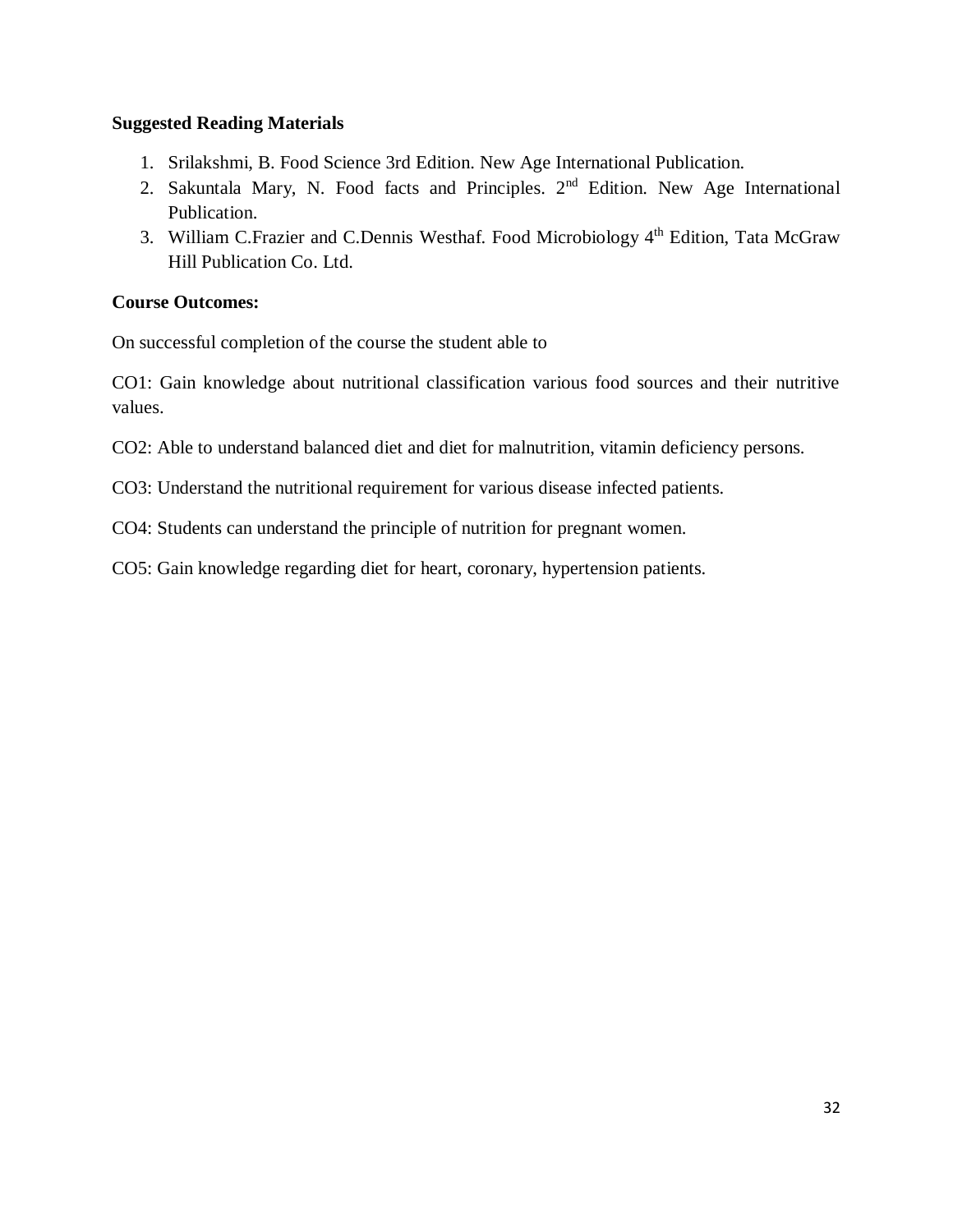### **SEMESTER - III**

### **CORE PAPER- 7**

### **COMPARATIVE ANIMAL PHYSIOLOGY (20PZC07)**

Teaching Hours: 5hrs / week Credit Point: 5

#### **Course Objectives:**

- To understand the physiological functions of animal parts in related to its habitat.
- To study the osmoregulatory mechanism of animals.
- To understand the respiratory physiology of both terrestrial and aquatic forms.
- To know the excretory and endocrine system in the animals.
- To learn the neuromuscular coordination in animals.

### **UNIT – I**

Adaptation – levels of adaptation – mechanism of adaptation – significance of body size – adaptation, acclimation and acclimatization – concepts of homeostasis.

Physiological adaptations of different environments- marine – shores and estuaries – freshwater – extreme aquatic environments – terrestrial life – extreme terrestrial environments – parasitic habitats.

Stress physiology – basic concept of environmental stress and strain; concept of elastic and plastic strain, stress resistance, stress avoidance and stress and stress tolerance.

### **UNIT –II**

Endothermic and Physiological mechanisms of regulation of body temperature – Physiological adaptation to osmotic and ionic stress; mechanism of cell volume regulation- Osmoregulation in aquatic and terrestrial environments.

### **UNIT – III**

Respiratory Physiology – Structures – Respiratory gases- uptake-respiratory pigments – oxygen and carbon dioxide dissociation curve – transport of respiratory gases. Physiological response to oxygen deficient stress – Physiological response to body exercise – meditation, yoga and their effects.

### **UNIT – IV**

Excretory physiology – Excretory organs – Mechanisms of excretion - physiology – Adaptations of excretion to environment – excretory products – synthesis and elimination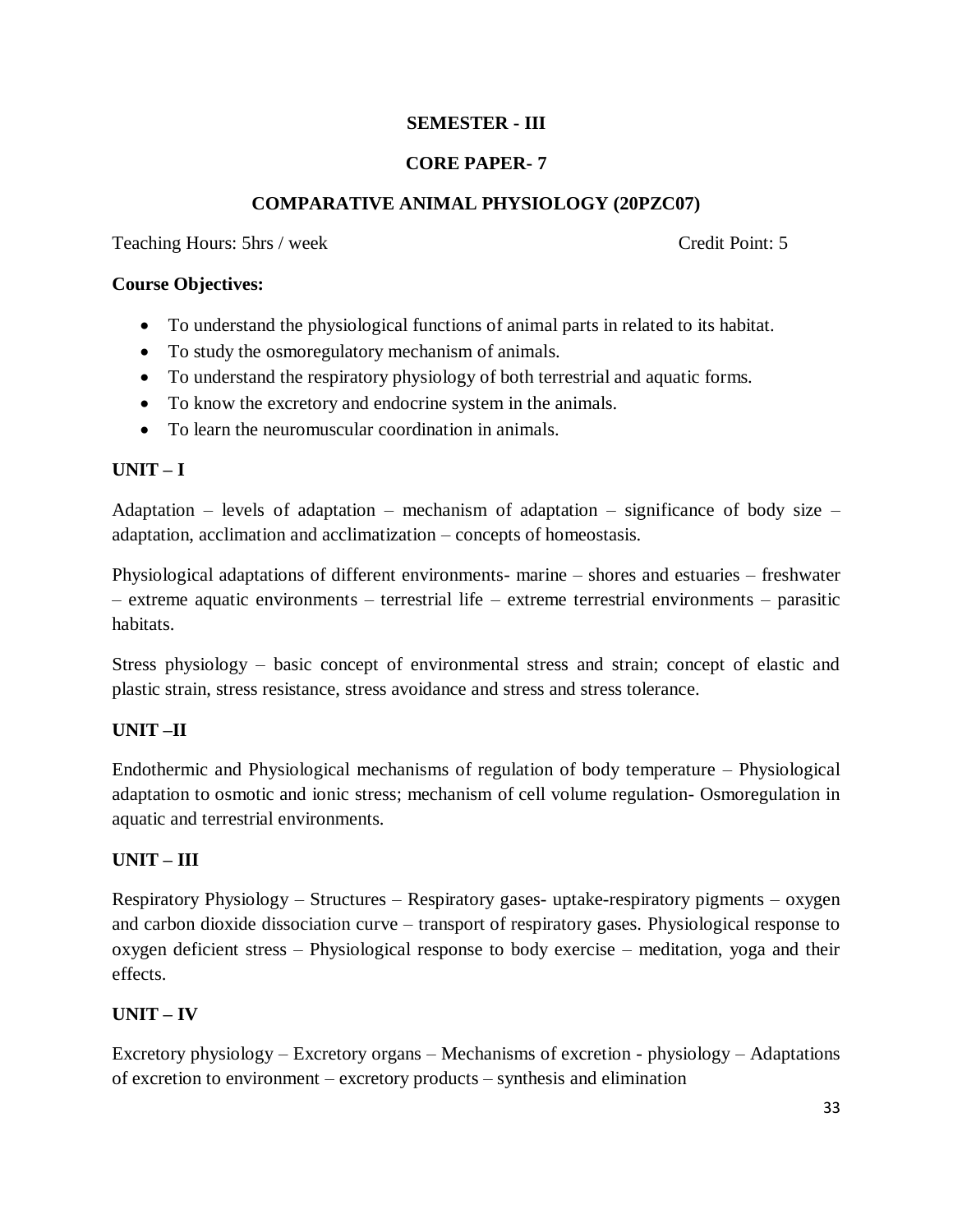Endocrine glands – Feedback regulation – Pituitary – Gonadal axis – Role of reproductive hormones – gamete formation; Fertilization; Embryonic development; parturition; lactation; neuro-endocrine regulation.

### **UNIT – V**

Structure of neurons, Physiology of neurons – action potential – nerve impulse transmission – neurotransmitters – mechanism of neural transmission – neurodegenerative diseases

Muscle physiology – muscle contraction - theories – molecular mechanism of muscle contraction.

### **Suggested Reading Materials**

- 1. Eckert, R. Animal Physiology: Mechanisms and Adaptation, W.H. Freeman and Company, New York.
- 2. Hochachka, P.W and Somero, G.N. Biochemical Adaptation, Princeton, New York.
- 3. Hoar, W.S. General and Comparative Animal Physiology, Prentice Hall, India.
- 4. Strand, F.L. Physiology: A regulation system approach, Macmillan Publishing Co., New York.
- 5. Pummer, L. Practical Biochemistry, Tata McGraw-Hill.
- 6. Prosser, C.L. Environmental and Metabolic Animal Physiology, Wiley-Liss Inc., New York.
- 7. Wilson, K and Walker. J. Practical Biochemistry.
- 8. Schiemdt Nielsen. Animal Physiology Adaptation and Environment. Cambridge.

### **Course Outcomes:**

On successful completion of the course the student will able to

CO1: Adaptive nature of animals in related to their habitat.

CO2: Osmoregulatory behaviour of animals in relation to stress, changes in environmental conditions.

CO3: Basic mechanism of respiratory organs

- CO4: Learn about the excretory and endocrine system in animals.
- CO5: Understand the neuromuscular interactions in animals.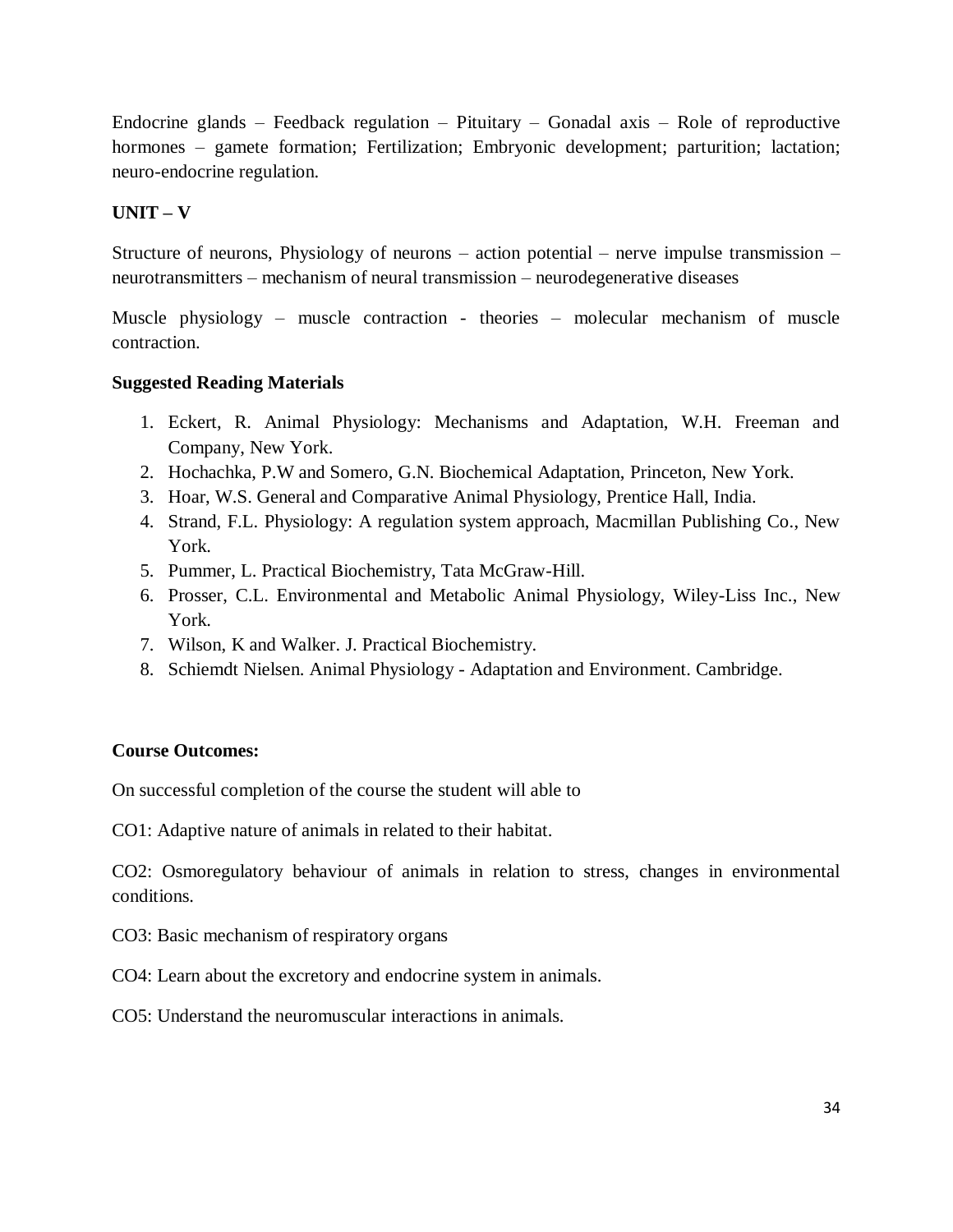### **CORE PAPER – 8**

### **DEVELOPMENTAL BIOLOGY (20PZC08)**

Teaching Hours: 5hrs/ week Credit Point: 5

#### **Course Objectives**:

- To understand the basic concepts of developmental biology.
- To learn the cellular and tissue level events happens in gametogenesis.
- To acquire basic knowledge on organogenesis in related to development and differentiation.
- To understand the regeneration in development of immune system in vertebrates.
- To gain knowledge about various modern reproductive techniques in related to male and female infertility.

### **UNIT – I**

Basic concepts of development: Potency, commitment, specification, induction, competence, determination and differentiation; morphogenetic gradients; cell fate and cell lineages; stem cells; genomic equivalence and the cytoplasmic determinants; imprinting; mutants and transgenic in analysis of development.

### **UNIT –II**

Gametogenesis - Fertilization and early development: Production of gametes, cell surface molecules in sperm- egg recognition in animals; zygote formation, cleavage, blastula formation, embryonic fields, Gastrulation and formation of germ layers in animals; embryogenesis, establishment of symmetry.

### **UNIT – III**

Morphogenesis and organogenesis in animals: Cell aggregation and differentiation in *Dictyostelium*; axes and pattern formation in Drosophila, amphibian and chick; organogenesisvulva formation in *Caenorhabditis elegans,* eye lens induction, limb development in amphibia and regeneration in vertebrates; differentiation of neurons, post embryonic development – larval formation, metamorphosis; environmental regulation of normal development; sex determination.

### **UNIT – IV**

Neoteny: Occurrence and significance – regeneration; regenerative capacity in the animal kingdom – factors influencing regeneration – stimulation and suppression – polarity and gradients – development of immune system in vertebrates.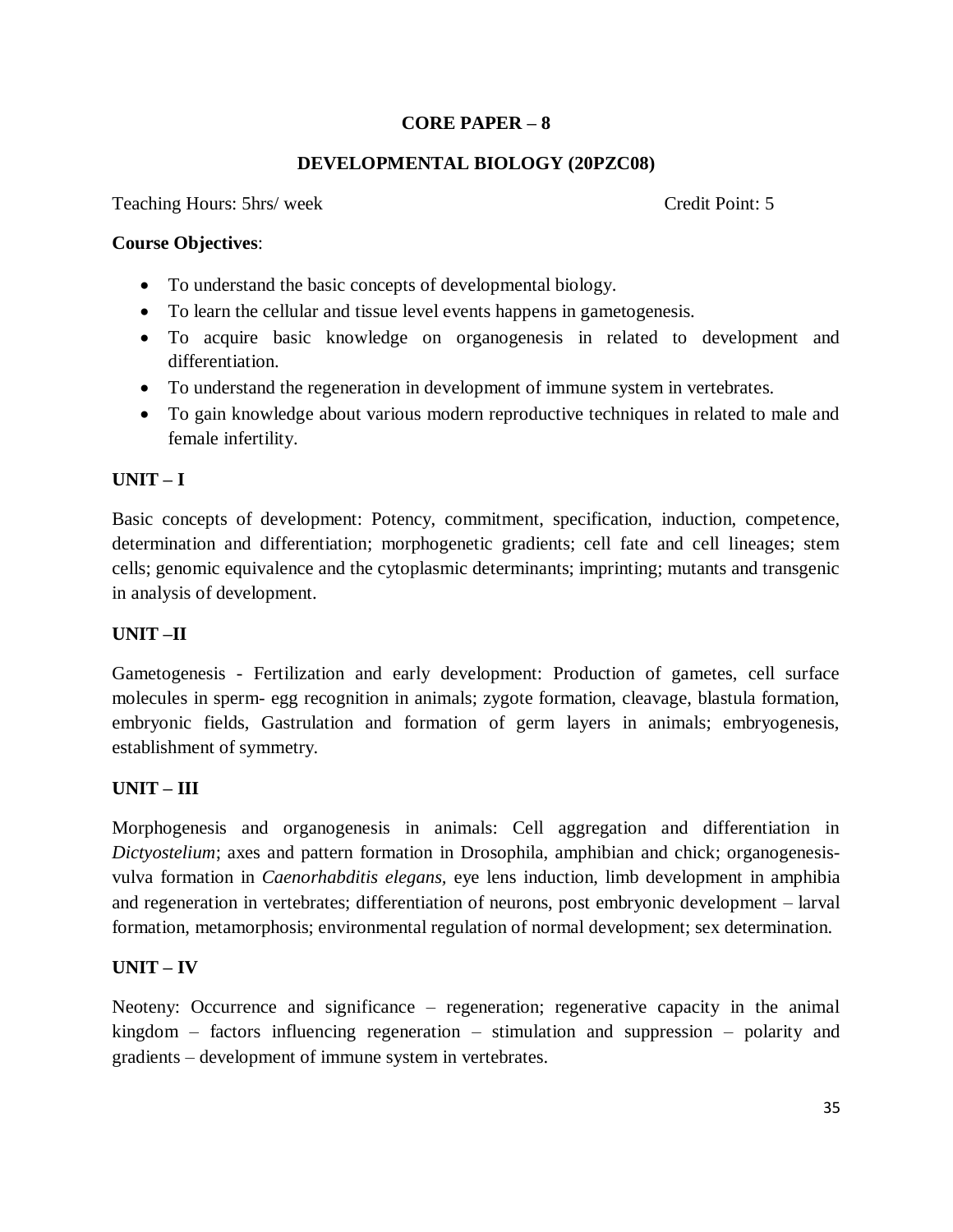### **UNIT – V**

Programmed cell death, aging and senescence – Asexual reproduction – assisted reproductive technology (ART) – male infertility – sperm abnormalities – super ovulation – IVF, ICSI, and GIFT – screening of genetic disorders.

#### **Suggested Reading Materials**

- 1. Balinsky. Introduction to embryology.
- 2. Grant. Biology of developing system.
- 3. Austen, C.R. Reproduction in animals.
- 4. Schatten and Schatten. Molecular biology of fertilization.
- 5. Longo. Fertilization. Chapman and Hall.
- 6. Edwards, Human reproduction.

#### **Course Outcomes:**

On successful completion of the course, the students will able to

CO1: Understand the cellular and molecular level developments of organisms.

CO2: Students will gain knowledge on gametogenesis and embryological development.

CO3: Students will acquire knowledge about organ formation and their development during embryology.

CO4: Know various stages of regeneration mechanism happen in embryo and adults.

CO5: To understand the modern embryological techniques in related to male and female infertility.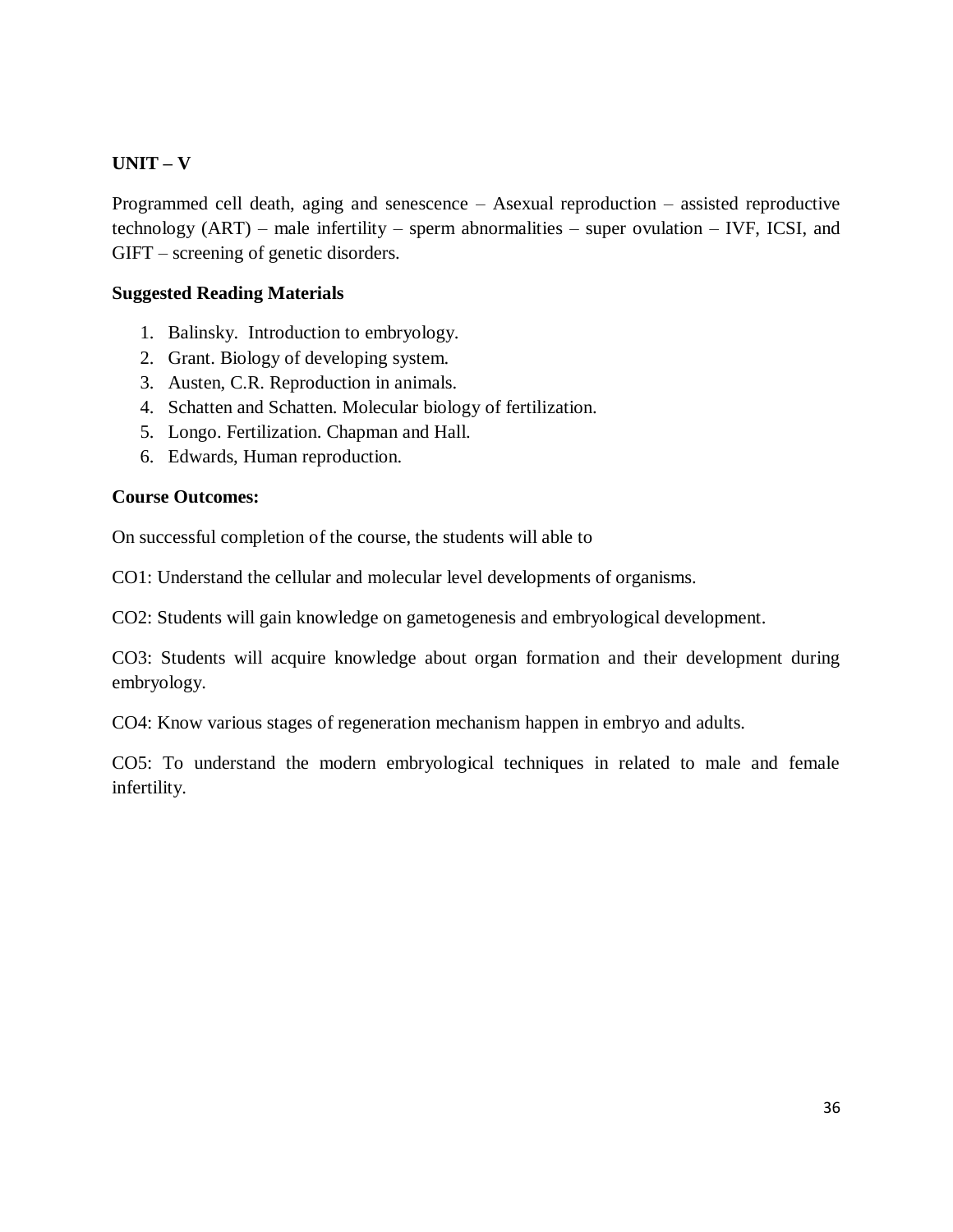### **CORE PAPER – 9**

#### **RESEARCH METHODOLOGY (20PZC09)**

Teaching Hours: 5 hrs/week Credit Point: 5

#### **Course Objectives:**

The students gain knowledge on

- Identifying research problem and the basic methods of experimentation
- Methods of preparation of articles and its publication ethics
- Instrumentation and its applications in research work.
- Statistical packages and their application

#### **Unit - I**

Scope – Identification and selection of research problem – Methods of literature collection: online, Internet and website, reviews, monographs and abstract services - Experimental approach - Designing of methodology – Planning and execution of investigations – Methods of editing and abstracting, Preparation of manuscript and proof reading – Research ethics - Plagiarism - Thesis writing.

#### **UNIT - II**

Preparation and presentation of research papers for journals - Refereed journals - Symposia and conferences– Impact factor – H-index – Citation index – Patents, Copyright – Preparation of research proposals - Funding agencies: TNSCST, UGC, DST, DBT, ICMR and CSIR.

#### **Unit - III**

Microscopy: Principles and applications - Phase contrast microscope, Electron microscopy: SEM, TEM, Chromatography: Principles and Applications - TLC, HPLC, Electrophoresis: Principles and Applications – Agarose Gel and SDS-PAGE

#### **UNIT - IV**

Tracer techniques: Radiation measuring devices – Geiger Muller counter, Scintillation Counter - Principles and Applications. Spectroscopy: UV-Vis, FTIR, NMR, – Principles and applications.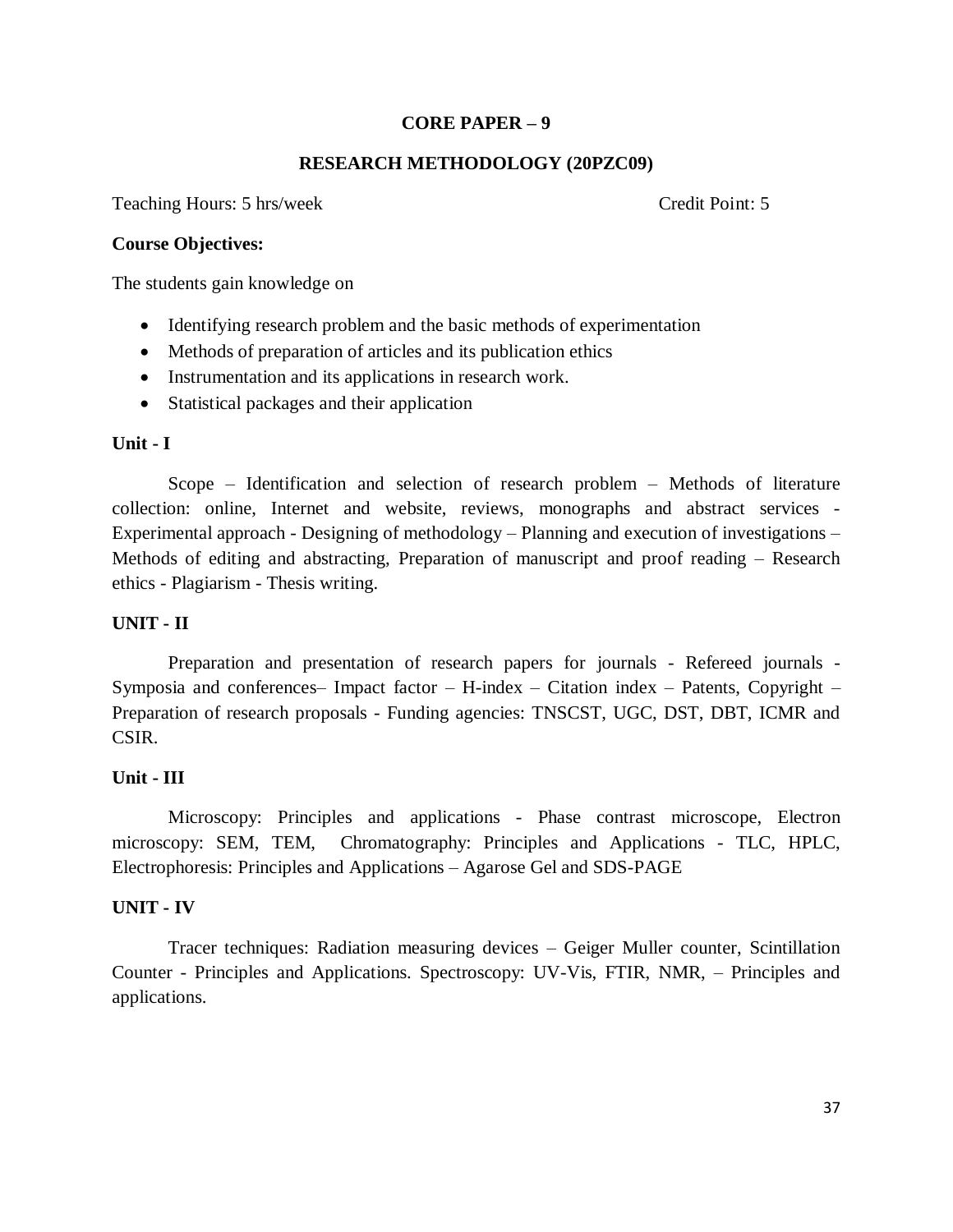#### **Unit - V**

Statistical methods and application:–Test of significance – Student's 't' test , Chi – Square test, 'F' test – ANOVA – one way, two way and multiple way – Correlation regressions. SPSS Package -Statistical analysis using Microsoft EXCEL program

### **Suggested Reading Materials**

- 1. Anderson, Durston and Polle. Thesis and Assignment Writing, Wiley Easter Limited.
- 2. Allen, H. Benton, William, E. And Verner. Field Biology and Ecology, McGraw Hill Book Co., New York.
- 3. King, B. Cell Biology. London, Allen and Unwin Boston, London.
- 4. Kumar, H.D. Modern concepts of Biotechnology. Vikas Publishing House Pvt. Ltd., New Delhi.
- 5. Ramakrishnan. S and Swamy, R. Text book of clinical (Medical) Biochemistry and Immunology, TR. Publications, Chennai.
- 6. Gurumani, N. Research methodology for biological sciences, MJP Publishers.
- 7. Veerakumari, L. Bio-intrumentation. MJP Publishers, Chennai.

### **Course Outcomes:**

On successful completion of the course the student will able to

CO1: Choose the appropriate research design and develop research hypothesis for a research work.

CO2: Develops the ability to apply methods to present, prepare research article for publications.

CO3: Student can acquire knowledge to handle various instruments in related to his research work.

CO4: Gain knowledge regarding tracer techniques.

CO5: Develops appropriate statistical methods required for research work design.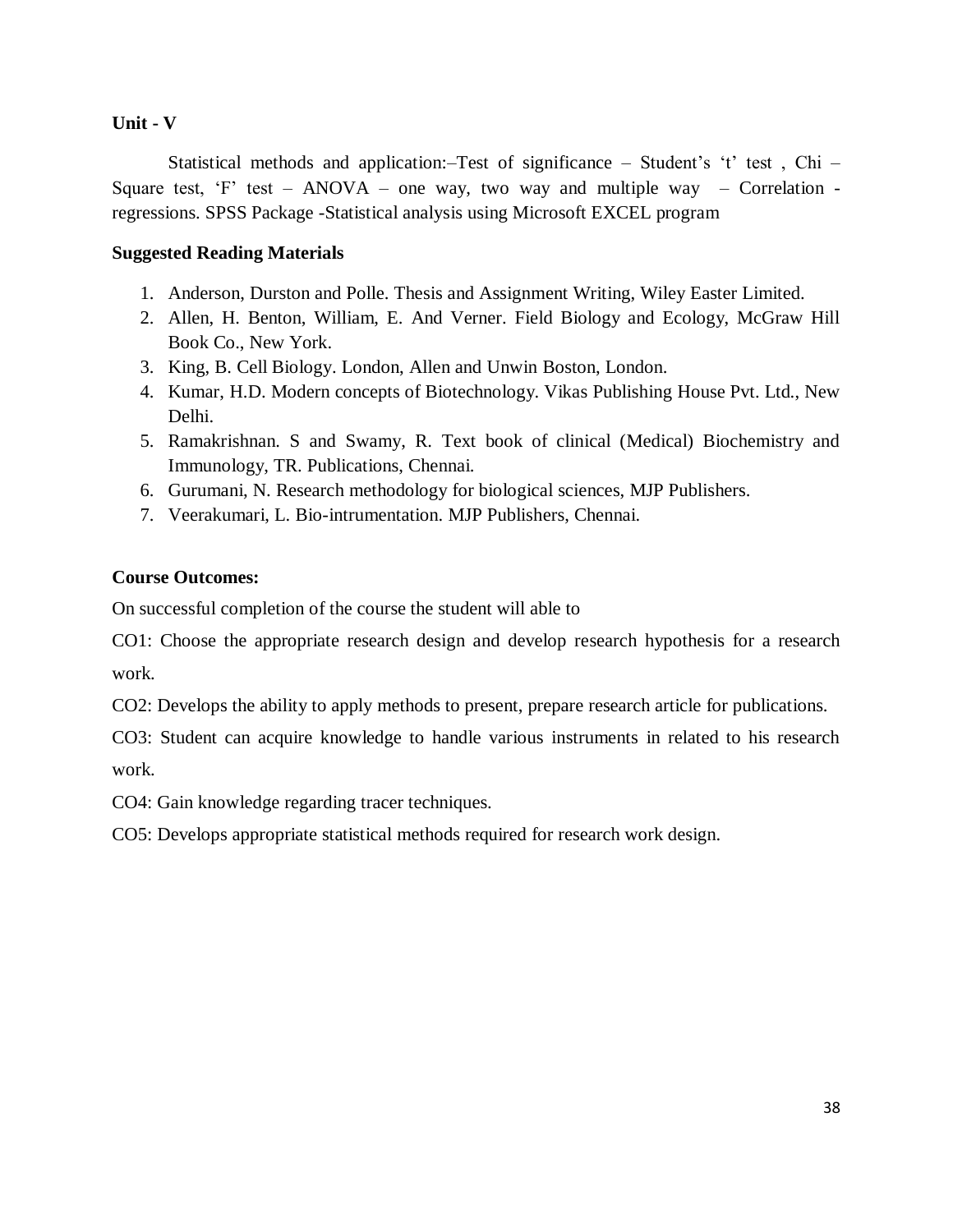#### **ELECTIVE PAPER 5**

#### **ENTOMOLOGY (20PZE05)**

Teaching Hours: 4hrs/ week Credit Point: 3

#### **Course Objectives:**

- To study the external morphology, anatomy, physiology and behaviour ofinsects and their position in animal kingdom by studying their taxonomiccharacters up to order.
- To know about the economic entomology and special adaptation of insects

#### **UNIT - I**

Taxonomy: Basics of insect classification. Classification up to order – Key characteristics of insects orders with common south Indian examples.

#### **UNIT - II**

Morphology: External features and their articulation. Comparative study of head, antennae, mouth parts; thorax, legs, wings; abdominal appendages, genitalia.

Integumentary system – structure and chemistry.Digestive system: Structure and physiology of digestive system. Respiration: Aerial respiration – aquatic respiration – respiration in endoparasites. Circulatory system: Structure of heart, mechanism of haemolymph circulation – Haemolymph and its composition – A study of haemocytes and their functions.

#### **UNIT - III**

Excretory system: Malpighian tubules and their functions – Role of rectum in water andion regulation. Nervous system: Structure – Neurotransmitters – Structure and function of compound eye– stridulatory organ. Reproductive system: Male and female reproductive systems – types of ovaries – vitellogeneis – mating - oviposition – viviparity – accessory reproductive glands – their secretions and functions. Endocrine system: Endocrine control of moulting and metamorphosis – Role of hormones in male and female reproduction. Neuro - endocrine system of insects.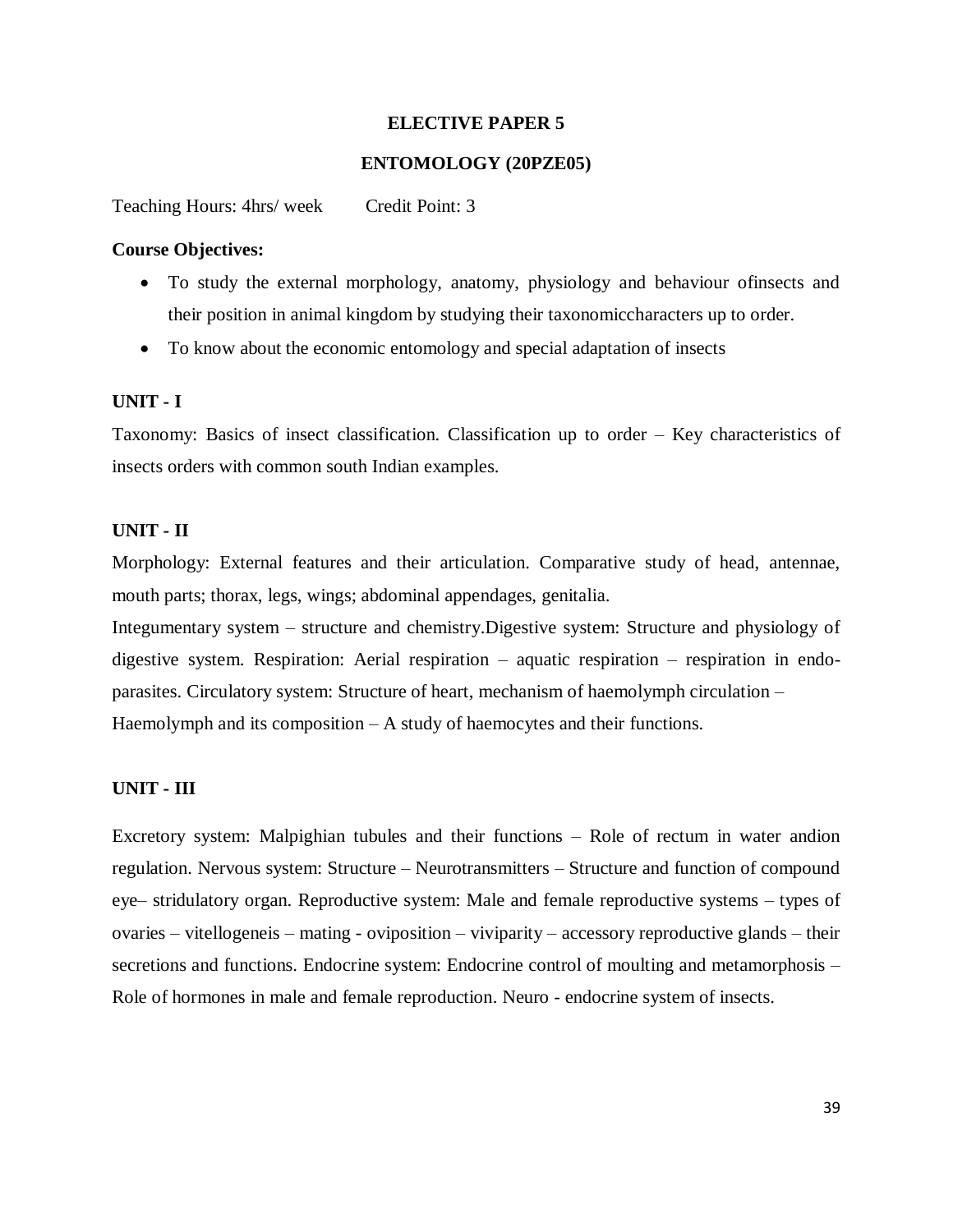#### **UNIT - IV**

Sericulture: History of Sericulture, Life cycles of Mulberry and Non-mulberry, Silkworms,Rearing technology of mulberry silkworm, Diseases and pests of mulberry silkworm, Moriculture and cultural practices, Diseases and pests of mulberry.

Apicultur**e**: The honey bee, Social organization of honey bees, Life history of honey bees, Methods of bee keeping.

Lac culture: Lac insect- Taxonomy, distribution and life history, Host plants and lac insects, Strains of lac insect and their propogation.

#### **UNIT - V**

Insect Pest Management**:** Pest- definition, Pests in agro ecosystem, Pest of cereals, vegetables, cotton, sugarcane and grains. Integrated pest management – Pest control – quarantine, physical, chemical, biological, genetic and biotechnological methods of control. Pesticides – structure and function of Organochlorine, Organophosphorus, carbamate, pyrethrod – Plant origin pesticides, fumigants.

#### **Suggested Reading Materials**

- 1. Mani, M.S. General Entomology, Oxford and IBH publishing Co., New Delhi.
- 2. Snodgrass, R.E. Principles of Insect Morphology, McGraw Hill and Co.New York.
- 3. Wigglesworth, V.B. Physiology of insects, IX Ed., Chapman and Hall, London.
- 4. Borror, D.H. and De Long, An introduction to the study if insects, Holt Reinhart & Winston Inc., New York.
- 5. Chapman, R.F. The insects: Structure and Function, Hodder and Bhoughton Ltd., Kent, U.S.A.
- 6. Nayar, K.K.., Ananthankrishnan, T.N and David, M. General and applied Entomology, Tata McGraw Hill Publishing Co., Ltd., New York.
- 7. Richards., O.W and R.G. Davies. General Text Book of Entomology, X Ed., Vols.I and II, Chapman and Hall, New York.
- 8. Vasantharaj David, B. Elements of Economic Entomology, Popular Book Depot, Chennai.
- 9. Nayar, K.K. Economic Entomology and Applied Entomology, Oxford and IBH Publishing co. New Delhi.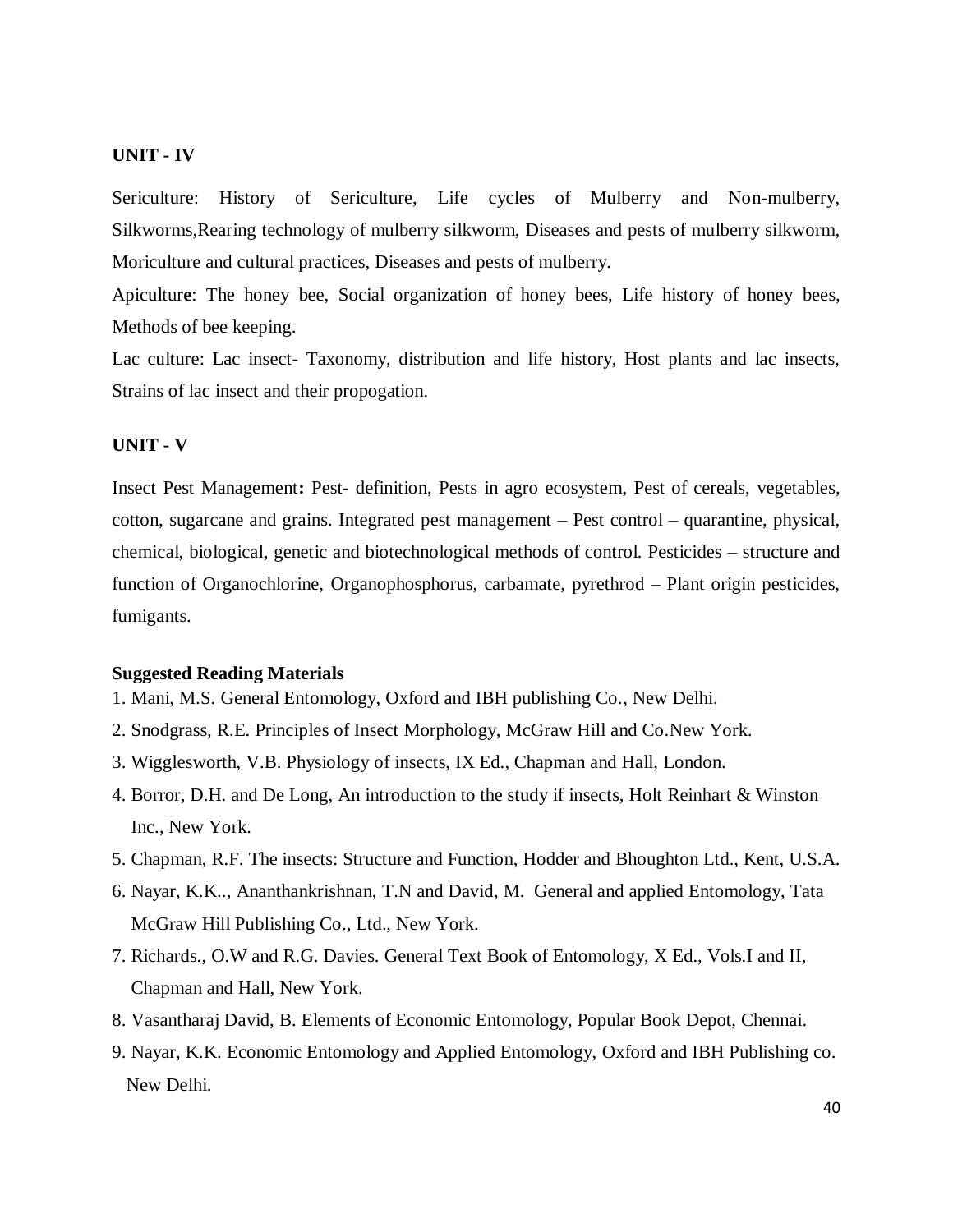- 10. Nayar,K.K., T.N. Ananthakrishnanj and David B.V. General and Applied Entomology, Tata McGraw Hill Publications, New Delhi.
- 11. Rathinaswamy,T.K. Medical Entomology, S. Viswanathan and Co. Madras.
- 12. Chapman The Insects: Structure and Function 4th edn ELBS.
- 13. Imms A.D. A General Text Book of Entomology 2 vol
- 14**.** [Dorothy Gennard,](https://www.wiley.com/en-us/search?pq=%7Crelevance%7Cauthor%3ADorothy+Gennard) Forensic Entomology: An Introduction, 2nd EditionWiley-Blackwell

#### **Course Outcomes**:

On successful completion of the course the student can able to

- CO1: Classify the insects up to order level.
- CO2: Explain the morphology and system of insects.
- CO3: Understand the various internal systems of the insects.
- CO4: Students can acquire knowledge about Sericulture, Apiculture and Lac culture techniques.
- CO5: Briefly gain knowledge on pest and its management methods.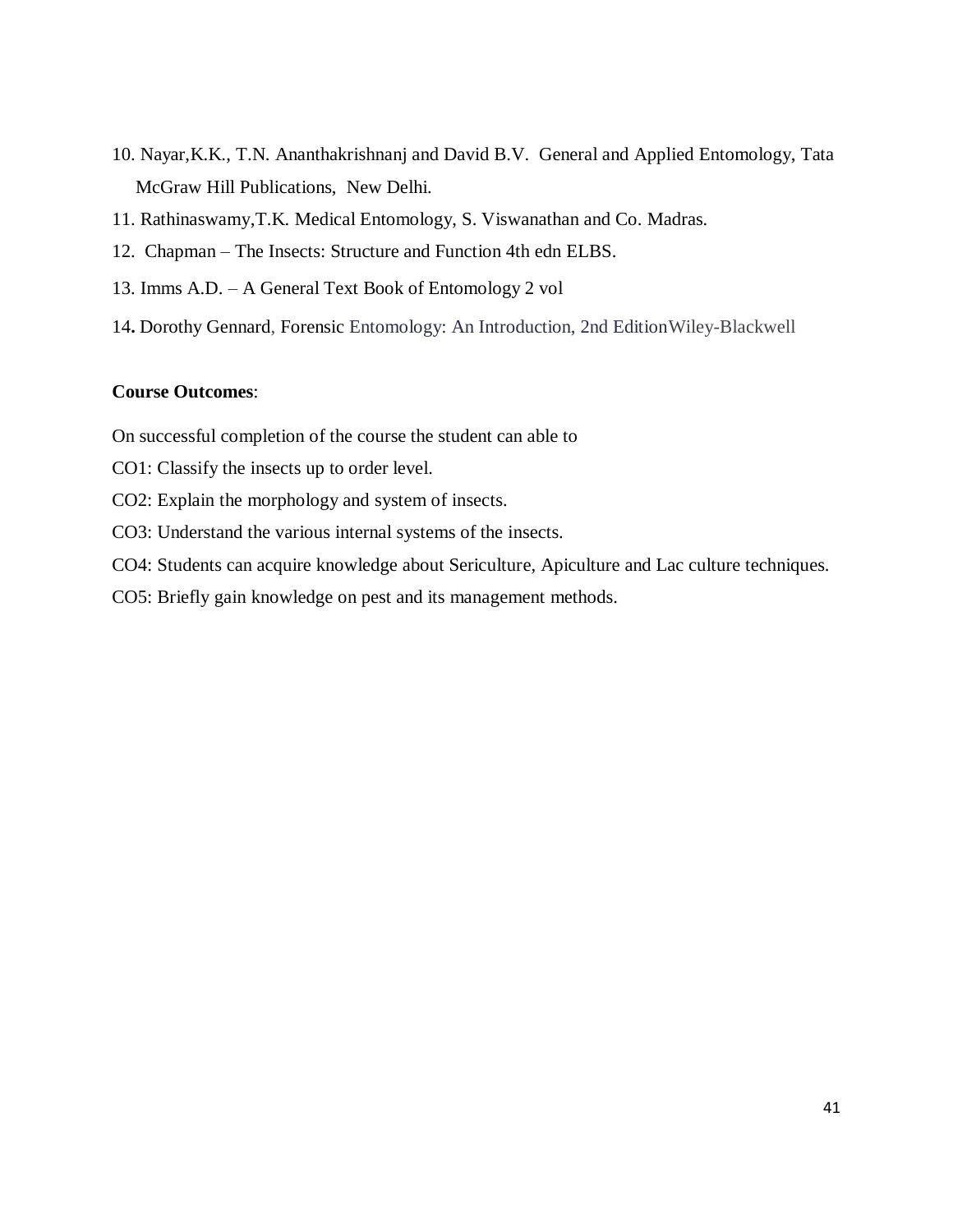### **ELECTIVE PAPER –6 MEDICAL PARASITOLOGY (20PZE06)**

Teaching Hours: 4hrs/ week Credit Point: 3

#### **Course Objectives**:

- Recognize significant morphological characteristics for identification of parasites to taxonomic group and the life history stage.
- Present the life history of the parasitic group as well as that of genera or species including:
- The infective agent for each host and their means of invasion
- Each host in the life cycle and type of development, multiplication, etc., which occurs in each host
- Movement routes and sites of development within hosts, free living stages.
- Understand the treatment, prevention, and control of the parasitic genera and species presented.

#### **UNIT - I**

Introduction to parasites of man: Scope and definition of parasites/parasitology – Classification of parasites, types of hosts, inter relationship between host and parasite. Responses and hosts to parasitic infection, mode of transmission of parasite, host specificity and parasitic adaptation.

### **UNIT - II**

Protozoa and cestoda: Geographical distribution, Morphology, Life-cycle, Transmission, Pathogenesis and control measures, Treatment and Prophylaxis of 1. Protozoan parasites: Entamoeba Sp, 2. Intestinal flagellates: Giardia Sp, Trichomonus Sp, 3. Cestodes**:** Taenia Sp, Diphilabothrium Sp.

#### **UNIT - III**

Trematoda and nematoda**:** Classification, Geographical distribution, Morphology, Life-cycle, Transmission, Pathogenecity, Treatment and Prophylaxis of 1. Trematodes: Schistosomo Sp, Fasciola Sp, Echinococcus Sp. 2 Nematodes: Wuchereria Sp, Ancylostoma Sps, Dracunculus Sp. 3 Plant & Soil nematodes: Cyst nematode, citrus nematode.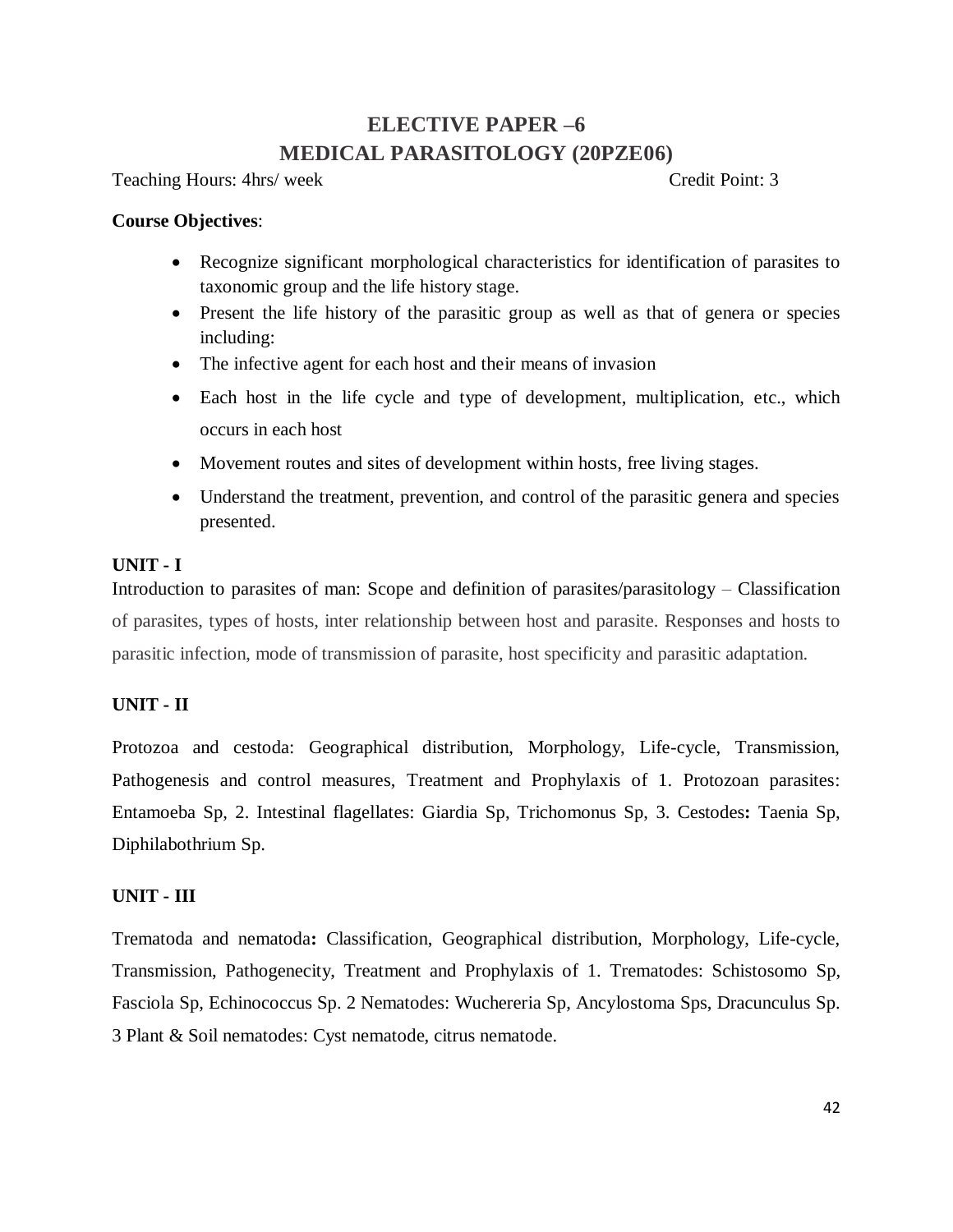#### **UNIT - IV**

Vectors - definition, types of vector. Arthropod vector of medical and veterinary parasitic diseases and their importance – Sand flies (Leishmaniasis); Mosquitoes (Dengue and Malaria); Tse Tse fly (Trypanosomiasis) and Rat flea (Flea borne typhus). Ticks and mites diseases & different methods of vector control measures.

#### **UNIT - V**

Diagnostic methods of parasitology**:** Examination of the human samples for parasitic isolation and identification: Blood, Stool and Sputum. Methods of Diagnosis: Immuno diagnosis, Skin Method, Molecular methods, Xeno-diagnosis, Culture methods of parasites and animal inoculation.

### **Suggested Reading Materials**

- 1. Anderson, O.R, Comparative protozoology, Ecology, Physiology, Life history. Springer- Verlag, Berlin.
- 2. Cheng T. C. General Parasitology, Academic Press.
- 3. Cox F.E.G., Modem Parasitology, Eds. Parasitology in focus, facts & trends, Melhorn Eds., Spriger Verlag, Beriin.
- 4. Piakarsky G. L., Medical Parasitology, Springer Verlag, Berlin.
- 5.Wyler D. J., Eds. W. H. Freeman, NY, Modern Parasitology, Cellular immunological & Immunological aspects,
- 6. Soulsby, E. J. L., Helminths, Arthropods and Protozoa of domesticated animals. ELBS and Bailliere Tindall. London.
- 7. Kelkar S.S. and Rohini S, Kelkar, A Text Book of Parasitology, Bombay Popular Prakashan.
- 8. Chandler, Parasitology. S. Chand Publication.
- 9. Ramnik Sood, Parasitology, C.B.S. Publisher, New Delhi.
- 10. K.D. Chaterjee, Parasitology, Medical Publisher Calcutta.
- 11. Hobler, E.R. and Noble, G.A. Parasitology 2nd Edition, Lea & Febieger U.S.A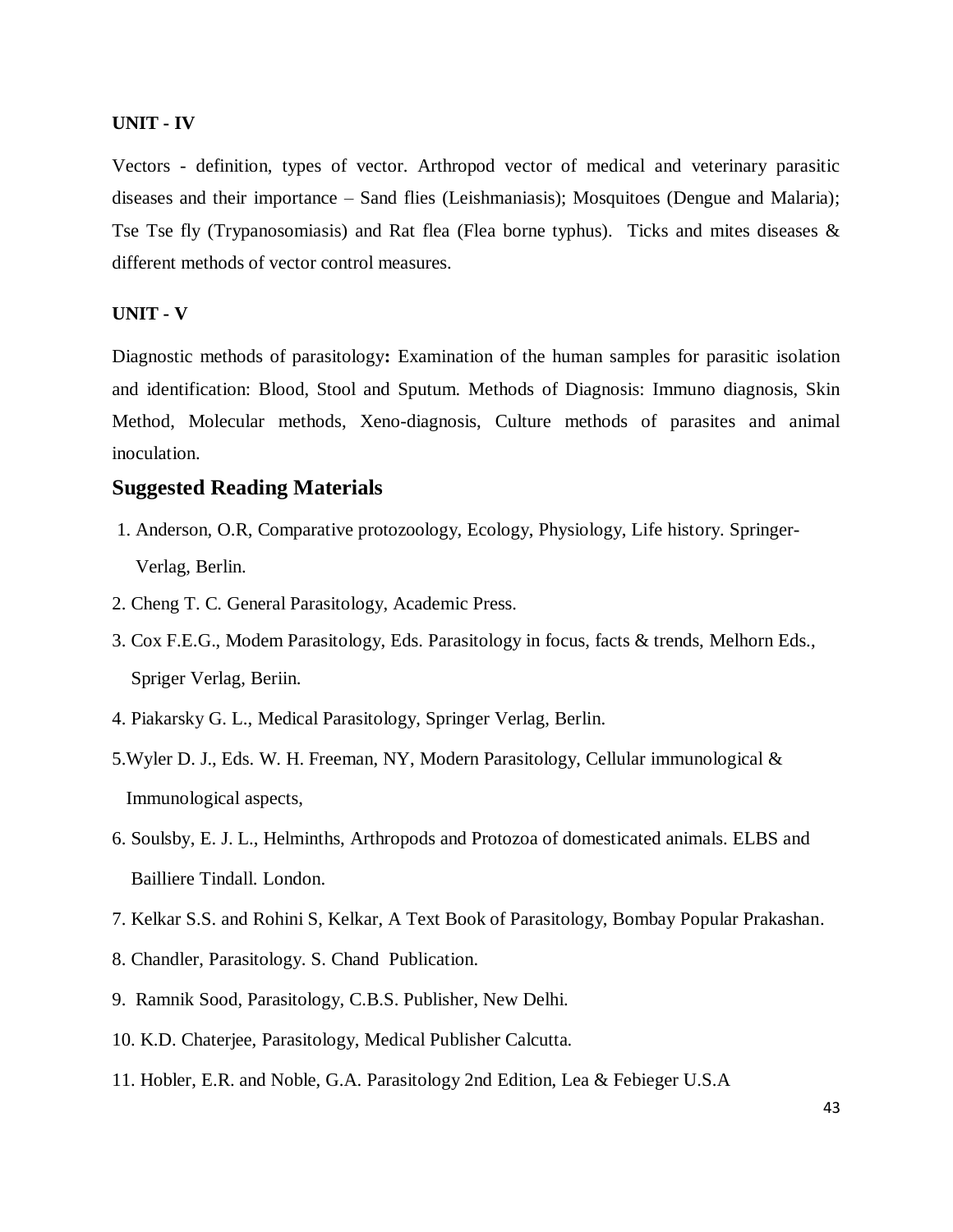- 12. Smit. D.G. Introduction Animal Parasitology 2nd Edition, Johns Willey Sons, New York.
- 13. Soulsby, E.J.L. Helminthes, Arthropods & Protozoa of Domesticated Animals,ELBS Publication London Ed
- 14. L. S. Roberts, J. Janovy, Jr. Foundations of Parasitology 8th ed., W.C. Brown, Dubuque, IA (required).
- 15. Dailey, M. D. Meyer, Olsen & Schmidt's Essentials of Parasitology, 6th ed., W.C. Brown, Dubuque, IA (required).

#### **Course Outcomes:**

On successful completion of the course the student can able to

CO1: Describe the morphology and classification of parasites of medical importance.

CO2: Acquire knowledge about the life history, mode of transmission, and pathogenesis of various human parasites.

CO3: Explain the parasitic mode of infection by trematodes and nematodes.

CO4: Gain knowledge about many vector borne infections in Human beings.

CO5: Outline the treatments for various parasitic infections, prevention and control measures.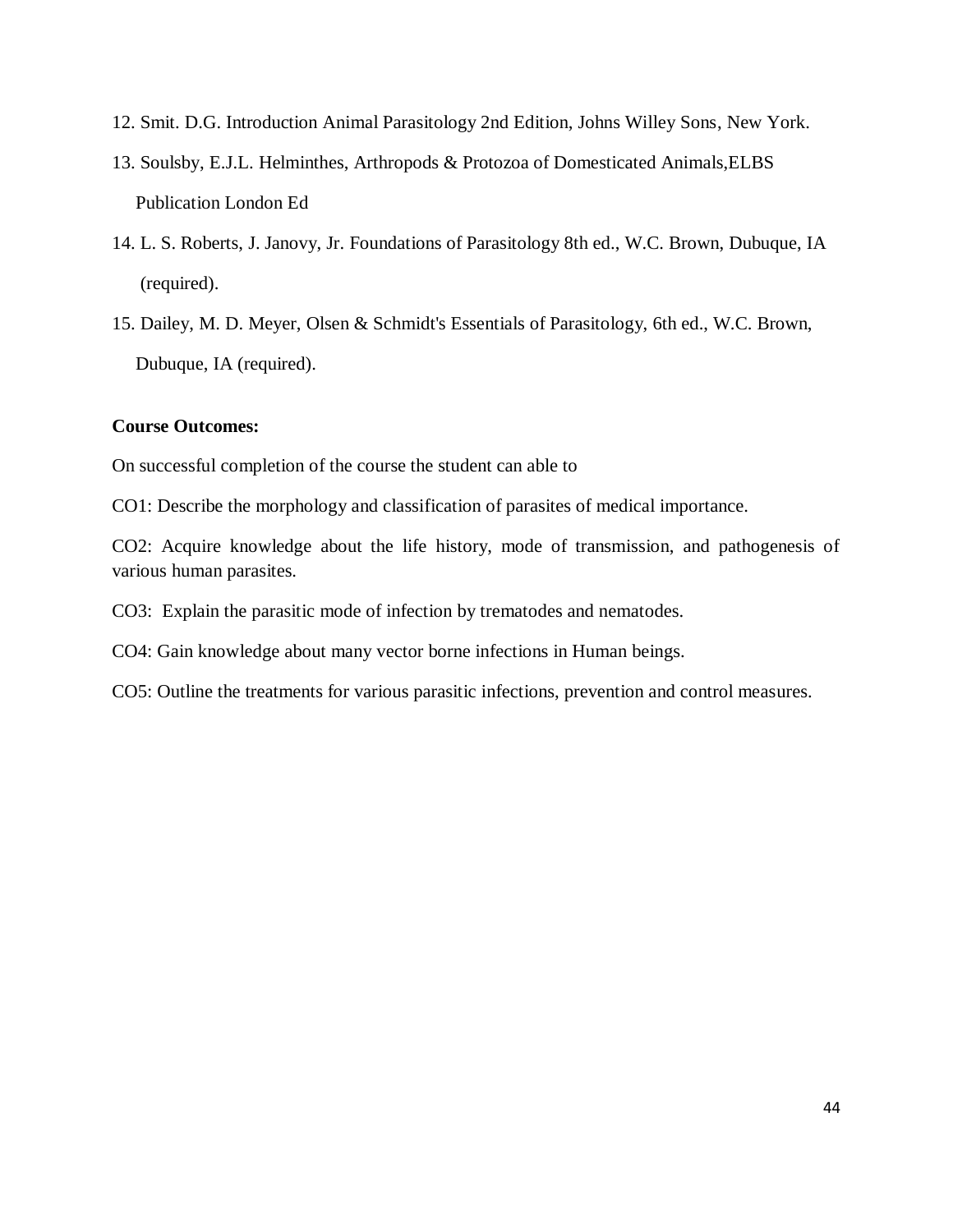### **MAJOR PRACTICAL – III VComparative Animal Physiology, Developmental Biology, Research Methodology (20PZP03)**

Practical Hours: 5hr/ week Credit Point: 4

#### **Major:**

Determination of Salt loss and Salt gain in Fish / Crab. Determination of Respiratory Quotient in aquatic animal in relation to Light (Fish /crab). Blastoderm Mounting of Chick embryo. Problems related to Mean, Standard Deviation, Chi-square test.

### **Minor:**

Types of Placenta. Estimation of Haemoglobin using Sahli haemocytometer. Application of Sphygmomanometer/ Kymograph. Qualitative analysis of Excretory products.

### **Spotters:**

Developmental Stages of Frog – Egg, Cleavage (2 cell, 4 cell, 8 cell, Morula), Blastula, Gastrula. Developmental Stages of Chick – Egg, 24 hrs embryo, 48 hrs embryo, 72hrs embryo, 96hrs embryo.

Types of Placenta (Images/ Photograph)

Simple Muscle Twitch, Summation, Treppe, Tetanus - Kymographic recordings.

Spectrophotometer, pH meter, Phase contrast Microscope.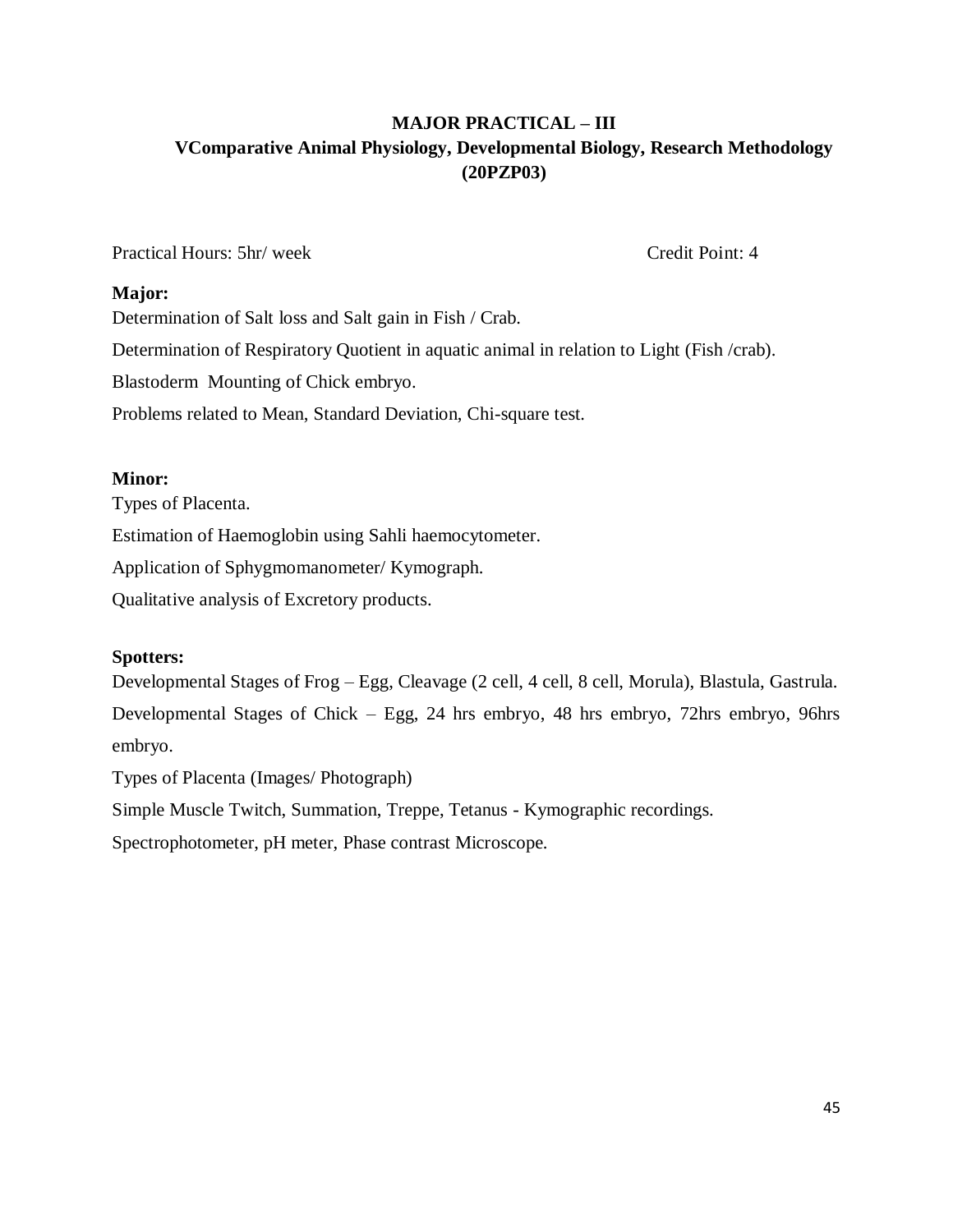### **NON-MAJOR COURSE – 2**

#### **DAIRY SCIENCE (20PZNM03)**

Teaching Hours: 3hrs / week Credit Point: 3

#### **Course Objectives:**

- To acquire knowledge about milk formation and components.
- To explain the production of milk and pre-treatment of milk and importance of UHT and Pasteurization processes.
- To depict the detection of adulternants in milk.
- To gain knowledge on dairy processing, sterilized milk and fermented milk products.

### **UNIT – I**

Introduction to livestock products technology, Distinguishing characteristics of Indian and exotic breeds of dairy animals and their performance.Types of livestock farming, dairy farming systems, Traditional systems of cattle keeping. General dairy farm practices- identification, dehorning, castration, exercising, grooming, weighing. Care of animals at calving and management of neonates.

### **UNIT – II**

Common disease problems in dairy animals, their prevention and control management of lactating and dry cows and buffaloes. Methods of milking, milking procedure and practices for quality milk production. Systems of housing dairy animals and maintenance of hygiene and sanitation at dairy farm premises.

### **UNIT - III**

Composition of Milk, Food and Nutritive value of milk, Physicochemical characteristics and factors affecting milk, Production collection, testing quality, cooling, storage, and transportation of liquid milks. Receiving and quality assessing of liquid milk in dairy industry for detection of adulteration, decision for acceptance / rejection, and determination of price of the milk. Elementary knowledge about indigenous and modern dairy products.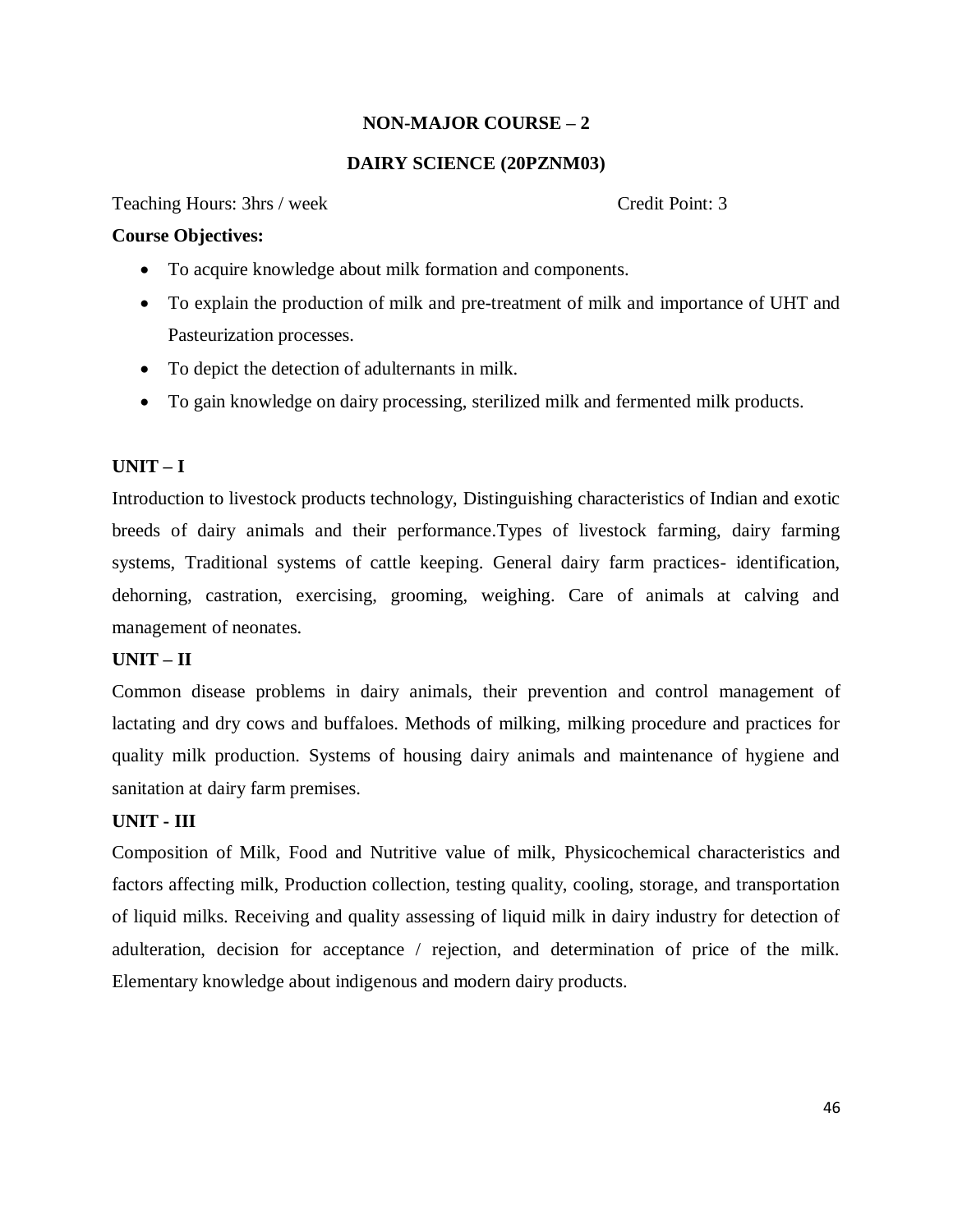### **UNIT – IV**

Milk processing operations - Reception, Chilling, Clarification and Storage, Thermal Processing of Milk; Standardization and /or processing (pasteurization, homogenization, sterilization and UHT processing), storage, packaging and distribution of liquid milk. Classification of Milk - Standardized Milk, Toned, Doubled Toned, Reconstituted, Recombined, Flavored Milk.

### **UNIT – V**

Milk quality control: sanitation in the dairy plant, dairy equipment maintenance and waste disposal, Dairy development; major aided dairy projects; public sector milk supply schemes; cooperative dairy organizations.

### **Suggested Reading Materials**

- 1. Petersen, W.E. Dairy science, Lippincott & Company.
- 2. Sukumar, Outlines of dairy technology, Oxford university press.
- 3. Rangappa, K.S and Acharya, KT, Indian dairy products, Asia Publishing House.
- 4. Ananthakrishnan, C.P., Khan, A.Q. and Padmanabhan, P.N, The technology of milk processing –. – Shri Lakshmi Publications.
- 5. Winton A, L and Winton, K.B, Milk and milk products. Agrobios, India.
- 6. Kutty, C.L and Khamer, S, Milk production and processing. Daya Publishers, Delhi.
- 7. Milk Testing The Laboratory Control of Milk. Davis, J.G. Agro Botanical, Bikaner.

### **Course Outcome**

On successful completion of the course, the students will able to

CO1: Understand the processes related to storage, processing and milk products.

CO2: To perceive the different properties of milk and milk products.

CO3: The students will gain knowledge regarding various processing of milk and varieties of milk products.

CO4: The student can acquire hygiene and sanitation practices in utensils and machineries in dairy industry.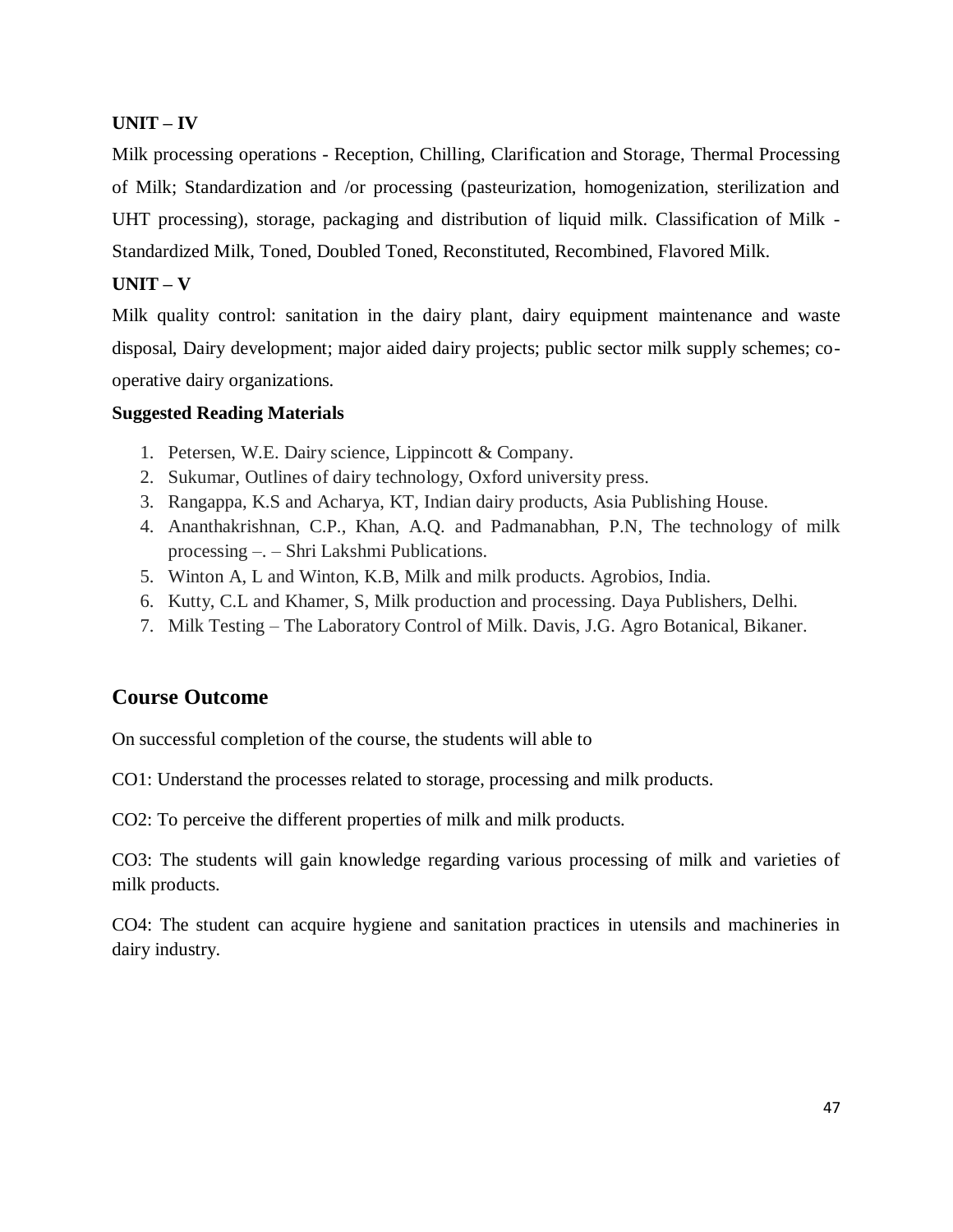### **NONMAJOR COURSE -2**

### **INSECT PEST MANAGEMENT (20PZNM04)**

Teaching Hours: 3hrs / week Credit Point: 3

### **Course Objectives:**

- Gain knowledge about various pests and their status.
- Mode of pest migration and damages caused by them in agroecosystem.
- Various types of control measures and their application methods.
- Latest trend of pest management applied in the present situation.

### **UNIT – I**

Pest - Definition and its ecology, Pest status – factors responsible for achieving the status of pest, Pest complex and carrying capacity, Pest surveillance and sampling.

### **UNIT – II**

Population dynamics of pests in agro-ecosystem, Pest population and size, factors responsible for population fluctuation. Pests of cereals, Pulse crops, Cotton, Vegetables, Oil seeds, Fruit crops, Sugarcane and grains.

### **UNIT – III**

Locust – different species, phase transition, periodicity, migration, biology and control measures. Integrated Pest Management (IPM) – History, different phases of pest control, Quarantine, Physical, and Chemical, Biological control, Genetic and biotechnological methods of control.

### **UNIT- IV**

Definition of pesticides, brief history, pesticides registration, pesticide industries and markets. Dose - response relationship; mode of action of insecticide, carcinogenic, mutagenic and teratogenic effects and evaluation of toxicity. Group characteristics of insecticide, structure and function of organochlorine, organophosphorus, carbamate, pyrethrod, other plant origin as well as bio-insecticides, neo -nicotinoids and nitrogenous insecticides, fumigants.

### **UNIT – V**

Pheromones – production and their use in pest control, Management of plants resistance to Insects, Transgenic plants. *Bacillus thuriengensis* (Bt) and its mode of action on insect, different species of Bt sub species, Resistance management of Bt crops.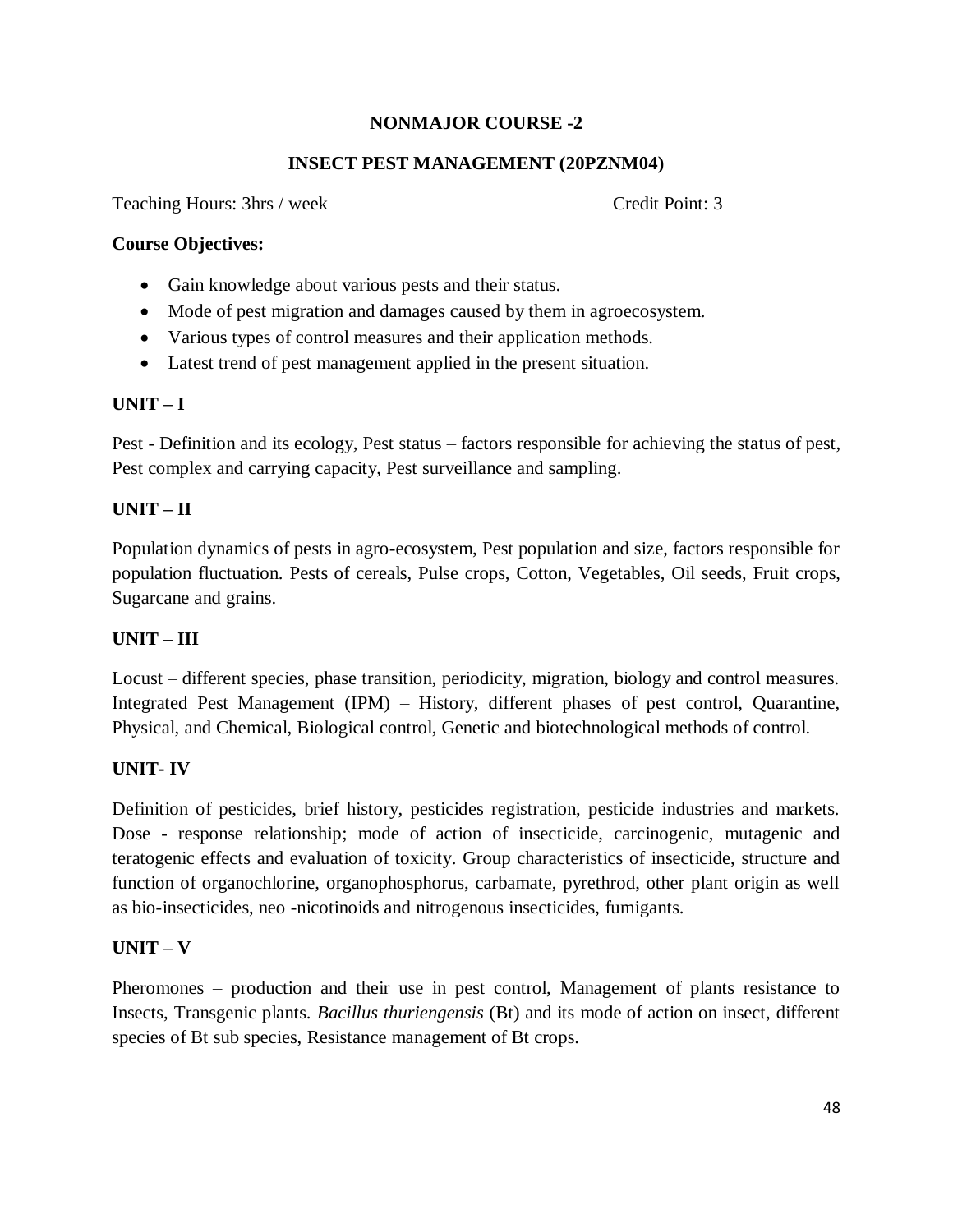#### **Suggested Reading Materials**

- 1. Speight, M. R., Hunter, M. D. and Watt, A. D, Ecology of insects, Wiley-Blackwell, UK
- 2. Schoon hoven, L. M., van Loon, J.A. and Dicke, M., Insect plant biology, Publisher Oxford University Press, USA
- 3. Jolivet, P., Interrelationship between insects and plants, CRC Press, USA
- 4. Carde, R. T and Bell, W. J, Chemical ecology of insects, Chapman & Hall, New York, **USA**
- 5. Pedigo, L. P. Entomology & Pest management, Prentice hall, New Jersey, USA
- 6. Norris, Caswell-Chen and Kogan, Concepts of IPM, Prentice-Hall, USA
- 7. Agricultural insect pests of the tropics and their control, Hill, D. S., Cambridge University Press, UK
- 8. Whitford, F., The Complete Book of pesticide management, Wiley Inter science, John Wiley and Sons, UK
- 9. Hodgson, E and Kuhr, R. J., Safer insecticides, Marcel Dekker Inc., New York, USA
- 10. Matthews, G, A., Pesticide application methods, Blackwell Science, London, UK
- 11. Wilkinson, C. F., Pesticide biochemistry and physiology, Plenum Press, New York, UK
- 12. Roberts, T. R., and Hutson, D. H. Metabolic pathways of agrochemicals Part II, The Royal society of chemistry, UK
- 13. Mullen, G. and Durden, L, Medical and Veterinary Entomology Academic Press, USA
- 14. Kettle, D. S, Medical and veterinary entomology, Cabi Press, USA
- 15. Medical entomology for students, Cambridge university press, UK.

#### **Course Outcomes**:

- CO1: Create awareness about pest, its surveillance and sampling methods.
- CO2: Gain knowledge about pests in agro-ecosystem.
- CO3: Understand the role of IPM in sustainable agriculture as the future of modern plant protection.
- CO4: Learn about the use of different pest control methods.
- CO5: Gain knowledge on latest pest control measure by pheromones and BT crops.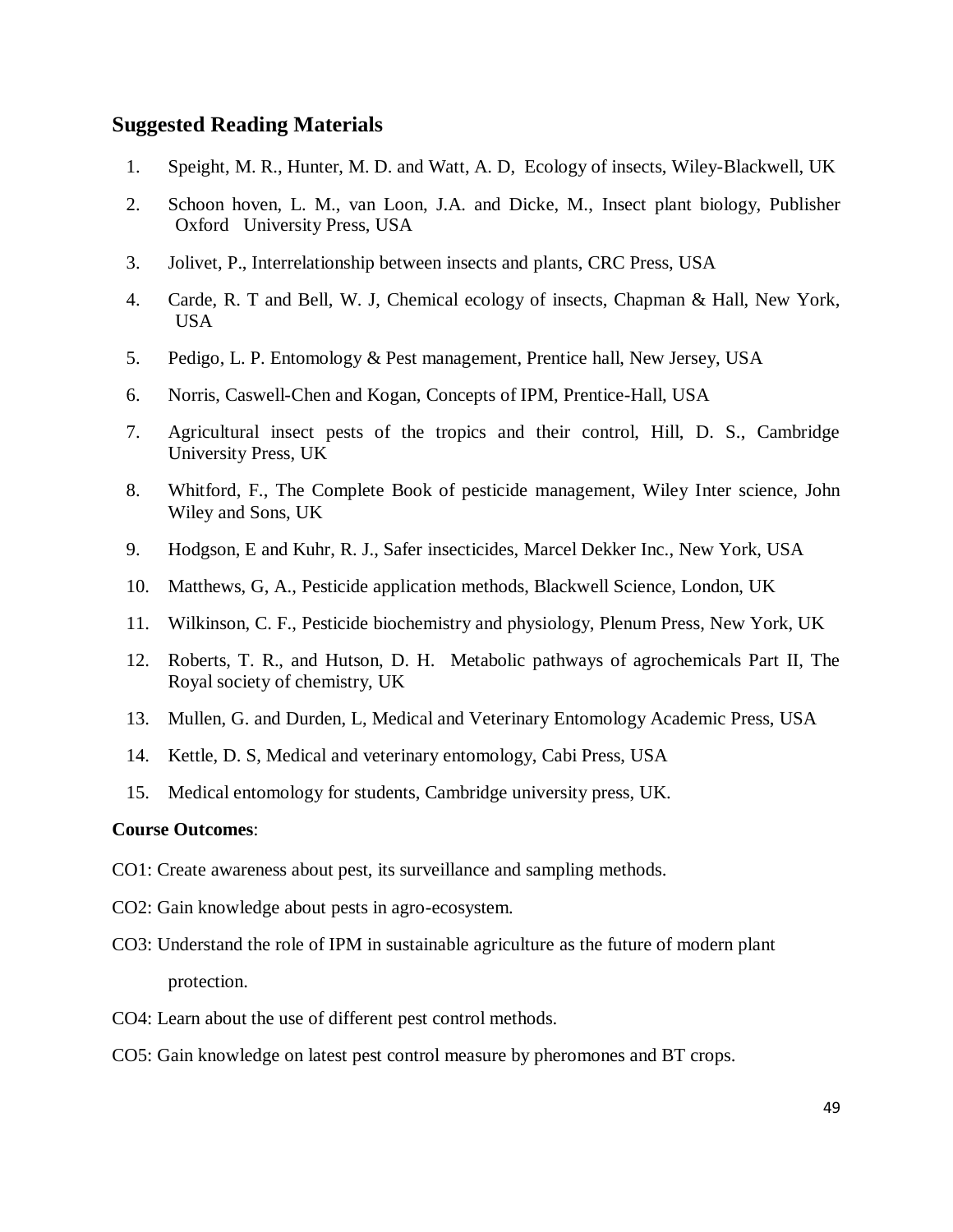### **SEMESTER - IV**

#### **CORE PAPER- 10**

#### **ENVIRONMENTAL BIOLOGY (20PZC10)**

Teaching Hours: 5hrs / week Credit Point: 5

#### **Course Objectives:**

- To introduce specific examples and cases, and explain how chemical, biological and molecular sciences can apply to identify and address issues of environmental concerns.
- To understand the nature of environmental influences on individual organisms, their populations, and communities, on eco scopes and ultimately at the level of the biosphere
- To describe behavioral and physiological mechanisms by which organisms interact with other organisms and with their physical environment.
- To study biotic and abiotic factors that influences the dynamics of populations.
- To explain the biogeochemistry, energy flow, or biodiversity of ecosystems responds to climate change or another disturbance.

#### **UNIT – I**

The environment - physical environment, biotic environment – abiotic and biotic interactions.

Habitat and Niches: Concept of habitat and niche, niche width and overlap; fundamental and realized niche, resources partitioning, Character displacement.

### **UNIT – II**

Population Ecology: Characteristics of population, Population growth curves, Population regulation, Life history and strategies (r and k selection); Concept of metapopulation – demes and dispersal, Interdemic extinctions, age structured population.

Species Interactions: Types of interactions, Inter specific competition, Herbivory, Carnivory, Pollination, Symbiosis.

#### **UNIT – III**

Community Ecology: Nature of communities, Community structure and attributes; Levels of species diversity and its measurement, edges and ecotones. Ecological Succession: Types, mechanisms, changes involved in succession, concept of climax.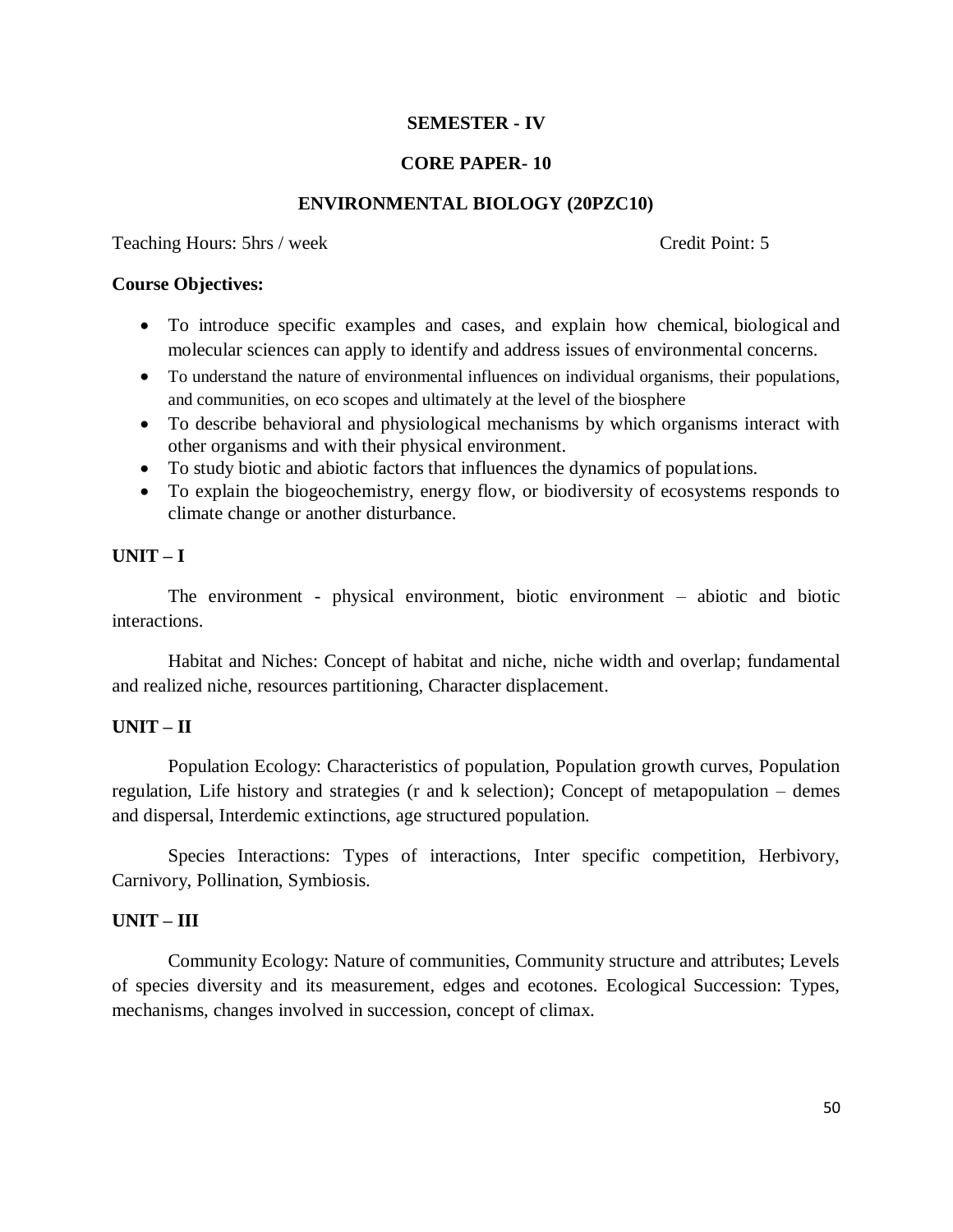#### **UNIT – IV**

Ecology of Ecosystem: Ecosystem structure – function, energy flow and mineral cycling (C, N, P); Primary production and decomposition; Structure and function of some Indian ecosystems; Terrestrial (Forest, Grassland) and Aquatic (Freshwater, Marine and Estuarine).

Biogeography: Major terrestrial biomes, Theory of Island bio-geography; Biogeographical zones of India.

#### **UNIT-V**

Applied Ecology: Environmental pollution and Bioremediation; Global Environmental Changes; Biodiversity – Status, monitoring and documentation; Major drivers of biodiversity change; Biodiversity management approaches.

Conservation Biology: Principles of conservation, Major approaches to management, Indian case studies on conservation/ management strategy (Project Tiger, Biosphere reserves).

#### **Suggested Reading Materials**

- 1. Perman, R., Y. Ma and J.Mc Gilvray. Natural Resource and Environmental Economics..Longman Singapore Publishers Ltd. Singapore.
- 2. Srivastava, D.C. Readings in Environmental Ethics: Multidisciplinary Perspectives, Rawat Publications, Jaipur.
- 3. Rao, C.S. Environmental Pollution Control Engineering, 3rd Ed., Wiley Eastern Ltd. New Age International Pvt. Ltd.
- 4. Raymond W. Miller and Roy L. Donalvee, Soils in Our Environment, 7th Ed, Prentice Hall of India Pvt. Ltd.
- 5. Sharma.B.K. (2001). Water Pollution. Goel Pub. House. Meerut. 11. Wadhwa Y. Air Pollution: Causes and Control. Cyber Tech Publications, New Delhi.
- 6. Glasson, J; Therivel, R and Chadwick, Al.Introduction to environmental impact assessment. UCL Press. 496p.
- 7. 7.Abbasi,S. Wetlands of India: Ecology and threats; Discovery Publishing House, New Delhi
- 8. Daniel,D. Chiras and Reganold,John,P. Natural Resource Conservation: Management for a Sustainable Future, Addison Wesley, Boston.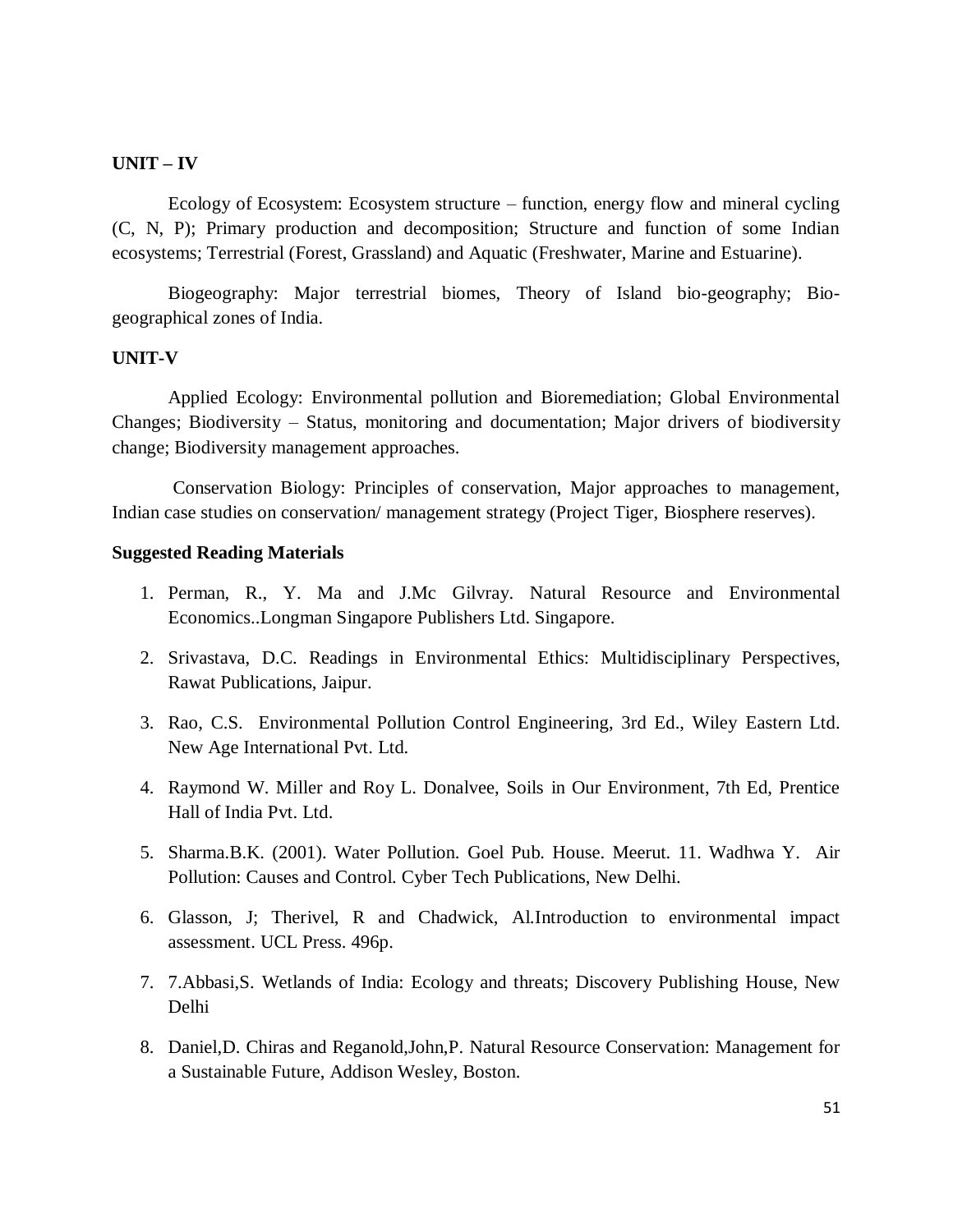#### **Course Outcomes**

On successful completion of the course the students can able to

CO1: An Environmental biology will be able to recognize the physical, chemical, and biological components of the earth's systems and show how they function.

CO2: Environmental Biology shall demonstrate the scientific method and quantitative techniques to describe, monitor and understand environmental systems.

CO3: Students will apply knowledge of the sciences within an interdisciplinary context in solving environmental issues such as environmental health, food and agriculture, energy, waste and pollution, climate change, population, resource management, and loss of biodiversity.

CO4: Students will carry out an applied research project in the natural sciences.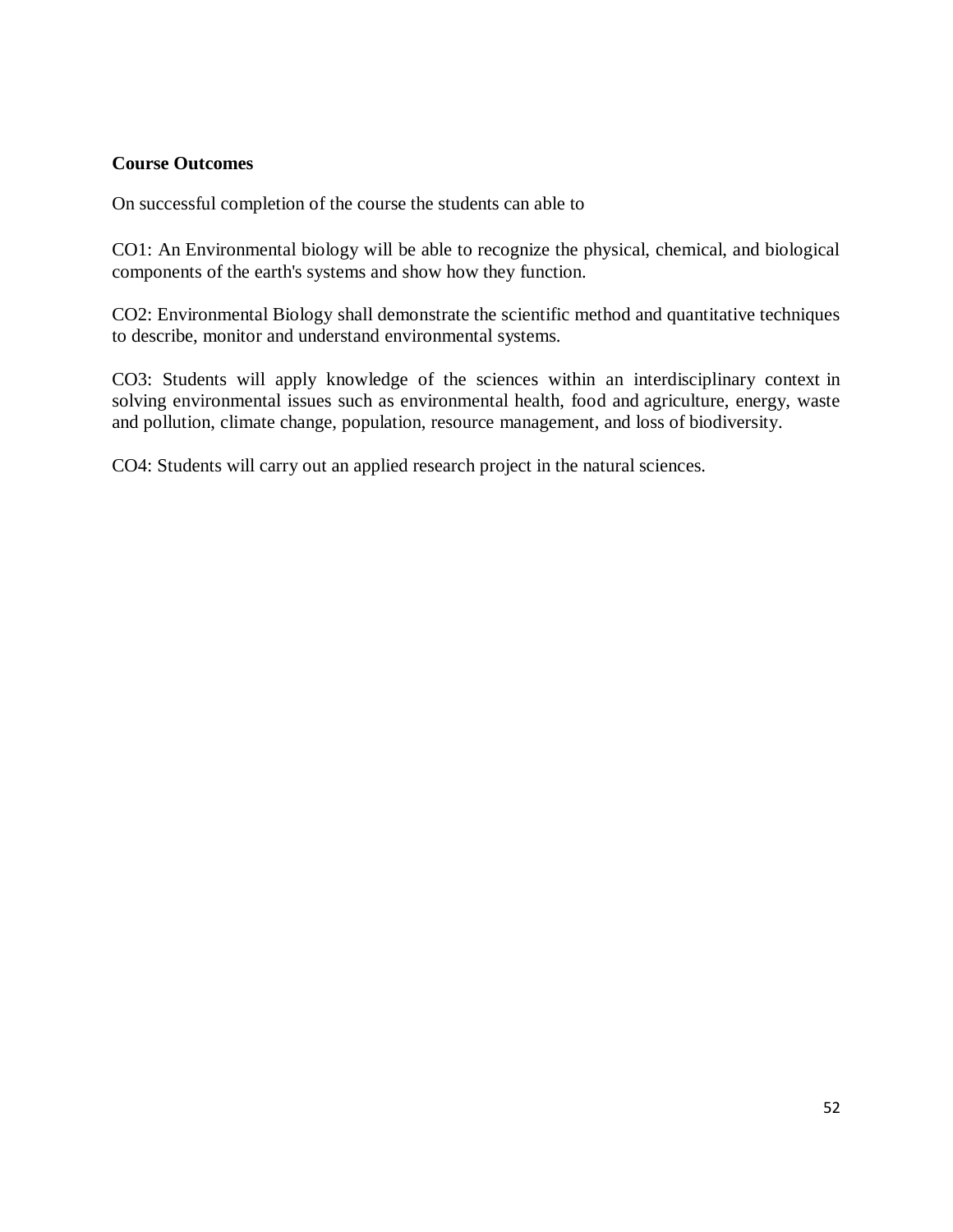### **CORE PAPER -11**

#### **EVOLUTION (20PZC11)**

Teaching Hours: 5hrs/ week Credit Point: 5

#### **Course Objectives:**

- The course will give the student knowledge about evolutionary processes and skills in evolutionary analysis
- To study molecular evolution and the history of life
- To emphasize the historical nature of evolutionary biology and the evolutionary concepts.

#### **UNIT – I**

Emergences of evolutionary theories – Lamarck – Darwin – Concept- Evolutionary synthesis- Geological time scale- Eras- Periods – Epoch. Human evolution: Stages of primate evolution including homosapiens.

Behavioral evolution: Altruism and evolution – Group selection and Kin selection.

#### **UNIT – II**

Molecular Evolution: Role of gene in evolution – Evolution of gene families, Molecular drive - Assessment of molecular evolution. Origin of higher categories: Phylogenetic gradualism and punctuated equilibrium – Major trends in the origin of higher categories- Micro and macro evolution – Speciation.

#### **UNIT – III**

Molecular phylogenetics: Construction of phylogenetic tree, Phylogenetic inference – Distance methods, Parsimony methods, Maximum like hood method, Immunological techniques.

#### **UNIT – IV**

Amino acid sequences and phylogeny – Nucleic acid phylogeny – DNA - DNA hybridizations, Restriction enzyme sites, Nucleotide sequence comparisons and homologies – Molecular clocks.

#### **UNIT – V**

Metapopulations – monitoring natural populations – Justify the extinction of small populations – Loss of genetic variations – Conservation of Genetic Resources in diverse taxa – artificial evolution (In vitro).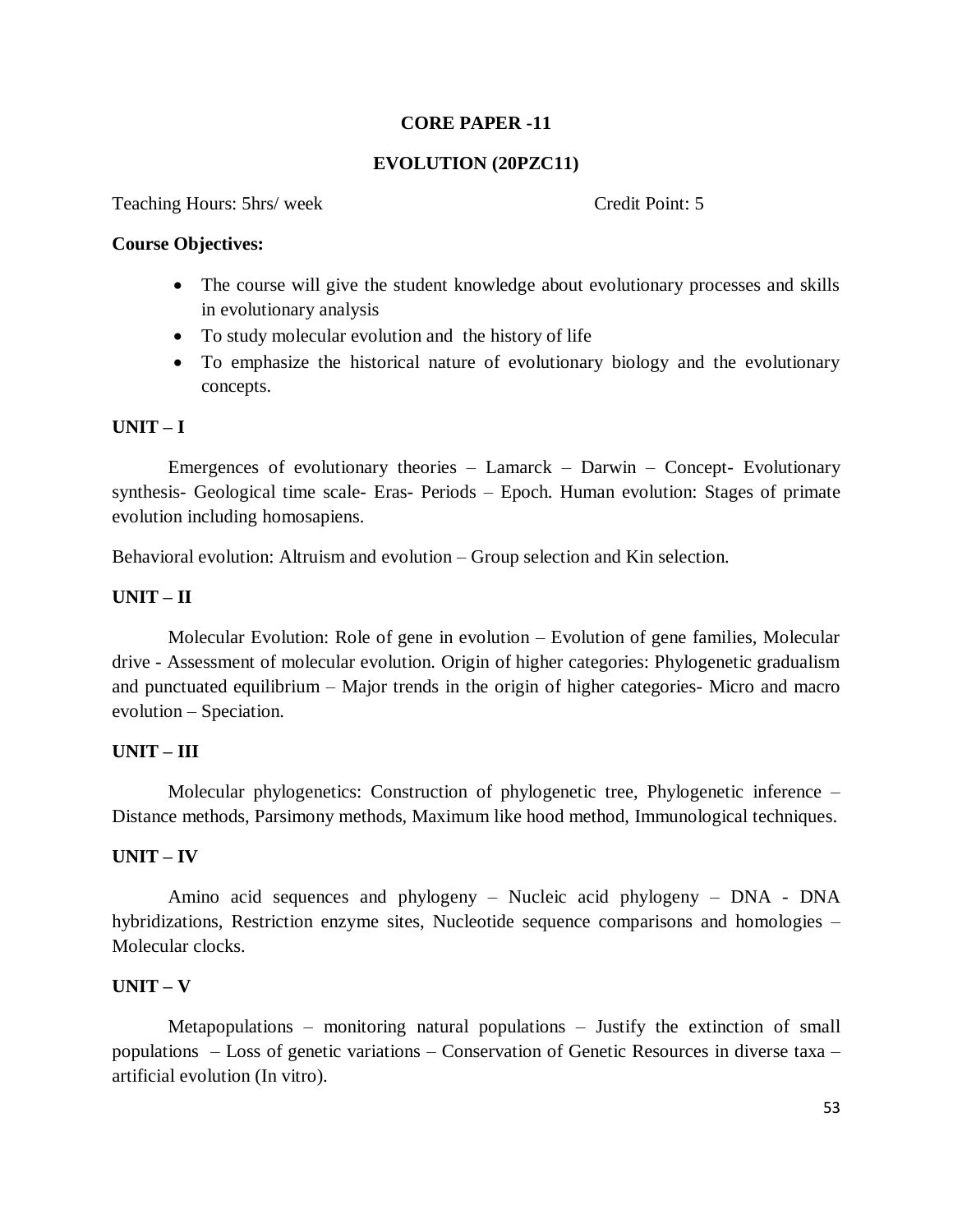#### **Suggested Reading Materials**

- 1. Arumugam, N, Organic Evolution, Saras Pubications,Taminadu.
- 2. Arora, MP, Evolution, Himalaya Publishing House Pvt. Ltd. Publication.
- 3. Paul Amos Moody*,* Introduction to Evolution.Harper, New York, ed. 2'
- 4. Dobzhansky, The Genetics And The Origin of Species, Columbia University Press.
- 5. Dobzansky, T. Genetics and the origin of species. Oxford and TBH Publishing Co. New Delhi.
- 6. Savage, J.M. Evolution. Aravind Publishing Co. Pvt. Ltd. New Delhi.
- 7. Elic. Minkoff, Evolutionary Biology, Addison Wesley.
- 8. Life, Origin, Evolution and adaptation Sanjiv Chattopadhyay. Books and Allied (P) Ltd.
- 9. Bishop, B. A., and Anderson, C. W. Students' conceptions of natural selection and its role in evolution.Journal of Research in Science Teaching, 27, 415-427.
- 10. Hafner, M.S. Evolution laboratory: Laboratory exercises and discussions in evolutionary biology. Baton Rouge, LA: Louisiana State University.
- 11. Hartl, D. L. A Primer of population genetics (2nd edition). Sunderland, MA: Sinauer Associates.
- 12. Minkoff, E. C. Evolutionary biology. Reading, MA: Addison-Wesley Publishing Company.
- 13. Sober, E. Conceptual issues in evolutionary biology. Cambridge, MA: MIT Press.

#### **Course Outcomes:**

CO1: Students learn how evolution is the central theoretical explanation for all of life, for all its diversity of form and function.

- CO2: Students learn that evolution is a significant part of understanding who we are as humans.
- CO3: Students learn practical skills like constructing phylogenetic trees.
- CO4: Describe the molecular methods to study genetic variation within and between species.